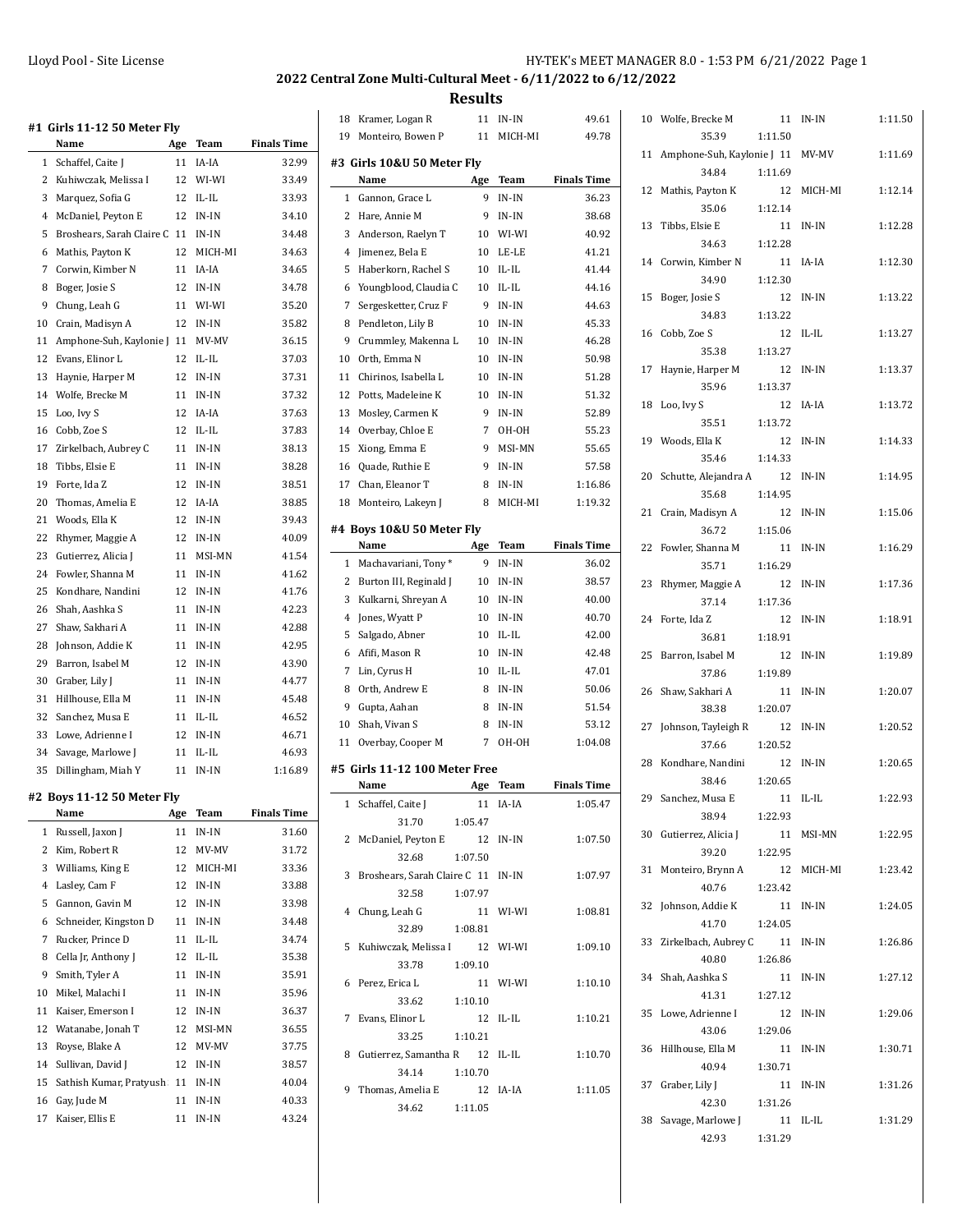5 Youngblood, Claudia C 10 IL-IL 1:19.50

**Results**

| (#5 Girls 11-12 100 Meter Free) |                              |               |          |                    |  |  |
|---------------------------------|------------------------------|---------------|----------|--------------------|--|--|
|                                 | 39 Dillingham, Miah Y        |               | 11 IN-IN | 1:37.77            |  |  |
|                                 | 46.63                        | 1:37.77       |          |                    |  |  |
|                                 |                              |               |          |                    |  |  |
|                                 | #6 Boys 11-12 100 Meter Free |               |          | <b>Finals Time</b> |  |  |
|                                 | Name                         |               | Age Team |                    |  |  |
|                                 | 1 Williams, King E           | 12            | MICH-MI  | 1:05.29            |  |  |
|                                 | 32.53                        | 1:05.29       |          |                    |  |  |
| 2                               | Kim, Robert R                | 12            | MV-MV    | 1:05.64            |  |  |
|                                 | 32.46                        | 1:05.64       |          |                    |  |  |
| 3                               | Russell, Jaxon J             | 11            | IN-IN    | 1:07.77            |  |  |
|                                 | 32.33                        | 1:07.77       |          |                    |  |  |
| 4                               | Cella Jr, Anthony J<br>32.60 | 12<br>1:09.32 | IL-IL    | 1:09.32            |  |  |
| 5                               |                              | 12            |          |                    |  |  |
|                                 | Lasley, Cam F                |               | IN-IN    | 1:09.38            |  |  |
|                                 | 33.23                        | 1:09.38       |          |                    |  |  |
| 6                               | Royse, Blake A               | 12            | MV-MV    | 1:09.89            |  |  |
|                                 | 33.63                        | 1:09.89       |          |                    |  |  |
| 7                               | Schneider, Kingston D 11     |               | IN-IN    | 1:11.13            |  |  |
|                                 | 34.14                        | 1:11.13       |          |                    |  |  |
| 8                               | Watanabe, Jonah T 12         |               | MSI-MN   | 1:11.27            |  |  |
|                                 | 34.40                        | 1:11.27       |          |                    |  |  |
| 9                               | Smith, Tyler A               | 11            | IN-IN    | 1:11.59            |  |  |
|                                 | 33.86                        | 1:11.59       |          |                    |  |  |
| 10                              | Gannon, Gavin M              | 12            | IN-IN    | 1:12.11            |  |  |
|                                 | 34.36                        | 1:12.11       |          |                    |  |  |
| 11                              | Sullivan, David J            | 12            | IN-IN    | 1:15.12            |  |  |
|                                 | 35.03                        | 1:15.12       |          |                    |  |  |
| 12                              | Mikel, Malachi I             | 11            | IN-IN    | 1:15.25            |  |  |
|                                 | 34.88                        | 1:15.25       |          |                    |  |  |
| 13                              | Kaiser, Ellis E              | 11            | IN-IN    | 1:15.92            |  |  |
|                                 | 36.83                        | 1:15.92       |          |                    |  |  |
| 14                              | Kaiser, Emerson I            | 12            | IN-IN    | 1:16.77            |  |  |
|                                 | 35.63                        | 1:16.77       |          |                    |  |  |
| 15                              | Sathish Kumar, Pratyush 11   |               | IN-IN    | 1:17.76            |  |  |
|                                 | 37.53                        | 1:17.76       |          |                    |  |  |
| 16                              | Gonzalez, Justin B           | 12            | IL-IL    | 1:21.96            |  |  |
|                                 | 38.21                        | 1:21.96       |          |                    |  |  |
|                                 | 17 Gay, Jude M               | 11            | $IN-IN$  | 1:25.46            |  |  |
|                                 | 40.72                        | 1:25.46       |          |                    |  |  |
|                                 | 18 Kramer, Logan R           | 11            | IN-IN    | 1:29.59            |  |  |
|                                 | 42.69                        | 1:29.59       |          |                    |  |  |
| 19                              | Harris, L.A. P               | 11            | MICH-MI  | 1:31.65            |  |  |
|                                 | 44.84 1:31.65                |               |          |                    |  |  |
|                                 | 20 Monteiro, Bowen P         | 11            | MICH-MI  | 1:32.88            |  |  |
|                                 | 44.48                        | 1:32.88       |          |                    |  |  |
|                                 | #7 Girls 10&U 100 Meter Free |               |          |                    |  |  |
|                                 | Name                         | Age           | Team     | <b>Finals Time</b> |  |  |
| $\mathbf{1}$                    | Gannon, Grace L              | 9             | IN-IN    | 1:12.15            |  |  |
|                                 | 34.72                        | 1:12.15       |          |                    |  |  |
| 2                               | Hare, Annie M                | 9             | IN-IN    | 1:12.98            |  |  |
|                                 | 35.12                        | 1:12.98       |          |                    |  |  |
| 3                               | Haberkorn, Rachel S          | 10            | IL-IL    | 1:17.50            |  |  |
|                                 | 37.22                        | 1:17.50       |          |                    |  |  |
| $4^{\circ}$                     | Anderson, Raelyn T           | 10            | WI-WI    | 1:17.77            |  |  |
|                                 | 37.10 1:17.77                |               |          |                    |  |  |

|    | 37.48                            | 1:19.50      |         |                    |
|----|----------------------------------|--------------|---------|--------------------|
|    | 6 Jimenez, Bela E                | 10           | LE-LE   | 1:26.60            |
|    | 41.73                            | 1:26.60      |         |                    |
| 7  | Orth, Emma N                     | 10           | IN-IN   | 1:28.13            |
|    | 41.81                            | 1:28.13      |         |                    |
| 8  | Mosley, Carmen K                 | 9            | IN-IN   | 1:28.24            |
|    | 42.67                            | 1:28.24      |         |                    |
|    | 9 Sergesketter, Cruz F 9         |              | IN-IN   | 1:28.87            |
|    | 40.47                            | 1:28.87      |         |                    |
|    | 10 Crummley, Makenna L 10        |              | IN-IN   | 1:29.90            |
|    | 41.42                            | 1:29.90      |         |                    |
| 11 | Xiong, Emma E                    | 9            | MSI-MN  | 1:34.62            |
|    | 45.02                            | 1:34.62      |         |                    |
|    | 12 Pendleton, Lily B             | 10           | IN-IN   | 1:35.43            |
|    | 46.04                            | 1:35.43      |         |                    |
|    | 13 Kotheimer, Kali G             | 9            | OH-OH   | 1:35.81            |
|    | 46.06                            | 1:35.81      |         |                    |
|    | 14 Overbay, Chloe E              | 7            | OH-OH   | 1:39.58            |
|    | 46.01                            |              |         |                    |
|    |                                  | 1:39.58<br>9 | IN-IN   |                    |
|    | 15 Quade, Ruthie E               |              |         | 1:40.31            |
|    | 48.92                            | 1:40.31      |         |                    |
|    | 16 Chirinos, Isabella L<br>46.61 | 10           | IN-IN   | 1:42.64            |
|    |                                  | 1:42.64      |         |                    |
|    | 17 Meek, Emily C                 | 8            | IN-IN   | 1:44.51            |
|    | 48.55                            | 1:44.51      |         |                    |
| 18 | Potts, Madeleine K               | 10           | IN-IN   | 1:46.39            |
|    | 49.68                            | 1:46.39      |         |                    |
|    | 19 Chan, Eleanor T               | - 8          | IN-IN   | 2:11.77            |
|    |                                  |              |         |                    |
|    | 1:00.89                          | 2:11.77      |         |                    |
|    | #8 Boys 10&U 100 Meter Free      |              |         |                    |
|    | Name                             | Age Team     |         | <b>Finals Time</b> |
|    | 1 Machavariani, Tony*            | 9            | $IN-IN$ | 1:10.75            |
|    | 34.45                            | 1:10.75      |         |                    |
|    | 2 Burton III, Reginald J 10      |              | IN-IN   | 1:15.79            |
|    | 35.41                            | 1:15.79      |         |                    |
|    | 3 Kulkarni, Shreyan A            | 10           | IN-IN   | 1:16.29            |
|    | 36.79                            | 1:16.29      |         |                    |
|    | 4 Jones, Wyatt P                 | 10           | IN-IN   | 1:18.76            |
|    | 37.81                            | 1:18.76      |         |                    |
|    | 5 Afifi, Mason R                 | 10           | IN-IN   | 1:23.29            |
|    | 39.24                            | 1:23.29      |         |                    |
| 6  | Lin, Cyrus H                     | 10           | IL-IL   | 1:23.80            |
|    | 38.41 1:23.80                    |              |         |                    |
| 7  | Salgado, Abner                   | 10           | IL-IL   | 1:25.48            |
|    | 40.60                            | 1:25.48      |         |                    |
| 8  | Kline, Asher L                   | 10           | IN-IN   | 1:31.05            |
|    | 40.73                            | 1:31.05      |         |                    |
| 9  | Orth, Andrew E                   | 8            | IN-IN   | 1:35.46            |
|    | 45.21                            | 1:35.46      |         |                    |
|    | 10 Gupta, Aahan                  | 8            | IN-IN   | 1:35.51            |
|    | 45.30                            | 1:35.51      |         |                    |
| 11 | Shumate, Jack W                  | 10           | IN-IN   | 1:39.34            |
|    | 45.51                            | 1:39.34      |         |                    |
|    | 12 Shah, Vivan S                 | 8            | IN-IN   | 1:40.23            |
|    | 47.46                            | 1:40.23      |         |                    |
|    | 13 Overbay, Cooper M             |              | 7 OH-OH | 1:49.92            |

|        | 14 Jimenez, Nico A                   | 8        | LE-LE    | 2:18.69            |  |  |  |
|--------|--------------------------------------|----------|----------|--------------------|--|--|--|
|        | 1:03.43                              | 2:18.69  |          |                    |  |  |  |
|        |                                      |          |          |                    |  |  |  |
|        | #9 Girls 11-12 50 Meter Back<br>Name | Age      | Team     | <b>Finals Time</b> |  |  |  |
| 1      | Schaffel, Caite I                    | 11       | IA-IA    | 35.31              |  |  |  |
| 2      | Perez, Erica L                       | 11       | WI-WI    | 36.32              |  |  |  |
| 3      | Haynie, Harper M                     | 12       | IN-IN    | 37.41              |  |  |  |
| 4      | Broshears, Sarah Claire C 11         |          | IN-IN    | 37.50              |  |  |  |
| 5      |                                      |          | IL-IL    |                    |  |  |  |
| 6      | Gutierrez, Samantha R                | 12<br>11 | WI-WI    | 37.74<br>37.75     |  |  |  |
| 7      | Chung, Leah G                        | 12       | IA-IA    |                    |  |  |  |
|        | Thomas, Amelia E<br>Cobb, Zoe S      |          | IL-IL    | 37.97              |  |  |  |
| 8<br>9 | Tibbs, Elsie E                       | 12<br>11 | IN-IN    | 38.06<br>38.28     |  |  |  |
|        |                                      |          |          |                    |  |  |  |
| 10     | McDaniel, Peyton E                   | 12       | IN-IN    | 39.15              |  |  |  |
| 11     | Woods, Ella K                        | 12       | IN-IN    | 40.09              |  |  |  |
| 12     | Boger, Josie S                       | 12       | IN-IN    | 40.44              |  |  |  |
| 13     | Wolfe, Brecke M                      | 11       | IN-IN    | 40.49              |  |  |  |
| 14     | Mathis, Payton K                     | 12       | MICH-MI  | 40.50              |  |  |  |
| 15     | Corwin, Kimber N                     | 11       | IA-IA    | 40.57              |  |  |  |
| 16     | Schutte, Alejandra A                 | 12       | IN-IN    | 40.59              |  |  |  |
| 17     | Loo, Ivy S                           | 12       | IA-IA    | 40.92              |  |  |  |
| 18     | Rhymer, Maggie A                     | 12       | IN-IN    | 41.52              |  |  |  |
| 19     | Crain, Madisyn A                     | 12       | IN-IN    | 42.16              |  |  |  |
| 20     | Fowler, Shanna M                     | 11       | IN-IN    | 42.83              |  |  |  |
| 21     | Forte, Ida Z                         | 12       | IN-IN    | 43.00              |  |  |  |
| 22     | Kondhare, Nandini                    | 12       | IN-IN    | 43.10              |  |  |  |
| 23     | Johnson, Tayleigh R                  | 12       | IN-IN    | 43.93              |  |  |  |
| 24     | Barron, Isabel M                     | 12       | IN-IN    | 44.40              |  |  |  |
| 25     | Johnson, Addie K                     | 11       | IN-IN    | 45.36              |  |  |  |
| 26     | Zirkelbach, Aubrey C                 | 11       | IN-IN    | 45.47              |  |  |  |
| 27     | Savage, Marlowe J                    | 11       | IL-IL    | 45.52              |  |  |  |
| 28     | Shaw, Sakhari A                      | 11       | IN-IN    | 46.07              |  |  |  |
| 29     | Gutierrez, Alicia J                  | 11       | MSI-MN   | 46.16              |  |  |  |
| 30     | Sanchez, Musa E                      | 11       | IL-IL    | 46.21              |  |  |  |
| 31     | Lowe, Adrienne I                     | 12       | IN-IN    | 47.02              |  |  |  |
| 32     | Graber, Lily J                       | 11       | $IN-IN$  | 47.64              |  |  |  |
| 33     | Hillhouse, Ella M                    | 11       | IN-IN    | 48.54              |  |  |  |
| 34     | Monteiro, Brynn A                    | 12       | MICH-MI  | 48.77              |  |  |  |
| 35     | Dillingham, Miah Y                   |          | 11 IN-IN | 56.01              |  |  |  |
| $---$  | Marquez, Sofia G                     | 12       | IL-IL    | DQ 37.79           |  |  |  |
|        | #10 Boys 11-12 50 Meter Back         |          |          |                    |  |  |  |
|        | Name                                 | Age      | Team     | <b>Finals Time</b> |  |  |  |
| 1      | Kim, Robert R                        | 12       | MV-MV    | 34.17              |  |  |  |
| 2      | Smith, Tyler A                       | 11       | IN-IN    | 35.75              |  |  |  |
| 3      | Russell, Jaxon J                     | 11       | IN-IN    | 36.46              |  |  |  |
| 4      | Schneider, Kingston D                | 11       | IN-IN    | 36.91              |  |  |  |
| 5      | Cella Jr, Anthony J                  | 12       | IL-IL    | 36.96              |  |  |  |
| 6      | Watanabe, Jonah T                    | 12       | MSI-MN   | 37.68              |  |  |  |
| 7      | Rucker, Prince D                     | 11       | IL-IL    | 37.77              |  |  |  |
| 8      | Williams, King E                     | 12       | MICH-MI  | 38.29              |  |  |  |
| 9      | Gannon, Gavin M                      | 12       | IN-IN    | 38.32              |  |  |  |
| 10     | Royse, Blake A                       | 12       | MV-MV    | 39.60              |  |  |  |
| 11     | Lasley, Cam F                        | 12       | IN-IN    | 39.68              |  |  |  |
| 12     | Mikel, Malachi I                     | 11       | IN-IN    | 39.85              |  |  |  |
| 13     | Kaiser, Emerson I                    | 12       | IN-IN    | 40.99              |  |  |  |
| 14     | Sathish Kumar, Pratyush 11           |          | IN-IN    | 41.13              |  |  |  |
|        |                                      |          |          |                    |  |  |  |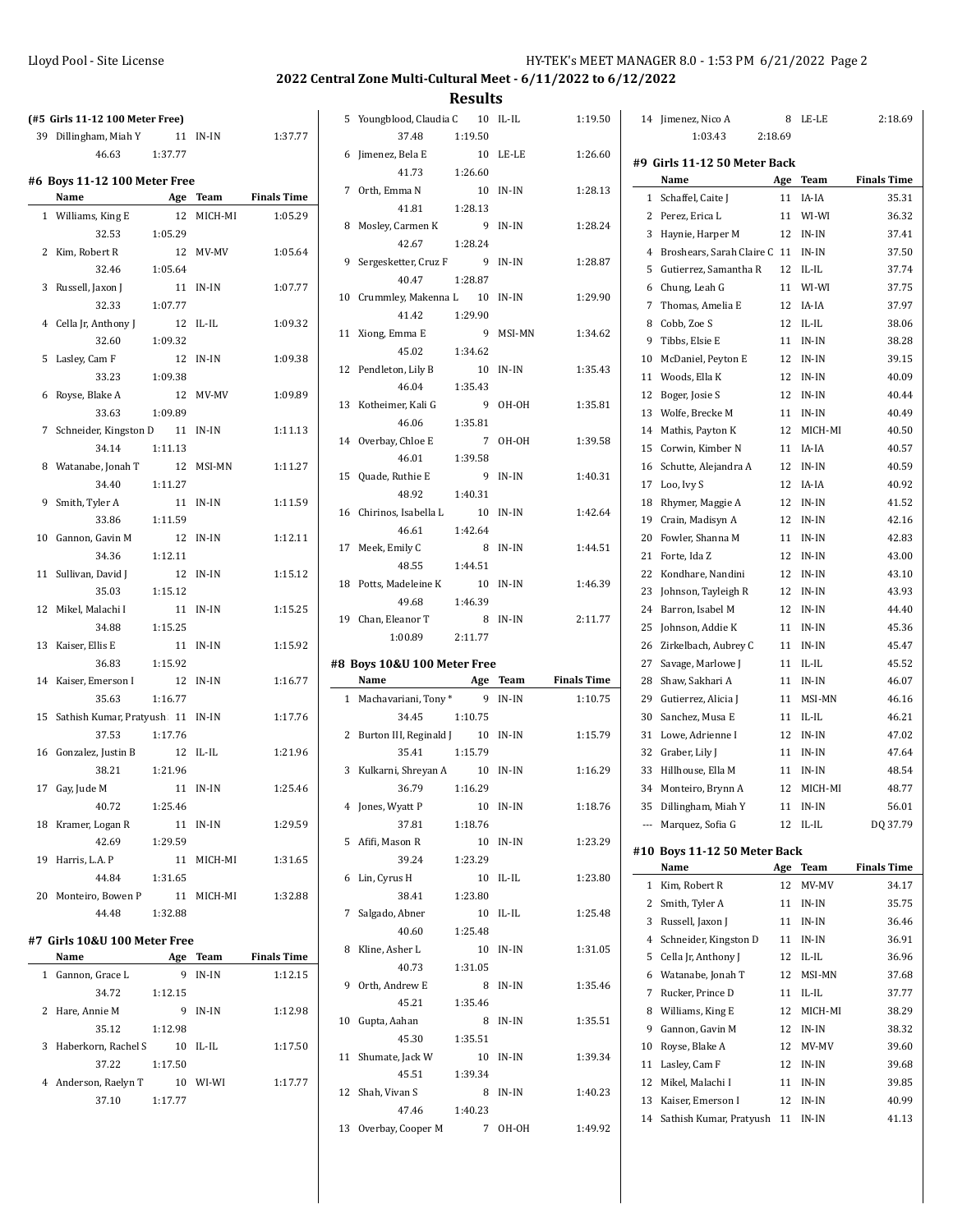# **2022 Central Zone Multi-Cultural Meet - 6/11/2022 to 6/12/2022**

|          | (#10 Boys 11-12 50 Meter Back)        |         |                |                    |
|----------|---------------------------------------|---------|----------------|--------------------|
| 15       | Gonzalez, Justin B                    | 12      | $IL$ - $IL$    | 43.62              |
| 16       | Kaiser, Ellis E                       | 11      | IN-IN          | 45.16              |
| 17       | Kramer, Logan R                       | 11      | IN-IN          | 47.68              |
| 18       | Gay, Jude M                           | 11      | IN-IN          | 49.27              |
| 19       | Monteiro, Bowen P                     | 11      | MICH-MI        | 51.34              |
| ---      | Harris, L.A. P                        | 11      | MICH-MI        | DQ 47.25           |
|          |                                       |         |                |                    |
|          | #11  Girls 10&U 50 Meter Back<br>Name | Age     | Team           | <b>Finals Time</b> |
| 1        | Gannon, Grace L                       | 9       | $IN-IN$        | 39.52              |
| 2        | Hare, Annie M                         | 9       | IN-IN          | 39.73              |
| 3        | Anderson, Raelyn T                    | 10      | WI-WI          | 40.67              |
| 4        | Youngblood, Claudia C                 | 10      | IL-IL          | 42.20              |
| 5        | Haberkorn, Rachel S                   | 10      | IL-IL          | 43.07              |
| 6        | Jimenez, Bela E                       | 10      | LE-LE          | 43.15              |
| 7        | Orth, Emma N                          | 10      | IN-IN          | 44.07              |
| 8        | Sergesketter, Cruz F                  | 9       | IN-IN          | 45.27              |
| 9        | Crummley, Makenna L                   | 10      | IN-IN          | 46.57              |
| 10       | Mosley, Carmen K                      | 9       | IN-IN          | 47.18              |
| 11       | Kotheimer, Kali G                     | 9       | он-он          | 50.25              |
| 12       | Quade, Ruthie E                       | 9       | IN-IN          | 50.96              |
| 13       | Potts, Madeleine K                    | 10      | IN-IN          | 51.67              |
|          |                                       | 10      | IN-IN          | 51.92              |
| 14<br>15 | Pendleton, Lily B                     | 7       |                | 52.28              |
| 16       | Overbay, Chloe E                      | 8       | OH-OH<br>IN-IN | 54.00              |
| 17       | Meek, Emily C                         | 9       | MSI-MN         |                    |
|          | Xiong, Emma E<br>Chirinos, Isabella L |         |                | 54.99              |
| 18<br>19 |                                       | 10<br>8 | IN-IN<br>IN-IN | 56.11<br>57.97     |
|          | Chan, Eleanor T                       |         |                | 1:06.90            |
| 20       | Monteiro, Lakeyn J                    | 8       | MICH-MI        |                    |
|          |                                       |         |                |                    |
| #12      | Boys 10&U 50 Meter Back               |         |                |                    |
|          | Name                                  | Age     | Team           | <b>Finals Time</b> |
| 1        | Machavariani, Tony*                   | 9       | IN-IN          | 38.63              |
| 2        | Burton III, Reginald J                | 10      | IN-IN          | 40.72              |
| 3        | Jones, Wyatt P                        | 10      | IN-IN          | 40.84              |
| 4        | Kulkarni, Shreyan A                   | 10      | IN-IN          | 41.79              |
| 5        | Afifi, Mason R                        | 10      | IN-IN          | 43.63              |
| 6        | Salgado, Abner                        | 10      | IL-IL          | 44.60              |
| 7        | Orth, Andrew E                        | 8       | IN-IN          | 45.06              |
| 8        | Lin, Cyrus H                          | 10      | IL-IL          | 47.55              |
| *9       | Shah, Vivan S                         | 8       | $IN-IN$        | 50.21              |
| $*9$     | Shumate, Jack W                       | 10      | IN-IN          | 50.21              |
| 11       | Kline, Asher L                        | 10      | IN-IN          | 50.58              |
| 12       | Gupta, Aahan                          | 8       | IN-IN          | 53.39              |
| 13       | Herrick, Conrad C                     | 7       | IL-IL          | 57.08              |
| 14       | Overbay, Cooper M                     | 7       | OH-OH          | 1:02.04            |
| 15       | Jimenez, Nico A                       | 8       | LE-LE          | 1:02.92            |
| 16       | Schutte, Salvador N                   | 9       | IN-IN          | 1:04.28            |
|          | #13 Girls 11-12 100 Meter Breast      |         |                |                    |
|          | Name                                  | Age     | Team           | <b>Finals Time</b> |
| 1        | Schaffel, Caite J                     | 11      | IA-IA          | 1:26.19            |
|          | 40.09                                 | 1:26.19 |                |                    |
| 2        | Boger, Josie S                        | 12      | IN-IN          | 1:28.34            |
|          | 41.84                                 | 1:28.34 |                |                    |

| 3  | Kuhiwczak, Melissa I                  |          | 12 WI-WI   | 1:30.32 |
|----|---------------------------------------|----------|------------|---------|
|    | 42.82                                 | 1:30.32  |            |         |
|    | 4 Amphone-Suh, Kaylonie J 11 MV-MV    |          |            | 1:31.13 |
|    | 44.14                                 | 1:31.13  |            |         |
|    | 5 Loo, Ivy S                          | 12       | IA-IA      | 1:35.72 |
|    | 45.47 1:35.72                         |          |            |         |
|    | 6 Schutte, Alejandra A                |          | 12 IN-IN   | 1:36.44 |
|    | 45.68                                 | 1:36.44  |            |         |
| 7  | Marquez, Sofia G                      | 12       | IL-IL      | 1:36.74 |
|    | 46.73                                 | 1:36.74  |            |         |
|    |                                       |          |            |         |
| 8  | Wolfe, Brecke M                       |          | 11 IN-IN   | 1:36.77 |
|    | 45.64                                 | 1:36.77  |            |         |
|    | 9 McDaniel, Peyton E                  |          | 12 IN-IN   | 1:37.26 |
|    | 46.51                                 | 1:37.26  |            |         |
|    | 10 Chung, Leah G                      |          | 11 WI-WI   | 1:38.00 |
|    | 45.40                                 | 1:38.00  |            |         |
|    | 11 Johnson, Tayleigh R                | 12       | IN-IN      | 1:38.19 |
|    | 47.45                                 | 1:38.19  |            |         |
|    | 12 Fowler, Shanna M                   | 11       | IN-IN      | 1:38.49 |
|    | 44.87                                 | 1:38.49  |            |         |
|    | 13 Corwin, Kimber N                   | 11       | IA-IA      | 1:39.07 |
|    | 46.82                                 | 1:39.07  |            |         |
|    | 14 Thomas, Amelia E                   |          | 12 IA-IA   | 1:39.36 |
|    | 47.84                                 | 1:39.36  |            |         |
| 15 | Mathis, Payton K                      |          | 12 MICH-MI | 1:39.39 |
|    | 48.43                                 | 1:39.39  |            |         |
|    |                                       |          |            |         |
|    | 16 Perez, Erica L                     | 11       | WI-WI      | 1:39.75 |
|    | 47.29                                 | 1:39.75  |            |         |
|    | 17 Broshears, Sarah Claire C 11 IN-IN |          |            | 1:42.06 |
|    | 49.37 1:42.06                         |          |            |         |
|    | 18 Monteiro, Brynn A                  |          | 12 MICH-MI | 1:42.70 |
|    | 49.04                                 | 1:42.70  |            |         |
|    | 19 Haynie, Harper M                   |          | 12 IN-IN   | 1:43.53 |
|    | 50.45                                 | 1:43.53  |            |         |
| 20 | Shah, Aashka S                        |          | 11 IN-IN   | 1:45.09 |
|    | 50.67                                 | 1:45.09  |            |         |
|    | 21 Gutierrez, Samantha R 12 IL-IL     |          |            | 1:45.68 |
|    | 50.23                                 | 1:45.68  |            |         |
|    | 22 Woods, Ella K                      | 12 IN-IN |            | 1:45.88 |
|    | 50.60                                 | 1:45.88  |            |         |
|    | 23 Lowe, Adrienne I                   | 12       | IN-IN      | 1:46.01 |
|    | 50.41                                 | 1:46.01  |            |         |
|    | 24 Tibbs, Elsie E                     | 11       | IN-IN      | 1:46.11 |
|    |                                       |          |            |         |
|    | 51.15 1:46.11                         |          |            |         |
|    | 25 Forte, Ida Z                       | 12       | IN-IN      | 1:47.62 |
|    | 50.30                                 | 1:47.62  |            |         |
|    | 26 Graber, Lily J                     | 11       | IN-IN      | 1:48.96 |
|    | 53.09                                 | 1:48.96  |            |         |
|    | 27 Evans, Elinor L                    |          | 12 IL-IL   | 1:49.31 |
|    | 50.17                                 | 1:49.31  |            |         |
|    | 28 Gutierrez, Alicia J                | 11       | MSI-MN     | 1:49.86 |
|    | 53.14                                 | 1:49.86  |            |         |
|    | 29 Barron, Isabel M                   | 12       | IN-IN      | 1:51.22 |
|    | 53.77                                 | 1:51.22  |            |         |
|    | 30 Kondhare, Nandini                  | 12       | IN-IN      | 1:51.60 |
|    | 54.55                                 | 1:51.60  |            |         |
|    | 31 Shaw, Sakhari A                    | 11       | IN-IN      | 1:54.00 |
|    | 55.23 1:54.00                         |          |            |         |

| 32                       | Hillhouse, Ella M                       | 11       | IN-IN     | 1:56.66            |
|--------------------------|-----------------------------------------|----------|-----------|--------------------|
|                          | 54.79                                   | 1:56.66  |           |                    |
| 33                       | Zirkelbach, Aubrey C 11 IN-IN           |          |           | 1:58.59            |
|                          | 57.60 1:58.59                           |          |           |                    |
|                          | 34 Dillingham, Miah Y                   | 11 IN-IN |           | 2:38.70            |
|                          | 1:11.89 2:38.70                         |          |           |                    |
| $\overline{\phantom{a}}$ | Johnson, Addie K                        |          | 11 IN-IN  | DQ 1:53.25         |
|                          | 55.87 DQ 1:53.25                        |          |           |                    |
|                          |                                         |          |           |                    |
|                          | #14 Boys 11-12 100 Meter Breast         |          |           |                    |
|                          | Name Age Team                           |          |           | <b>Finals Time</b> |
|                          | 1 Kim, Robert R                         | 12       | MV-MV     | 1:26.35            |
|                          | 42.09                                   | 1:26.35  |           |                    |
| 2                        | Russell, Jaxon J                        |          | 11 IN-IN  | 1:33.06            |
|                          | 44.17                                   | 1:33.06  |           |                    |
| 3                        | Sullivan, David J                       | 12 IN-IN |           | 1:34.50            |
|                          | 44.69                                   | 1:34.50  |           |                    |
| 4                        | Rucker, Prince D                        |          | 11 IL-IL  | 1:36.51            |
|                          | 46.22                                   | 1:36.51  |           |                    |
| 5                        | Cella Jr, Anthony J                     |          | 12 IL-IL  | 1:37.78            |
|                          | 44.88                                   | 1:37.78  |           |                    |
| 6                        | Watanabe, Jonah T                       |          | 12 MSI-MN | 1:38.55            |
|                          | 46.39                                   | 1:38.55  |           |                    |
| 7                        | Kaiser, Emerson I                       | 12 IN-IN |           | 1:38.93            |
|                          | 45.47                                   | 1:38.93  |           |                    |
| 8                        | Lasley, Cam F                           | 12       | IN-IN     | 1:39.00            |
|                          | 47.21                                   | 1:39.00  |           |                    |
|                          |                                         |          |           |                    |
| 9                        | Smith, Tyler A                          |          | 11 IN-IN  | 1:40.48            |
| 10                       | 46.50                                   | 1:40.48  |           |                    |
|                          |                                         |          |           |                    |
|                          | Kaiser, Ellis E                         | 11       | IN-IN     | 1:43.00            |
|                          | 49.06                                   | 1:43.00  |           |                    |
|                          | 11 Gannon, Gavin M                      | 12       | IN-IN     | 1:44.51            |
|                          | 49.55                                   | 1:44.51  |           |                    |
|                          | 12 Mikel, Malachi I                     | 11       | IN-IN     | 1:48.21            |
|                          | 51.71                                   | 1:48.21  |           |                    |
| 13                       | Sathish Kumar, Pratyush 11              |          | IN-IN     | 1:49.60            |
|                          | 52.53                                   | 1:49.60  |           |                    |
|                          | 14 Gay, Jude M                          |          | 11 IN-IN  | 1:49.61            |
|                          | 53.23                                   | 1:49.61  |           |                    |
| 15                       | Harris, L.A. P                          | 11       | MICH-MI   | 1:51.62            |
|                          | 54.48                                   | 1:51.62  |           |                    |
|                          | 16 Gonzalez, Justin B                   |          | 12 IL-IL  | 1:54.07            |
|                          | 55.10                                   | 1:54.07  |           |                    |
|                          | 17 Kramer, Logan R                      |          | 11 IN-IN  | 2:05.57            |
|                          | 59.36                                   | 2:05.57  |           |                    |
|                          |                                         |          |           |                    |
|                          | #15 Girls 10&U 100 Meter Breast<br>Name |          |           |                    |
|                          |                                         | Age<br>9 | Team      | <b>Finals Time</b> |
|                          | 1 Gannon, Grace L<br>43.47              |          | IN-IN     | 1:32.62            |
| 2                        |                                         | 1:32.62  |           |                    |
|                          | Hare, Annie M                           |          | 9 IN-IN   | 1:35.16            |
|                          | 44.83                                   | 1:35.16  |           |                    |
| 3                        | Jimenez, Bela E                         |          | 10 LE-LE  | 1:36.59            |
|                          | 47.10                                   | 1:36.59  |           |                    |
|                          | 4 Anderson, Raelyn T                    |          | 10 WI-WI  | 1:44.83            |
|                          | 50.64                                   | 1:44.83  |           |                    |
| 5                        | Youngblood, Claudia C 10 IL-IL<br>52.98 | 1:49.98  |           | 1:49.98            |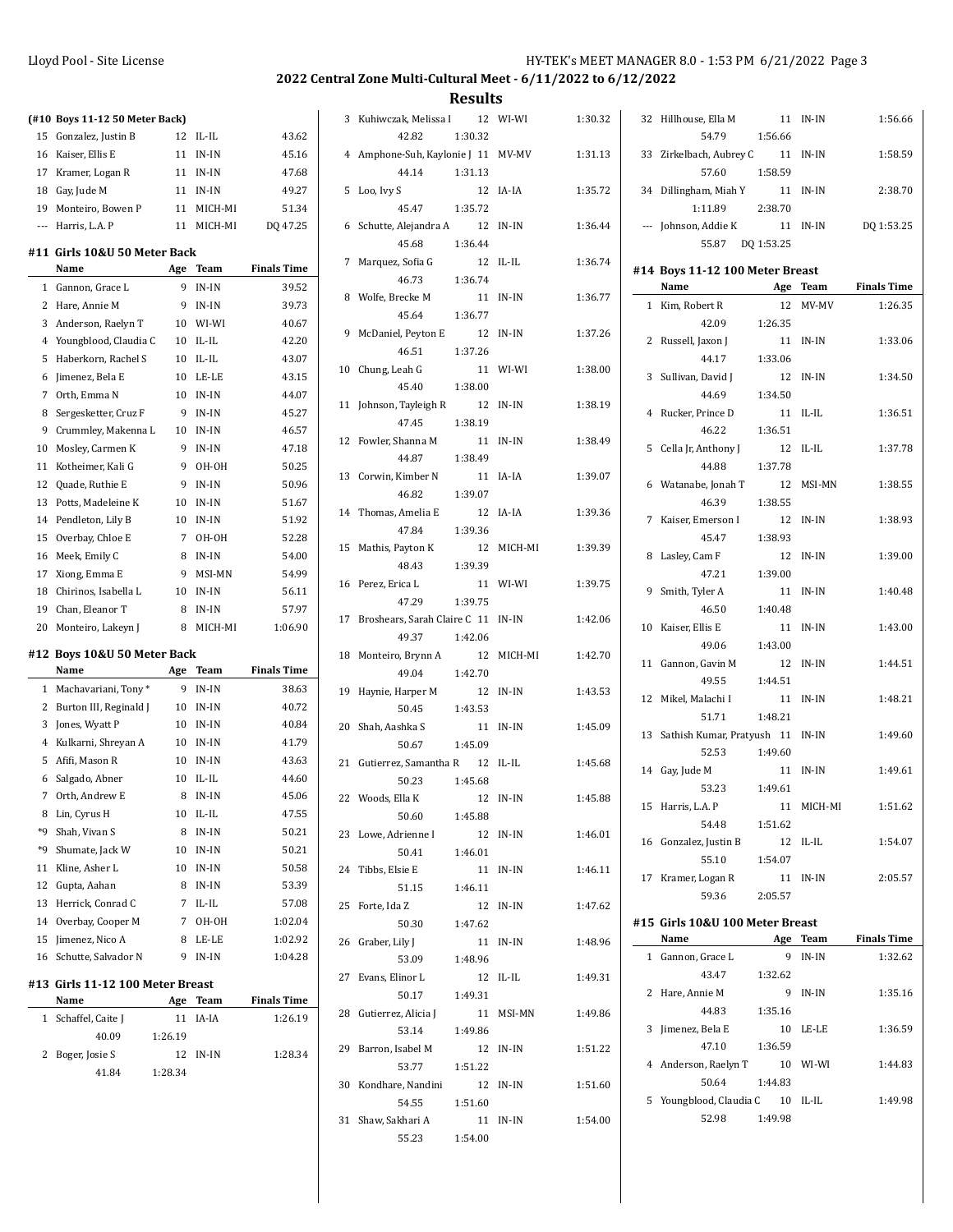6 Scholl, Marisa E 15 MV-MV 1:32.62

7 Hamilton, Jaley E 15 IN-IN 1:32.89

8 Larcom, Briley M 15 MV-MV 1:33.58

9 Miles, Taniah F 15 IL-IL 1:34.12

10 Vorthmann, Laiken C 15 MV-MV 1:34.71

11 Jacobo, Mana K 16 MW-MW 1:35.91

43.06 1:32.62

42.52 1:32.89

43.44 1:33.58

43.83 1:34.12

44.95 1:34.71

### **2022 Central Zone Multi-Cultural Meet - 6/11/2022 to 6/12/2022**

|   | $\pi$ 15 GHTs 1000 100 Meter Breast |            |          |            |
|---|-------------------------------------|------------|----------|------------|
|   | 6 Haberkorn, Rachel S 10 IL-IL      |            |          | 1:51.41    |
|   | 51.74 1:51.41                       |            |          |            |
|   | 7 Sergesketter, Cruz F 9 IN-IN      |            |          | 1:52.16    |
| 8 | Crummley, Makenna L 10 IN-IN        |            |          | 1:53.94    |
|   | 53.36                               | 1:53.94    |          |            |
| 9 | Mosley, Carmen K                    | 9          | IN-IN    | 1:56.00    |
|   | 56.43                               | 1:56.00    |          |            |
|   | 10 Orth, Emma N                     |            | 10 IN-IN | 2:02.67    |
|   | 59.32                               | 2:02.67    |          |            |
|   | 11 Kotheimer, Kali G                | 9          | OH-OH    | 2:02.78    |
|   | 59.79                               | 2:02.78    |          |            |
|   | 12 Potts, Madeleine K               |            | 10 IN-IN | 2:13.41    |
|   | 1:05.24                             | 2:13.41    |          |            |
|   | 13 Meek, Emily C                    | 8          | IN-IN    | 2:13.88    |
|   | 1:05.31                             | 2:13.88    |          |            |
|   | 14 Chan, Eleanor T                  | 8          | $IN-IN$  | 2:37.15    |
|   | 1:17.06 2:37.15                     |            |          |            |
|   | --- Chirinos, Isabella L 10 IN-IN   |            |          | DQ 2:01.07 |
|   | 56.18                               | DQ 2:01.07 |          |            |
|   | --- Xiong, Emma E                   | 9          | MSI-MN   | DQ 2:23.97 |
|   | t16 Rave 108JI 100 Motor Rroact     |            |          |            |

# **#16 Boys 10&U 100 Meter Breast**

|   | Name                   | Age     | Team      | <b>Finals Time</b> |
|---|------------------------|---------|-----------|--------------------|
|   | 1 Machavariani, Tony*  | 9       | IN-IN     | 1:33.70            |
|   | 45.43                  | 1:33.70 |           |                    |
| 2 | Burton III, Reginald J | 10      | IN-IN     | 1:33.97            |
|   | 46.49                  | 1:33.97 |           |                    |
| 3 | Kulkarni, Shreyan A    | 10      | IN-IN     | 1:42.08            |
|   | 49.90                  | 1:42.08 |           |                    |
| 4 | Afifi, Mason R         | 10      | IN-IN     | 1:50.15            |
|   | 52.06                  | 1:50.15 |           |                    |
| 5 | Salgado, Abner         | 10      | $II - II$ | 1:52.66            |
|   | 55.18                  | 1:52.66 |           |                    |
| 6 | Orth, Andrew E         | 8       | IN-IN     | 2:04.33            |
|   | 1:00.18                | 2:04.33 |           |                    |
| 7 | Kline, Asher L         | 10      | IN-IN     | 2:08.63            |
| 8 | Shumate, Jack W        | 10      | IN-IN     | 2:20.97            |
|   | 1:06.09                | 2:20.97 |           |                    |

#### **#17 Girls 12&U 200 Meter Free Relay**

|              | Team                     |         | Relay                | <b>Finals Time</b>          |  |  |  |
|--------------|--------------------------|---------|----------------------|-----------------------------|--|--|--|
| $\mathbf{1}$ | IA-IA                    |         | A                    | 2:05.91                     |  |  |  |
|              | Thomas, Amelia E 12      |         | Corwin, Kimber N 11  |                             |  |  |  |
|              | Loo, Ivy S 12            |         | Schaffel, Caite J 11 |                             |  |  |  |
|              | 32.40                    | 1:03.78 | 1:35.76              | 2:05.91                     |  |  |  |
| $2^{\circ}$  | $II - II$                |         | A                    | 2:09.82                     |  |  |  |
|              | Gutierrez, Samantha R 12 |         | Evans, Elinor L 12   |                             |  |  |  |
|              | Cobb, Zoe S 12           |         | Marquez, Sofia G 12  |                             |  |  |  |
|              |                          | 1:04.20 | 2:09.82              |                             |  |  |  |
| 3            | IN-IN                    |         | A                    | 2:11.54                     |  |  |  |
|              | Tibbs, Elsie E 11        |         | Boger, Josie S 12    |                             |  |  |  |
|              | Wolfe, Brecke M 11       |         |                      | Broshears, Sarah Claire C 1 |  |  |  |
|              | 34.61                    | 1:07.14 | 1:40.47              | 2:11.54                     |  |  |  |
| 4            | IN-IN                    |         | R                    | 2:13.39                     |  |  |  |
|              | Crain, Madisyn A 12      |         | Woods, Ella K 12     |                             |  |  |  |
|              | Shaw, Sakhari A 11       |         | Haynie, Harper M 12  |                             |  |  |  |
|              | 34.12                    | 1:07.03 | 1:41.47              | 2:13.39                     |  |  |  |

|                | <b>Results</b>                             |                         |                    |
|----------------|--------------------------------------------|-------------------------|--------------------|
| 5              | IN-IN                                      | E                       | 2:22.55            |
|                | Barron, Isabel M 12                        | McDaniel, Peyton E 12   |                    |
|                | Schutte, Alejandra A 12                    | Lowe, Adrienne I 12     |                    |
|                | 36.19                                      | 47.13                   | 2:22.55            |
| 6              | IN-IN                                      | C                       | 2:22.93            |
|                | Fowler, Shanna M 11                        | Rhymer, Maggie A 12     |                    |
|                | Johnson, Tayleigh R 12                     | Kondhare, Nandini 12    |                    |
|                | 36.20                                      | 44.23                   | 2:22.93            |
| 7              | $IN-IN$                                    | D                       | 2:31.62            |
|                | Forte, Ida Z 12                            | Graber, Lily J 11       |                    |
|                | Johnson, Addie K 11                        | Shah, Aashka S 11       |                    |
|                | 35.26<br>1:14.45                           | 1:53.47                 | 2:31.62            |
|                | #18 Boys 12&U 200 Meter Free Relay         |                         |                    |
|                | Team                                       | Relay                   | <b>Finals Time</b> |
| 1              | $IN-IN$                                    | A                       | 2:07.38            |
|                | Schneider, Kingston D 11                   | Smith, Tyler A 11       |                    |
|                | Gannon, Gavin M 12                         | Russell, Jaxon J 11     |                    |
|                | 32.86<br>1:04.80                           | 1:37.63                 | 2:07.38            |
| $\overline{2}$ | IN-IN                                      | $\, {\bf B}$            | 2:11.24            |
|                | Sathish Kumar, Pratyush S Lasley, Cam F 12 |                         |                    |
|                | Mikel, Malachi I 11                        | Sullivan, David J 12    |                    |
|                | 35.08                                      | 43.54                   | 2:11.24            |
|                | #19 Girls 10&U 200 Meter Free Relay        |                         |                    |
|                | Team                                       | Relay                   | <b>Finals Time</b> |
| 1              | $IN-IN$                                    | A                       | 2:29.27            |
|                | Gannon, Grace L 9                          | Orth, Emma N 10         |                    |
|                | Mosley, Carmen K 9                         | Hare, Annie M 9         |                    |
|                | 34.94<br>1:21.92                           | 1:55.26                 | 2:29.27            |
| $\overline{2}$ | IN-IN                                      | B                       | 2:50.13            |
|                | Crummley, Makenna L 10                     | Chirinos, Isabella L 10 |                    |
|                | Potts, Madeleine K 10                      | Sergesketter, Cruz F 9  |                    |
|                | 40.92                                      | 57.94                   | 2:50.13            |
| 3              | IN-IN                                      | C                       | 3:21.78            |
|                | Meek, Emily C 8                            | Chan, Eleanor T 8       |                    |
|                | Pendleton, Lily B 10                       | Quade, Ruthie E 9       |                    |
|                | 50.44<br>1:47.51                           | 3:21.78                 |                    |
|                | #20 Boys 10&U 200 Meter Free Relay         |                         |                    |
|                | Team                                       | Relay                   | <b>Finals Time</b> |
| 1              | $IN-IN$                                    | A                       | 2:23.68            |
|                | 37.39                                      | 46.71                   | 2:23.68            |
| 2              | IN-IN                                      | B                       | 2:52.86            |

 $\overline{a}$ 

 $\overline{\phantom{a}}$ 

 $\overline{a}$ 

Kline, Asher L 10 Shah, Vivan S 8 Afifi, Mason R 10 Gupta, Aahan 8

**#21 Girls 15&O 100 Meter Breast**

36.72 1:18.96

41.33 1:26.34

41.49 1:29.00

42.58 1:29.37

42.76 54.09 2:52.86

**Name Age Team Finals Time** 1 Kelley, Kaleigh M 17 IN-IN 1:18.96

2 Davis, Erin M 16 MV-MV 1:26.34

5 Warrior, Marti I 15 MW-MW 1:29.37

|                | 44.70                          | 1:35.91  |          |                    |
|----------------|--------------------------------|----------|----------|--------------------|
|                | 12 Sandid, Lana M              | 15       | MV-MV    | 1:36.99            |
|                | 46.59                          | 1:36.99  |          |                    |
|                | 13 Pollard, Richanta C         | 17       | MSI-MN   | 1:37.41            |
|                | 46.20                          | 1:37.41  |          |                    |
|                | 14 Fielder, Reniah M           | 17       | MICH-MI  | 1:37.85            |
|                | 46.21                          | 1:37.85  |          |                    |
| 15             | Thacker, Kenzie L              | 17       | MW-MW    | 1:42.72            |
|                | 47.77                          | 1:42.72  |          |                    |
| 16             | Brester, Emily A               | 15       | MW-MW    | 1:43.76            |
|                | 49.14                          | 1:43.76  |          |                    |
|                | 17 Wood, Susie G               | 15       | MW-MW    | 1:47.39            |
|                | 49.62                          | 1:47.39  |          |                    |
|                | #22 Boys 15&0 100 Meter Breast |          |          |                    |
|                | Name                           | Age Team |          | <b>Finals Time</b> |
|                | 1 Krueger, Noah L              | 17       | MV-MV    | 1:11.39            |
|                | 33.09                          | 1:11.39  |          |                    |
|                | 2 Alberti, Frank M             |          | 16 MV-MV | 1:14.58            |
|                | 34.74                          | 1:14.58  |          |                    |
| 3              | Lee, Derrick H                 | 15       | IL-IL    | 1:14.73            |
|                | 35.34                          | 1:14.73  |          |                    |
| $\overline{4}$ | Hakim, Abbas I                 |          | 15 IN-IN | 1:15.66            |
|                | 35.29                          | 1:15.66  |          |                    |
| 5              | Darensbourg, Demarkus 16 MV-MV |          |          | 1:15.96            |
|                | 34.42                          | 1:15.96  |          |                    |
|                | 6 Schaffel, Connor J           | 15       | IA-IA    | 1:16.37            |
|                | 35.64                          | 1:16.37  |          |                    |
| 7              | Sookram, Jeffrey A             | 15       | MW-MW    | 1:17.96            |
|                | 35.16                          | 1:17.96  |          |                    |
| 8              | Chirinos, Franco M             | 16       | IN-IN    | 1:18.47            |
|                | 36.17                          | 1:18.47  |          |                    |
| 9              | Gott, David T                  | 16       | MV-MV    | 1:20.03            |
|                | 36.29                          | 1:20.03  |          |                    |
| 10             | Doane, Noah A                  | 17       | MW-MW    | 1:20.57            |
|                | 37.55                          | 1:20.57  |          |                    |
| 11             | Caldwell, Jace M               | 16       | IN-IN    | 1:21.08            |
|                | 38.34                          | 1:21.08  |          |                    |
| 12             | Jones, Aidan K                 |          | 18 MV-MV | 1:21.18            |
|                | 37.34                          | 1:21.18  |          |                    |
|                | 13 Minnich, Kai-Wen T          | 15       | IN-IN    | 1:22.25            |
|                | 38.33                          | 1:22.25  |          |                    |
|                | 14 Swarna Juhith               |          | 16 MW-MW | 1.2868             |

|      |         |                   |         |          | 1.26.34 | 41.33                            |  |
|------|---------|-------------------|---------|----------|---------|----------------------------------|--|
|      | 1:22.25 | 38.33             | 1:28.10 | 15 MV-MV |         | 3 Kim, Angela A                  |  |
| MW-M | 16      | 14 Swarna, Juhith |         |          | 1:28.10 | 42.18                            |  |
|      | 1:28.68 | 41.47             | 1:29.00 |          |         | 4 Kloppenburg, Sophie C 17 IN-IN |  |

| 15 Paglia, Tatum J |         | 16 IN-IN | 1:30.99 |
|--------------------|---------|----------|---------|
| 41.76              | 1:30.99 |          |         |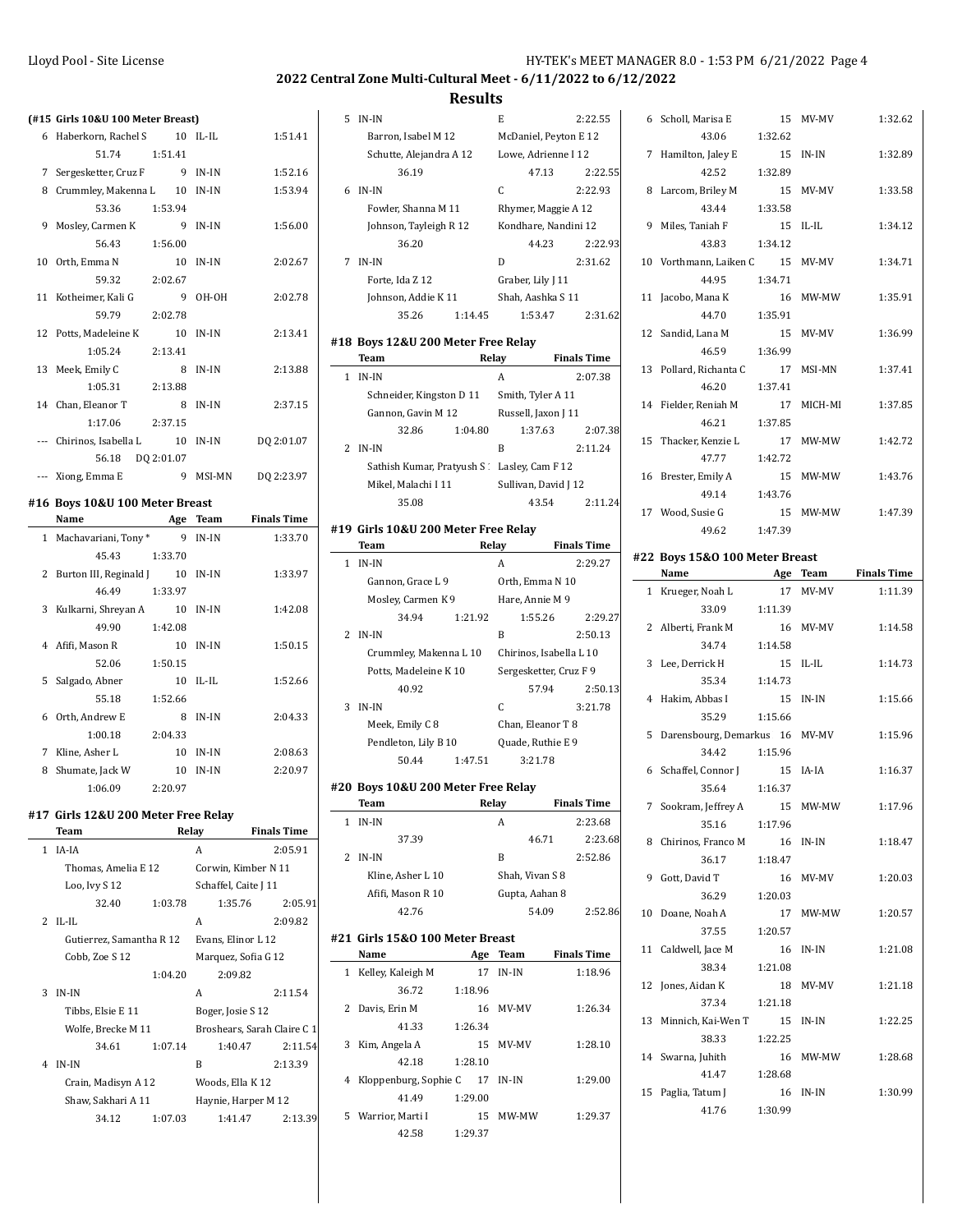|    | (#22 Boys 15&0 100 Meter Breast)   |          |            |                      |
|----|------------------------------------|----------|------------|----------------------|
|    | 16 Gonzalez, Marvin D              | 15       | IL-IL      | 1:35.21              |
|    | 44.26                              | 1:35.21  |            |                      |
| 17 | Humphrey, Zion R                   | 16 IN-IN |            | 1:40.48              |
|    | 46.19                              | 1:40.48  |            |                      |
|    | 18 Ntamere, Xavier or X D 17 IN-IN |          |            | 1:51.50              |
|    | 51.64                              | 1:51.50  |            |                      |
|    |                                    |          |            |                      |
|    | #23 Girls 13-14 100 Meter Breast   |          |            |                      |
|    | Name                               |          |            | Age Team Finals Time |
|    | 1 Irvin, Gabbie K                  |          | 13 IN-IN   | 1:16.88              |
|    | 37.41                              | 1:16.88  |            |                      |
| 2  | Jimenez, Sofia G                   |          | 14 LE-LE   | 1:20.30              |
|    | 37.02                              | 1:20.30  |            |                      |
|    | 3 Asir, Castiliya A                |          | 14 MV-MV   | 1:25.14              |
|    | 40.77 1:25.14                      |          |            |                      |
| 4  | Byrd, Ariana M                     | 13       | MICH-MI    | 1:26.99              |
|    | 40.81                              | 1:26.99  |            |                      |
| 5  | Ly, Kaitlyn T                      |          | 13 MV-MV   | 1:28.32              |
|    | 41.65                              | 1:28.32  |            |                      |
| 6  | Johnson, Ella C                    |          | 14 IN-IN   | 1:30.74              |
|    | 43.09                              | 1:30.74  |            |                      |
| 7  | Rutledge-Jukes, AnnDi G 13 OH-OH   |          |            | 1:31.40              |
|    | 43.69                              | 1:31.40  |            |                      |
| 8  | Kathol, Rachel E                   |          | 14 MW-MW   | 1:32.53              |
|    | 44.19                              | 1:32.53  |            |                      |
| 9  | Mazzier, Ryan I                    | 13       | IN-IN      | 1:34.06              |
|    | 43.43                              | 1:34.06  |            |                      |
| 10 | Hakim, Noor A                      | 13       | IN-IN      | 1:35.02              |
|    | 44.25                              | 1:35.02  |            |                      |
| 11 | Knispel, Madeline L 13 MW-MW       |          |            | 1:35.23              |
|    | 44.41                              | 1:35.23  |            |                      |
|    | 12 Veeraraghavan, Sahana 13 IN-IN  |          |            | 1:35.88              |
|    | 45.20                              | 1:35.88  |            |                      |
|    | 13 Carter, Carly L                 |          | 14 MV-MV   | 1:37.98              |
|    | 46.59                              | 1:37.98  |            |                      |
|    | 14 Bostrom, Sofie G                |          | 14 MW-MW   | 1:38.01              |
|    | 45.39                              | 1:38.01  |            |                      |
|    | 15 Weinheimer, Haylie E 13 IA-IA   |          |            | 1:38.52              |
|    | 45.59                              | 1:38.52  |            |                      |
|    | 16 Strong, Madison A               |          | 14 MICH-MI | 1:44.05              |
|    | 49.65                              | 1:44.05  |            |                      |
|    | 17 Tibbs, Effie E                  | 13       | IN-IN      | 1:45.48              |
|    | 49.13                              | 1:45.48  |            |                      |
| 18 | Purcell, Joycelyn J                | 13       | IL-IL      | 1:46.16              |
|    | 49.86                              | 1:46.16  |            |                      |
|    | 19 Harris, Niya P                  |          | 13 MICH-MI | 1:53.78              |
|    | 53.49                              | 1:53.78  |            |                      |
|    | #24 Boys 13-14 100 Meter Breast    |          |            |                      |
|    | Name                               | Age      |            | Team Finals Time     |
|    | 1 Wolke, Julian K                  |          | 14 LE-LE   | 1:14.02              |
|    | 34.38                              | 1:14.02  |            |                      |
| 2  | Patterson, Riggs J                 |          | 14 MV-MV   | 1:17.40              |
|    | 35.66                              | 1:17.40  |            |                      |
| 3  | Jackson, EJ A                      | 13       | IN-IN      | 1:17.73              |
|    | 35.64                              | 1:17.73  |            |                      |
|    |                                    |          |            |                      |
|    |                                    |          |            |                      |

|    | 4 Crail, Gavin M                   | 13       | IN-IN       | 1:18.94             |
|----|------------------------------------|----------|-------------|---------------------|
|    | 38.47                              | 1:18.94  |             |                     |
|    | 5 Theodos, Camden M                | 14       | $0Z-0Z$     | 1:18.95             |
|    | 37.19                              | 1:18.95  |             |                     |
|    | 6 Johannessen, Thor D 13 LE-LE     |          |             | 1:19.64             |
|    | 36.71                              | 1:19.64  |             |                     |
|    | 7 Schroeder, Jake A                |          | 13 IN-IN    | 1:20.40             |
|    | 38.11                              | 1:20.40  |             |                     |
|    | 8 McDowell, Avery E                |          | 14 IL-IL    | 1:20.50             |
|    | 37.69 1:20.50                      |          |             |                     |
|    | 9 Lyon, Henry R                    | 13       | $IL$ - $IL$ | 1:20.94             |
|    | 38.65                              | 1:20.94  |             |                     |
|    | 10 Robbeloth, Eli K                | 14 IN-IN |             | 1:21.79             |
|    | 38.39                              | 1:21.79  |             |                     |
|    | 11 Larson, Owen W                  |          | 14 MSI-MN   | 1:22.07             |
|    | 39.07                              | 1:22.07  |             |                     |
|    | 12 Schutte, Santiago M             | 14       | IN-IN       | 1:22.83             |
|    | 38.52 1:22.83                      |          |             |                     |
|    | 13 Cook, Jaxon J                   |          | 14 IN-IN    | 1:22.90             |
|    | 37.85 1:22.90                      |          |             |                     |
|    | 14 Kim, Paul P                     |          | 14 MV-MV    | 1:24.90             |
|    | 40.01 1:24.90                      |          |             |                     |
|    | 15 Mosley, Cam or Cameron 13 IN-IN |          |             | 1:25.97             |
|    | 40.95                              | 1:25.97  |             |                     |
|    | 16 Rocha-Gonzales, Huemac 14 IL-IL |          |             | 1:26.67             |
|    | 39.42                              | 1:26.67  |             |                     |
|    | 17 Sandid, Karim M                 | 13       | MV-MV       | 1:27.52             |
|    | 40.62                              | 1:27.52  |             |                     |
|    | 18 Brown, Joel K                   | 14       | IL-IL       | 1:28.36             |
|    | 39.89                              | 1:28.36  |             |                     |
|    | 19 Hampton, Tim R                  |          | 14 IN-IN    | 1:28.42             |
|    | 42.06                              | 1:28.42  |             |                     |
|    | 20 Mikel, Isaac A                  |          | 13 IN-IN    | 1:28.60             |
|    | 41.04 1:28.60                      |          |             |                     |
|    | 21 Chan, Jagger J                  |          | 13 IN-IN    | 1:33.22             |
|    | 45.85                              | 1:33.22  |             |                     |
|    | 22 Qualls, Trent A                 | 14 IN-IN |             | 1:33.86             |
|    | 43.91                              | 1:33.86  |             |                     |
| 23 | Vaughn, Matthew K                  |          | 14 IN-IN    | 1:34.20             |
|    | 42.73                              | 1:34.20  |             |                     |
|    | 24 Byers, Sam H                    |          | 13 IN-IN    | 1:35.28             |
|    | 44.23                              | 1:35.28  |             |                     |
| 25 | Jones, Jack A                      |          | 14 IN-IN    | 1:35.53             |
|    | 44.25                              | 1:35.53  |             |                     |
| 26 | Fee, Eli J                         |          | 13 IN-IN    | 1:36.07             |
|    | 45.94                              | 1:36.07  |             |                     |
|    | 27 Ganchev, Nic M                  | 13       | IN-IN       | 1:36.13             |
|    | 46.01                              | 1:36.13  |             |                     |
|    | 28 Stahl, Aiden I                  | 14       | IN-IN       | 1:36.45             |
|    | 46.40                              | 1:36.45  |             |                     |
| 29 | Voros, Tyler E                     |          | 14 MV-MV    | 1:37.99             |
|    | 45.21                              | 1:37.99  |             |                     |
| 30 | Davis, Taylor J                    |          | 13 MV-MV    | 1:41.79             |
|    | 46.99                              | 1:41.79  |             |                     |
|    | 31 Fuesler, Ben R                  |          | 13 IN-IN    | 1:52.14             |
|    | 52.20                              | 1:52.14  |             |                     |
|    | --- Orr, Mason N                   |          |             | 14 MW-MW DQ 1:23.67 |
|    | 39.28 DQ 1:23.67                   |          |             |                     |

|   | #25 Girls 15&0 200 Meter Free      |          |                      |                      |
|---|------------------------------------|----------|----------------------|----------------------|
|   | Name                               |          | Age Team Finals Time |                      |
|   | 1 Foster, Iyana M                  |          | 17 MV-MV             | 2:12.89              |
|   | 30.14                              | 1:03.57  | 1:37.96              | 2:12.89              |
| 2 | Kloppenburg, Sophie C 17 IN-IN     |          |                      | 2:18.31              |
|   | 31.42                              | 1:06.32  | 1:42.91              | 2:18.31              |
| 3 | Qi, Iris                           |          | 15 LE-LE             | 2:19.83              |
|   | 32.11 1:07.60                      |          | 1:43.41              | 2:19.83              |
|   | 4 Barkmeier, Nika D                | 15 IL-IL |                      | 2:20.98              |
|   | 32.56                              | 1:08.08  | 1:45.01              | 2:20.98              |
|   | 5 Asir, Meha I                     |          | 16 MV-MV             | 2:22.01              |
|   | 31.61                              | 1:06.35  | 1:43.77              | 2:22.01              |
| 6 | Haywood, Daelynn A 17 LE-LE        |          |                      | 2:22.62              |
|   | 32.67                              |          | 1:44.81              |                      |
|   |                                    | 1:08.38  |                      | 2:22.62              |
|   | 7 Erlbacher, Leah A                |          | 17 MW-MW             | 2:22.80              |
|   | 31.97                              | 1:07.80  | 1:45.42              | 2:22.80              |
| 8 | Barrera-Bojanski, Daniell 16 MW-MW |          |                      | 2:24.61              |
|   | 32.75                              | 1:08.81  | 1:46.98              | 2:24.61              |
|   | 9 Kelley, Kaleigh M                | 17       | IN-IN                | 2:25.07              |
|   | 31.80                              | 1:08.27  | 1:46.10              | 2:25.07              |
|   | 10 Johannessen, Anna K 15 LE-LE    |          |                      | 2:26.91              |
|   | 33.13                              | 1:09.83  | 1:48.50              | 2:26.91              |
|   | 11 Kim, Angela A                   |          | 15 MV-MV             | 2:27.35              |
|   | 34.30                              | 1:11.07  | 1:49.65              | 2:27.35              |
|   | 12 Hamilton, Jaley E 15            |          | $IN-IN$              | 2:27.96              |
|   | 32.15                              | 1:08.97  | 1:48.96              | 2:27.96              |
|   | 13 Mathis, Morgan L                |          | 15 MICH-MI           | 2:29.22              |
|   | 34.22                              | 1:11.55  | 1:50.71              | 2:29.22              |
|   | 14 Elder, Natalie R                |          | 16 MW-MW             | 2:31.64              |
|   | 34.87                              | 1:13.58  | 1:52.90              | 2:31.64              |
|   | 15 Arnold, Kaya A                  | 15       | IN-IN                | 2:36.80              |
|   | 35.45                              | 1:16.10  | 1:57.63              | 2:36.80              |
|   | 16 Speed, Elle L                   |          | 17 LE-LE             | 2:37.36              |
|   |                                    | 1:10.32  |                      | 2:37.36              |
|   | 32.22                              |          | 1:53.10              |                      |
|   | 17 Barclay, Liz V                  |          | 17 MV-MV             | 2:38.21              |
|   | 36.76                              | 1:16.91  | 1:57.77              | 2:38.21              |
|   | 18 Miles, Taniah F                 | 15       | $IL$ - $IL$          | 2:38.47              |
|   | 35.12                              | 1:16.01  | 1:58.30              | 2:38.47              |
|   | 19 Risley, Ali A                   | 15       | IN-IN                | 2:39.51              |
|   | 36.35                              | 1:17.08  | 1:58.67              | 2:39.51              |
|   | 20 Brester, Emily A                |          | 15 MW-MW             | 2:39.74              |
|   | 35.95                              | 1:16.42  | 1:58.06              | 2:39.74              |
|   | 21 Thacker, Kenzie L               |          | 17 MW-MW             | 2:42.10              |
|   | 37.18                              | 1:18.47  | 2:00.86              | 2:42.10              |
|   | 22 Jacobo, Mana K                  |          | 16 MW-MW             | 2:44.81              |
|   | 37.37                              | 1:19.97  | 2:03.07              | 2:44.81              |
|   | 23 Wood, Susie G                   |          | 15 MW-MW             | 2:48.88              |
|   | 37.97                              | 1:20.45  | 2:04.84              | 2:48.88              |
|   | 24 Hughes, Keely L                 |          | 17 MICH-MI           | 3:31.99              |
|   | 44.57                              | 1:38.81  | 2:35.79              | 3:31.99              |
|   |                                    |          |                      |                      |
|   | #26 Boys 15&0 200 Meter Free       |          |                      |                      |
|   | Name                               |          |                      | Age Team Finals Time |
|   |                                    |          |                      |                      |
|   | 1 Tejeda, Cameron M                |          | 17 WI-WI             | 2:01.59              |
|   | 27.26                              | 57.55    | 1:29.40              |                      |
|   | 2 Nguyen, Brian N                  |          | 15 MV-MV             | 2:01.59<br>2:03.90   |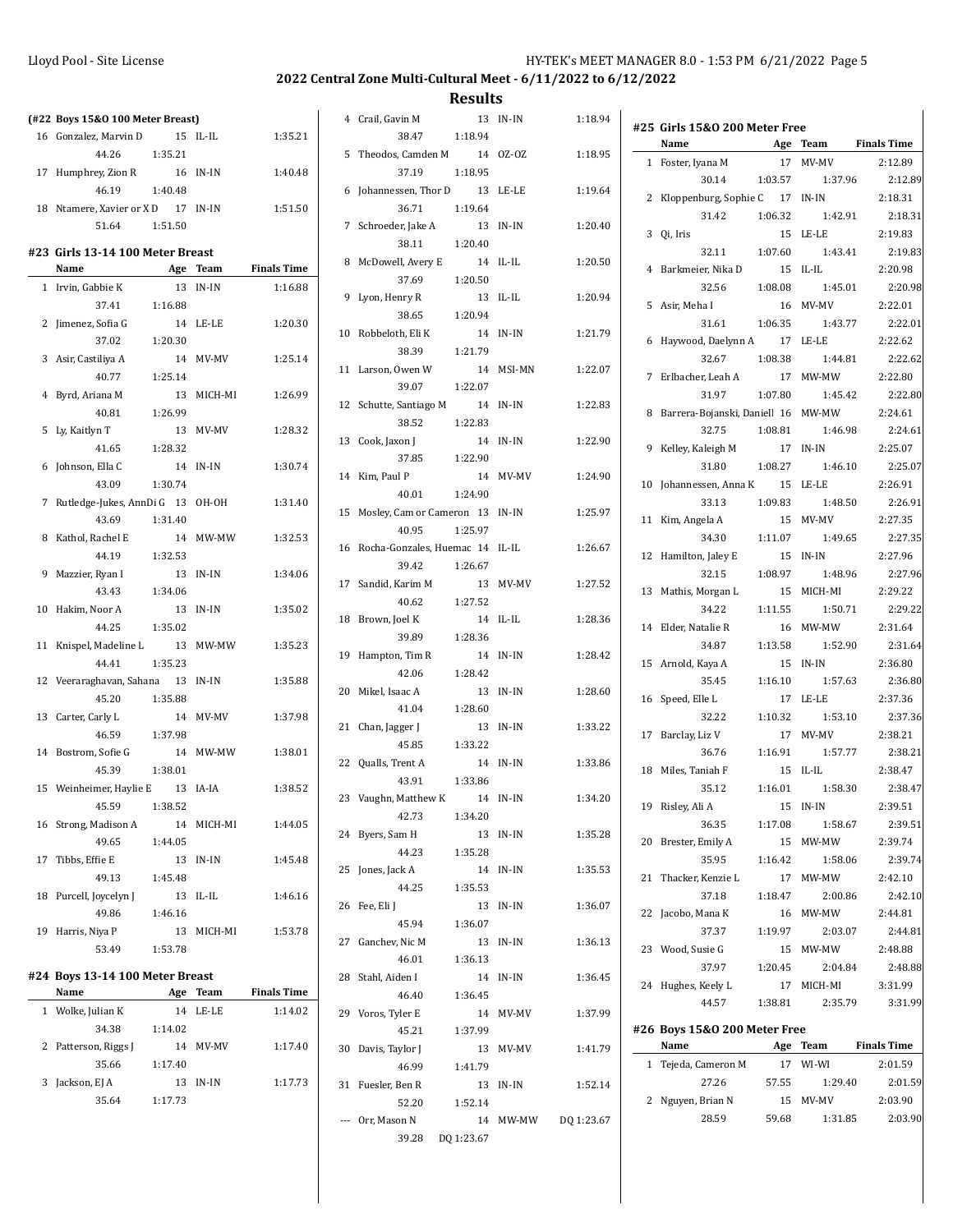| (#26 Boys 15&0 200 Meter Free)    |         |                     |                    | 6 Belisario, Mikayla C             |         | 14 IL-IL            | 2:28.71            | 6 Kline, Garrett E          |         | 14 IN-IN            | 2:17.77            |
|-----------------------------------|---------|---------------------|--------------------|------------------------------------|---------|---------------------|--------------------|-----------------------------|---------|---------------------|--------------------|
| 3 Schaffel, Connor J              |         | 15 IA-IA            | 2:05.80            | 32.12                              | 1:08.93 | 1:48.77             | 2:28.71            | 31.77                       | 1:07.60 | 1:44.03             | 2:17.77            |
| 27.86                             | 58.94   | 1:32.37             | 2:05.80            | 7 Lasley, Addison J                |         | 14 MICH-MI          | 2:29.12            | 7 Cook, Jaxon J             |         | 14 IN-IN            | 2:18.16            |
| 4 Kolbunov, Maxim S               |         | 15 IL-IL            | 2:05.96            | 34.31                              | 1:12.37 | 1:51.48             | 2:29.12            | 29.85                       | 1:04.37 | 1:40.97             | 2:18.16            |
| 28.51                             | 1:00.18 | 1:33.56             | 2:05.96            | 8 Cooper, Paxton K                 |         | 13 IL-IL            | 2:32.28            | 8 Johannessen, Thor D       |         | 13 LE-LE            | 2:18.39            |
| 5 Alberti, Frank M                |         | 16 MV-MV            | 2:08.73            | 34.85                              | 1:13.68 | 1:53.51             | 2:32.28            | 30.58                       | 1:05.55 | 1:42.48             | 2:18.39            |
| 28.31                             | 1:00.12 | 1:34.16             | 2:08.73            | 9 Ly, Kaitlyn T                    |         | 13 MV-MV            | 2:33.68            | 9 Lyon, Henry R             |         | 13 IL-IL            | 2:18.54            |
| 6 Krueger, Noah L                 |         | 17 MV-MV            | 2:09.49            | 33.97                              | 1:13.45 | 1:54.16             | 2:33.68            | 31.52                       | 1:06.49 | 1:42.75             | 2:18.54            |
| 30.20                             | 1:03.37 | 1:36.48             | 2:09.49            | 10 Wyatt, Sophia M                 |         | 14 IL-IL            | 2:35.67            | 10 Robbeloth, Eli K         |         | 14 IN-IN            | 2:19.20            |
| 7 Johnson, Kooper J               |         | 15 MV-MV            | 2:11.06            | 34.37                              | 1:13.85 | 1:55.22             | 2:35.67            | 30.55                       | 1:05.65 | 1:42.60             | 2:19.20            |
| 29.53                             | 1:02.76 | 1:37.24             | 2:11.06            | 11 Tibbs, Effie E                  |         | 13 IN-IN            | 2:36.36            | 11 Garay, Roman I           |         | 14 IN-IN            | 2:20.05            |
| 8 Poole, Ayden D                  |         | 17 IN-IN            | 2:14.83            | 34.55                              | 1:14.60 | 1:56.02             | 2:36.36            | 31.44                       | 1:07.11 | 1:44.23             | 2:20.05            |
|                                   |         | 1:40.27             | 2:14.83            |                                    |         |                     |                    |                             |         |                     |                    |
| 29.19                             | 1:03.04 |                     |                    | 12 Jacobo, Mai L                   |         | 14 MW-MW            | 2:36.56            | 12 Rogers, Jake Z           |         | 13 IN-IN            | 2:20.30            |
| 9 Hakim, Abbas I                  |         | 15 IN-IN            | 2:15.18            | 37.05                              | 1:18.37 | 1:59.42             | 2:36.56            | 32.01                       | 1:08.02 | 1:45.07             | 2:20.30            |
| 30.90                             | 1:05.68 | 1:41.35             | 2:15.18            | 13 Knispel, Madeline L             |         | 13 MW-MW            | 2:38.14            | 13 Barton, Remy R           |         | 14 IA-IA            | 2:20.51            |
| 10 Chirinos, Franco M             |         | 16 IN-IN            | 2:16.08            | 35.39                              | 1:16.52 | 1:58.99             | 2:38.14            | 31.15                       | 1:06.35 | 1:44.17             | 2:20.51            |
| 31.23                             | 1:05.32 | 1:41.27             | 2:16.08            | 14 Kleeman, Jordan M               |         | 14 MV-MV            | 2:38.20            | 14 Voros, Tyler E           |         | 14 MV-MV            | 2:20.65            |
| 11 Darensbourg, Demarkus 16 MV-MV |         |                     | 2:18.77            | 35.33                              | 1:14.77 | 1:57.04             | 2:38.20            | 31.59                       | 1:06.06 | 1:43.61             | 2:20.65            |
| 29.74                             | 1:03.47 | 1:41.42             | 2:18.77            | 15 Wells, Lexi J                   |         | 14 IN-IN            | 2:38.40            | 15 Seibert, Nathaniel A     |         | 14 IN-IN            | 2:21.23            |
| 12 Neugent, Luke P                |         | 15 MV-MV            | 2:20.31            | 33.61                              | 1:13.03 | 1:56.02             | 2:38.40            | 33.33                       | 1:09.78 | 1:46.23             | 2:21.23            |
| 31.32                             | 1:05.87 | 1:42.84             | 2:20.31            | 16 Schmidt, June L                 |         | 14 MV-MV            | 2:38.55            | 16 Sandid, Karim M          |         | 13 MV-MV            | 2:22.70            |
| 13 Leal Sierra, Bernie            |         | 15 IN-IN            | 2:20.37            | 35.86                              | 1:17.23 | 1:58.01             | 2:38.55            | 33.90                       | 1:10.36 | 1:48.16             | 2:22.70            |
| 31.81                             | 1:07.74 | 1:44.12             | 2:20.37            | 17 Hetler, Grace I                 |         | 14 IN-IN            | 2:38.81            | 17 Cremin, Luke A           |         | 14 MV-MV            | 2:22.88            |
| 14 Williams, James H              |         | 15 IN-IN            | 2:20.65            | 35.52                              | 1:15.54 | 1:57.70             | 2:38.81            | 30.37                       | 1:05.45 | 1:44.08             | 2:22.88            |
| 30.99                             | 1:06.36 | 1:42.86             | 2:20.65            | 18 Mazzier, Ryan I                 |         | 13 IN-IN            | 2:41.53            | 18 Vaughn, Matthew K        |         | 14 IN-IN            | 2:24.21            |
| 15 Sookram, Jeffrey A             |         | 15 MW-MW            | 2:24.03            | 34.49                              | 1:15.63 | 1:59.31             | 2:41.53            | 31.32                       | 1:07.27 | 1:46.22             | 2:24.21            |
| 30.35                             | 1:06.18 | 1:45.01             | 2:24.03            | 19 Carter, Carly L                 |         | 14 MV-MV            | 2:43.24            | 19 McDowell, Avery E        |         | 14 IL-IL            | 2:24.93            |
| 16 Swarna, Juhith                 |         | 16 MW-MW            | 2:25.69            | 38.14                              | 1:19.93 | 2:02.88             | 2:43.24            | 32.01                       | 1:07.94 | 1:46.51             | 2:24.93            |
| 32.70                             | 1:09.16 | 1:47.67             | 2:25.69            | 20 Veeraraghavan, Sahana           |         | 13 IN-IN            | 2:43.26            | 20 Jones, Jack A            |         | 14 IN-IN            | 2:25.26            |
| 17 Minnich, Kai-Wen T             |         | 15 IN-IN            | 2:27.52            | 37.66                              | 1:19.76 | 2:02.77             | 2:43.26            | 33.37                       | 1:10.97 | 1:48.92             | 2:25.26            |
| 33.19                             | 1:10.83 | 1:49.63             | 2:27.52            | 21 Johnson, Ella C                 |         | 14 IN-IN            | 2:46.18            | 21 Schutte, Santiago M      |         | 14 IN-IN            | 2:25.50            |
| 18 Theodos, Austin S<br>32.56     | 1:10.95 | 16 OZ-OZ<br>1:50.29 | 2:28.38            | 36.39                              | 1:18.81 | 2:02.94             | 2:46.18            | 32.04                       | 1:08.70 | 1:47.44<br>14 MV-MV | 2:25.50<br>2:25.93 |
|                                   |         |                     | 2:28.38            | 22 Hakim, Noor A<br>36.91          | 1:20.26 | 13 IN-IN<br>2:05.36 | 2:47.76            | 22 Kim, Paul P<br>32.27     | 1:08.83 | 1:47.68             |                    |
| 19 Gonzalez, Marvin D             |         | 15 IL-IL            | 2:30.83            |                                    |         |                     | 2:47.76            |                             |         |                     | 2:25.93            |
| 33.44                             | 1:11.59 | 1:52.06             | 2:30.83            | 23 Strong, Madison A               |         | 14 MICH-MI          | 2:51.39            | 23 Corbett, Kyle G          |         | 14 MICH-MI          | 2:26.10            |
| 20 Paglia, Tatum J                |         | 16 IN-IN            | 2:34.54            | 40.51                              | 1:24.69 | 2:08.66             | 2:51.39            | 33.86                       | 1:11.99 | 1:50.58             | 2:26.10            |
| 33.22                             | 1:12.08 | 1:53.30             | 2:34.54            | 24 Meinershagen, Violet A 14 MV-MV |         |                     | 2:51.53            | 24 Larson, Owen W           |         | 14 MSI-MN           | 2:27.75            |
| 21 Lopez, Brian                   |         | 16 IN-IN            | 2:40.27            | 38.87                              | 1:22.91 | 2:08.30             | 2:51.53            | 34.17                       | 1:11.60 | 1:49.96             | 2:27.75            |
| 36.07                             | 1:17.21 | 2:01.17             | 2:40.27            | 25 Kathol, Rachel E                |         | 14 MW-MW            | 2:52.67            | 25 Orr, Mason N             |         | 14 MW-MW            | 2:28.04            |
| 22 Morin, Jack N                  |         | 15 MW-MW            | 2:40.46            | 39.98                              | 1:23.55 | 2:09.46             | 2:52.67            | 35.03                       | 1:13.70 | 1:52.79             | 2:28.04            |
| 34.66                             | 1:17.23 | 2:02.51             | 2:40.46            | 26 Pallamala, Sahasra P            |         | 13 MW-MW            | 3:12.31            | 26 Ganchev, Nic M           |         | 13 IN-IN            | 2:28.65            |
| 23 Wheaton, Malachi               |         | 15 MICH-MI          | 2:56.09            | 43.72                              | 1:32.83 | 2:24.22             | 3:12.31            | 34.00                       | 1:11.86 | 1:51.82             | 2:28.65            |
| 35.90                             | 1:20.54 | 2:10.03             | 2:56.09            | 27 Harris, Niya P                  |         | 13 MICH-MI          | 3:19.59            | 27 Stahl, Aiden I           |         | 14 IN-IN            | 2:29.16            |
| #27 Girls 13-14 200 Meter Free    |         |                     |                    | 45.34                              | 1:36.12 | 2:28.75             | 3:19.59            | 33.07                       | 1:10.58 | 1:50.23             | 2:29.16            |
| Name                              |         | Age Team            | <b>Finals Time</b> | #28 Boys 13-14 200 Meter Free      |         |                     |                    | 28 Byers, Sam H             |         | 13 IN-IN            | 2:29.23            |
| 1 Mandanis, Sophia                |         | 14 MV-MV            | 2:20.97            | Name                               |         | Age Team            | <b>Finals Time</b> | 34.32                       | 1:13.00 | 1:51.42             | 2:29.23            |
| 30.83                             | 1:06.10 | 1:43.68             | 2:20.97            | 1 Theodos, Camden M                |         | 14 OZ-OZ            | 2:08.64            | 29 Mikel, Isaac A<br>34.62  |         | 13 IN-IN<br>1:52.20 | 2:29.72<br>2:29.72 |
| 2 Sims, Brooklynn M               |         | 13 MICH-MI          | 2:22.65            | 29.20                              | 1:01.65 | 1:35.29             | 2:08.64            | 30 Qualls, Trent A          | 1:12.85 |                     |                    |
| 34.22                             | 1:10.12 | 1:46.33             | 2:22.65            | 2 Ziser, Brett A                   |         | 14 MV-MV            | 2:09.30            |                             |         | 14 IN-IN            | 2:31.23            |
| 3 Vobr, Jaylee M                  |         | 14 IA-IA            | 2:23.81            | 29.81                              | 1:02.27 | 1:36.13             | 2:09.30            | 34.90                       | 1:14.26 | 1:54.38             | 2:31.23            |
| 32.34                             | 1:08.82 | 1:46.91             | 2:23.81            | 3 Mellencamp, Lane H               |         | 14 IN-IN            | 2:16.19            | 31 Waters Jr., Ja'Von R     |         | 14 MICH-MI          | 2:34.07            |
| 4 Irvin, Gabbie K                 |         | 13 IN-IN            | 2:27.68            | 31.10                              | 1:05.96 | 1:41.79             | 2:16.19            | 34.67                       | 1:13.38 | 1:53.45             | 2:34.07            |
| 34.12                             | 1:11.63 | 1:50.27             | 2:27.68            | 4 Patterson, Riggs J               |         | 14 MV-MV            | 2:16.28            | 32 Fuesler, Ben R           |         | 13 IN-IN            | 2:36.81            |
| 5 Coe, Claire E                   |         | 13 IN-IN            | 2:27.98            | 30.84                              | 1:04.88 | 1:40.41             | 2:16.28            | 34.16                       | 1:14.21 | 1:55.44             | 2:36.81            |
| 32.70                             | 1:09.94 | 1:48.85             | 2:27.98            | 5 Crail, Gavin M                   |         | 13 IN-IN            | 2:17.54            | 33 Fee, Eli J               |         | 13 IN-IN            | 2:39.84            |
|                                   |         |                     |                    | 32.10                              | 1:08.04 | 1:44.34             | 2:17.54            | 36.66<br>34 Davis, Taylor J | 1:18.48 | 2:01.31<br>13 MV-MV | 2:39.84<br>2:41.39 |
|                                   |         |                     |                    |                                    |         |                     |                    |                             |         |                     |                    |
|                                   |         |                     |                    |                                    |         |                     |                    | 35.76                       | 1:16.23 | 1:59.57             | 2:41.39            |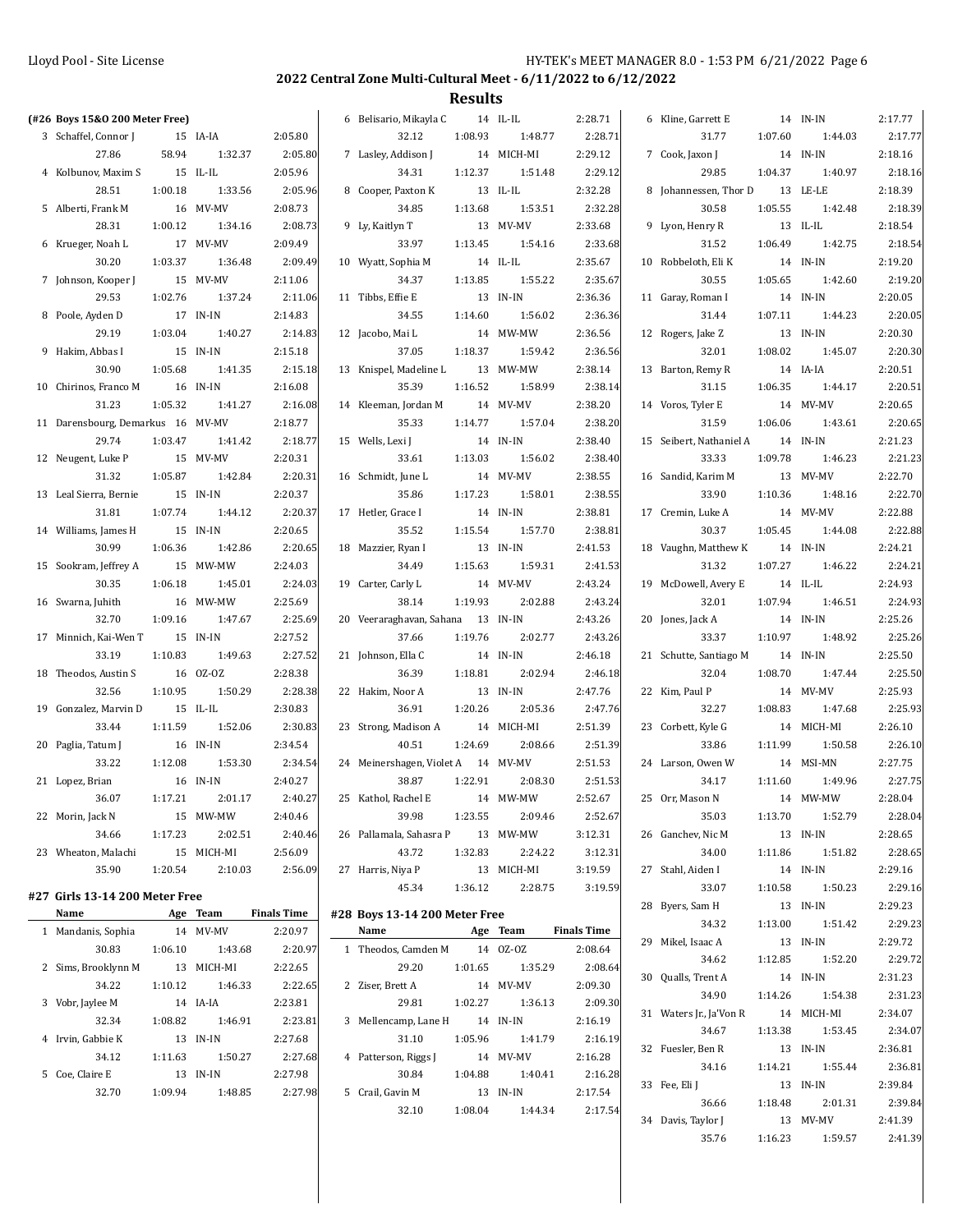### **2022 Central Zone Multi-Cultural Meet - 6/11/2022 to 6/12/2022**

5 Coe, Claire E 13 IN-IN 1:13.43

34.18 1:13.43

| (#28 Boys 13-14 200 Meter Free)<br>35 Rocha-Gonzales, Huemac 14 IL-IL |         |            | 2:41.82            | #30 Boys 15&0 100 Meter Fly        |            |          |                    |
|-----------------------------------------------------------------------|---------|------------|--------------------|------------------------------------|------------|----------|--------------------|
| 35.85                                                                 |         | 1:58.85    | 2:41.82            | Name                               |            | Age Team | <b>Finals Time</b> |
|                                                                       |         | 14 IL-IL   | 2:42.95            | 1 Tejeda, Cameron M                |            | 17 WI-WI | 59.19              |
| 36 Brown, Joel K                                                      |         |            | 2:42.95            | 27.85                              | 59.19      |          |                    |
| 33.57                                                                 | 1:13.68 | 1:59.42    |                    | 2 Rose, Don J                      |            | 17 IL-IL | 1:00.61            |
| #29 Girls 15&0 100 Meter Fly                                          |         |            |                    | 28.84                              | 1:00.61    |          |                    |
| Name                                                                  |         | Age Team   | <b>Finals Time</b> | 3 Nguyen, Brian N                  |            | 15 MV-MV | 1:03.64            |
| 1 Foster, Iyana M                                                     |         | 17 MV-MV   | 1:09.00            | 29.24                              | 1:03.64    |          |                    |
| 31.58                                                                 | 1:09.00 |            |                    | 4 Schaffel, Connor J               |            | 15 IA-IA | 1:04.01            |
| 2 Asir, Meha I                                                        |         | 16 MV-MV   | 1:09.81            | 29.71                              | 1:04.01    |          |                    |
| 32.68                                                                 | 1:09.81 |            |                    | 5 Doane, Noah A                    |            | 17 MW-MW | 1:05.89            |
| 3 Kelley, Kaleigh M                                                   |         | 17 IN-IN   | 1:09.89            | 29.93                              | 1:05.89    |          |                    |
| 32.40                                                                 | 1:09.89 |            |                    | 6 Neugent, Luke P                  |            | 15 MV-MV | 1:06.01            |
| 4 Mathis, Morgan L                                                    |         | 15 MICH-MI | 1:12.41            | 30.67                              | 1:06.01    |          |                    |
| 33.42                                                                 | 1:12.41 |            |                    | 7 Hakim, Abbas I                   |            | 15 IN-IN | 1:07.61            |
| 5 Barkmeier, Nika D                                                   |         | 15 IL-IL   | 1:14.22            | 31.52                              | 1:07.61    |          |                    |
| 34.90                                                                 | 1:14.22 |            |                    | 8 Darensbourg, Demarkus 16 MV-MV   |            |          | 1:07.78            |
| 6 Kloppenburg, Sophie C                                               |         | 17 IN-IN   | 1:14.29            | 29.34                              | 1:07.78    |          |                    |
| 34.74                                                                 | 1:14.29 |            |                    | 9 Poole, Ayden D                   |            | 17 IN-IN | 1:07.80            |
| 7 Hamilton, Jaley E                                                   |         | 15 IN-IN   | 1:16.87            | 31.77                              | 1:07.80    |          |                    |
| 34.06                                                                 | 1:16.87 |            |                    | 10 Gott, David T                   |            | 16 MV-MV | 1:08.55            |
| 8 Qi, Iris                                                            |         | 15 LE-LE   | 1:16.98            | 31.83                              | 1:08.55    |          |                    |
|                                                                       | 1:16.98 |            |                    |                                    |            |          |                    |
| 36.20                                                                 |         |            |                    | 11 Leal Sierra, Bernie             |            | 15 IN-IN | 1:08.58            |
| 9 Barrera-Bojanski, Daniell 16 MW-MW                                  |         |            | 1:17.14            | 31.63                              | 1:08.58    |          |                    |
| 34.74                                                                 | 1:17.14 |            |                    | 12 Swarna, Juhith                  |            | 16 MW-MW | 1:12.62            |
| 10 Davis, Erin M                                                      |         | 16 MV-MV   | 1:17.84            | 33.44                              | 1:12.62    |          |                    |
| 35.45                                                                 | 1:17.84 |            |                    | 13 Jones, Aidan K                  |            | 18 MV-MV | 1:15.86            |
| 11 Kim, Angela A                                                      |         | 15 MV-MV   | 1:18.18            | 31.80                              | 1:15.86    |          |                    |
| 35.26                                                                 | 1:18.18 |            |                    | 14 Williams, James H               |            | 15 IN-IN | 1:16.76            |
| 12 Johannessen, Anna K                                                |         | 15 LE-LE   | 1:19.08            | 34.32                              | 1:16.76    |          |                    |
| 36.13                                                                 | 1:19.08 |            |                    | 15 Caldwell, Jace M                |            | 16 IN-IN | 1:17.97            |
| 13 Elder, Natalie R                                                   |         | 16 MW-MW   | 1:19.33            | 34.73                              | 1:17.97    |          |                    |
| 33.22                                                                 | 1:19.33 |            |                    | 16 Sookram, Jeffrey A              |            | 15 MW-MW | 1:18.28            |
| 14 Barclay, Liz V                                                     |         | 17 MV-MV   | 1:21.92            | 32.46                              | 1:18.28    |          |                    |
| 36.58                                                                 | 1:21.92 |            |                    | 17 Gonzalez, Marvin D              |            | 15 IL-IL | 1:18.63            |
| 15 Risley, Ali A                                                      |         | 15 IN-IN   | 1:22.28            | 35.23                              | 1:18.63    |          |                    |
| 39.03                                                                 | 1:22.28 |            |                    | 18 Paglia, Tatum J                 |            | 16 IN-IN | 1:20.77            |
| 16 Arnold, Kaya A                                                     |         | 15 IN-IN   | 1:22.31            | 34.77                              | 1:20.77    |          |                    |
| 37.82                                                                 | 1:22.31 |            |                    | 19 Theodos, Austin S               |            | 16 OZ-OZ | 1:23.16            |
| 17 Pollard, Richanta C                                                |         | 17 MSI-MN  | 1:22.44            | 38.06                              | 1:23.16    |          |                    |
| 38.61                                                                 | 1:22.44 |            |                    | 20 Morin, Jack N                   |            | 15 MW-MW | 1:37.20            |
| 18 Speed, Elle L                                                      |         | 17 LE-LE   | 1:23.23            | 42.30                              | 1:37.20    |          |                    |
| 36.56                                                                 | 1:23.23 |            |                    | --- Lee, Derrick H                 |            | 15 IL-IL | DQ 1:12.45         |
| 19 Scholl, Marisa E                                                   |         | 15 MV-MV   | 1:24.51            | 33.41                              | DQ 1:12.45 |          |                    |
| 36.42                                                                 | 1:24.51 |            |                    |                                    |            |          |                    |
| 20 Mayer, Ceci C                                                      |         | 15 MSI-MN  | 1:24.93            | #31 Girls 13-14 100 Meter Fly      |            |          |                    |
| 38.18                                                                 | 1:24.93 |            |                    | Name                               |            | Age Team | <b>Finals Time</b> |
| 21 Thacker, Kenzie L                                                  |         | 17 MW-MW   | 1:25.00            | 1 Asir, Castiliya A                |            | 14 MV-MV | 1:08.32            |
| 38.54                                                                 | 1:25.00 |            |                    | 31.15                              | 1:08.32    |          |                    |
| 22 Brester, Emily A                                                   |         | 15 MW-MW   | 1:30.36            | 2 Vobr, Jaylee M                   |            | 14 IA-IA | 1:10.52            |
| 39.72                                                                 | 1:30.36 |            |                    | 32.17                              | 1:10.52    |          |                    |
| 23 Wood, Susie G                                                      |         | 15 MW-MW   | 1:32.67            | 3 Mandanis, Sophia                 |            | 14 MV-MV | 1:11.86            |
|                                                                       |         |            |                    | 33.55                              | 1:11.86    |          |                    |
| 41.66                                                                 | 1:32.67 |            |                    | 4 Rutledge-Jukes, AnnDi G 13 OH-OH |            |          | 1:12.47            |
|                                                                       |         |            |                    | 34.51                              | 1:12.47    |          |                    |

| 6  | Sims, Brooklynn M<br>34.74                         | 13<br>1:15.17            | MICH-MI     | 1:15.17            |
|----|----------------------------------------------------|--------------------------|-------------|--------------------|
| 7  | Jimenez, Sofia G<br>33.70                          | 14<br>1:16.46            | LE-LE       | 1:16.46            |
| 8  | Lasley, Addison J<br>35.69                         | 14<br>1:19.65            | MICH-MI     | 1:19.65            |
| 9  | Jacobo, Mai L<br>38.03                             | 14<br>1:19.66            | MW-MW       | 1:19.66            |
| 10 | Kleeman, Jordan M<br>37.07                         | 14<br>1:20.13            | MV-MV       | 1:20.13            |
| 11 | Bostrom, Sofie G<br>36.35                          | 14<br>1:20.38            | MW-MW       | 1:20.38            |
|    | 12 Cooper, Paxton K<br>37.55                       | 13<br>1:22.80            | $IL$ - $IL$ | 1:22.80            |
|    | 13 Sowa, B A                                       |                          | 13 WI-WI    | 1:23.69            |
| 14 | 35.74<br>Purcell, Joycelyn J<br>37.63              | 1:23.69<br>13<br>1:25.66 | $IL$ - $IL$ | 1:25.66            |
| 15 | Hetler, Grace I<br>38.64                           | 14                       | IN-IN       | 1:27.19            |
| 16 | Kathol, Rachel E                                   | 1:27.19<br>14            | MW-MW       | 1:36.59            |
|    | 44.55<br>17 Pallamala, Sahasra P 13 MW-MW<br>49.47 | 1:36.59<br>1:47.68       |             | 1:47.68            |
|    | #32 Boys 13-14 100 Meter Fly                       |                          |             |                    |
|    | Name                                               | Age Team                 |             | <b>Finals Time</b> |
|    | 1 Wolke, Julian K                                  |                          | 14 LE-LE    | 1:04.55            |
|    | 29.51                                              | 1:04.55                  |             |                    |
|    |                                                    |                          |             |                    |
| 2  | Ziser, Brett A<br>32.00                            | 14<br>1:07.28            | MV-MV       | 1:07.28            |
| 3  | Schroeder, Jake A                                  | 13                       | IN-IN       | 1:07.46            |
| 4  | 30.83<br>Hampton, Tim R<br>33.28                   | 1:07.46<br>14<br>1:10.29 | IN-IN       | 1:10.29            |
| 5  | Crail, Gavin M                                     | - 13                     | IN-IN       | 1:10.31            |
| 6  | 33.87<br>Lyon, Henry R                             | 1:10.31<br>13            | $IL$ - $IL$ | 1:11.81            |
| 7  | 34.10<br>Mellencamp, Lane H 14 IN-IN               | 1:11.81                  |             | 1:11.95            |
| 8  | 33.53<br>Barton, Remy R                            | 1:11.95                  | 14 IA-IA    | 1:13.04            |
|    | 34.14<br>9 Jackson, EJ A                           | 1:13.04                  | 13 IN-IN    | 1:13.21            |
|    | 32.75<br>10 Cook, Jaxon J                          | 1:13.21                  | 14 IN-IN    | 1:16.04            |
|    | 36.04 1:16.04<br>11 Stahl, Aiden I                 |                          | 14 IN-IN    | 1:16.48            |
|    | 34.84 1:16.48<br>12 Orr, Mason N                   |                          | 14 MW-MW    | 1:17.13            |
|    | 36.23 1:17.13<br>13 Seibert, Nathaniel A           |                          | 14 IN-IN    | 1:17.37            |
|    | 33.67<br>14 Schutte, Santiago M                    | 1:17.37                  | 14 IN-IN    | 1:17.48            |
|    | 35.17<br>15 Waters Jr., Ja'Von R<br>36.57          | 1:17.48<br>1:19.47       | 14 MICH-MI  | 1:19.47            |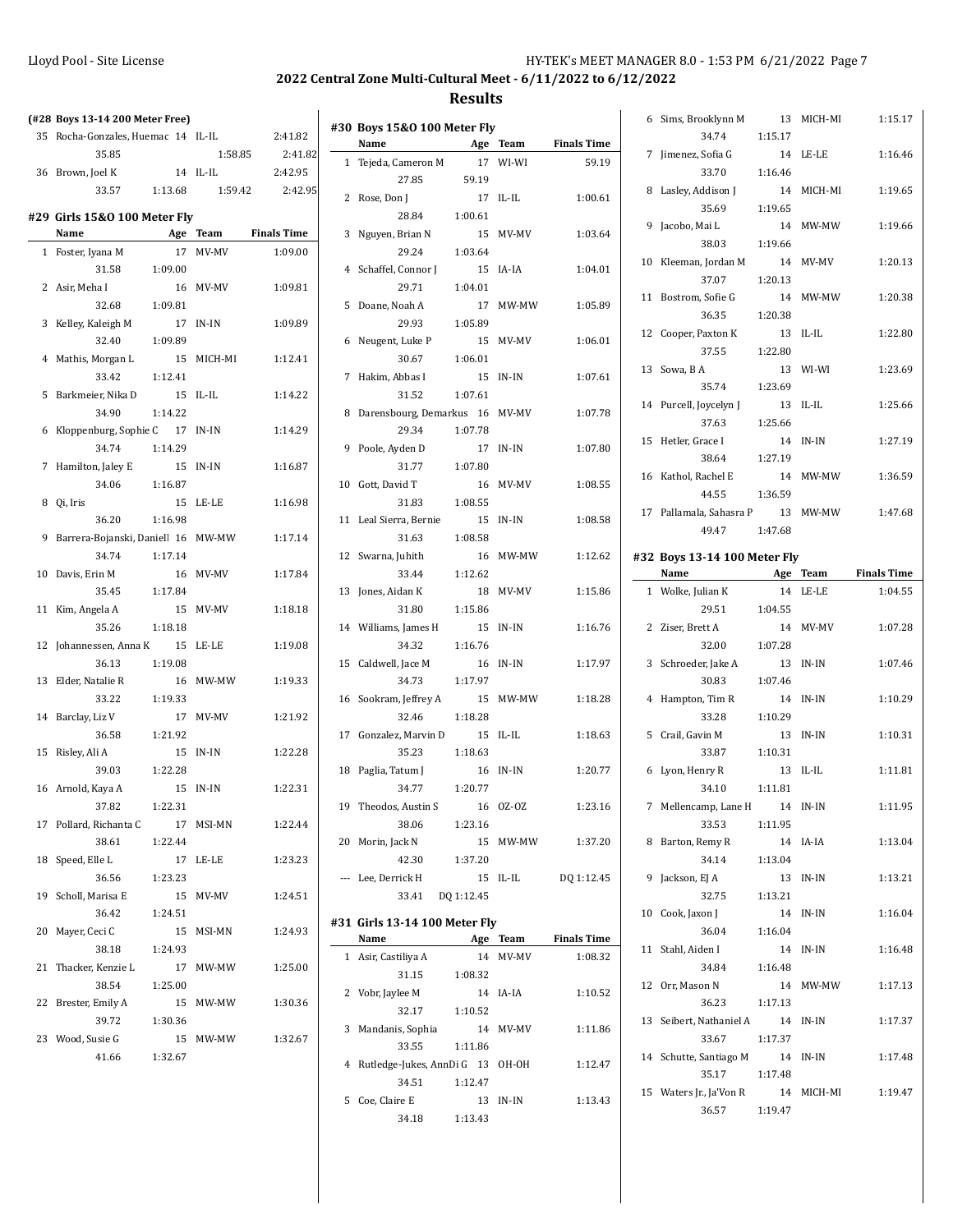| (#32 Boys 13-14 100 Meter Fly)        |         |           |                    | 3 Kolbunov, Maxim S            |         | 15 IL-IL   | 2:22.30            | 2 Garay, Roman I                      |         | 14 IN-IN   | 2:39.26            |
|---------------------------------------|---------|-----------|--------------------|--------------------------------|---------|------------|--------------------|---------------------------------------|---------|------------|--------------------|
| 16 Garay, Roman I                     |         | 14 IN-IN  | 1:19.66            | 33.77                          | 1:09.05 | 1:45.99    | 2:22.30            | 38.45                                 | 1:20.42 | 2:00.28    | 2:39.26            |
| 36.28                                 | 1:19.66 |           |                    | 4 Johnson, Kooper J            |         | 15 MV-MV   | 2:28.82            | 3 Barton, Remy R                      |         | 14 IA-IA   | 2:43.19            |
| 17 Theodos, Camden M                  |         | 14 0Z-0Z  | 1:20.47            | 34.53                          | 1:11.80 | 1:49.64    | 2:28.82            | 40.37                                 | 1:21.63 | 2:03.05    | 2:43.19            |
| 36.04                                 | 1:20.47 |           |                    | 5 Doane, Noah A                |         | 17 MW-MW   | 2:31.87            | 4 Cremin, Luke A                      |         | 14 MV-MV   | 2:43.63            |
|                                       |         |           |                    |                                |         |            |                    |                                       |         |            |                    |
| 18 Ganchev, Nic M                     |         | 13 IN-IN  | 1:24.91            | 34.81                          | 1:12.11 | 1:51.44    | 2:31.87            | 37.84                                 | 1:19.69 | 2:02.85    | 2:43.63            |
| 39.84                                 | 1:24.91 |           |                    | 6 Leal Sierra, Bernie          |         | 15 IN-IN   | 2:38.14            | 5 Mikel, Isaac A                      |         | 13 IN-IN   | 2:43.83            |
| 19 Byers, Sam H                       |         | 13 IN-IN  | 1:25.32            | 37.14                          | 1:17.27 | 1:57.57    | 2:38.14            | 37.91                                 | 1:20.04 | 2:02.74    | 2:43.83            |
| 40.05                                 | 1:25.32 |           |                    | 7 Williams, James H            |         | 15 IN-IN   | 2:39.84            | 6 Kline, Garrett E                    |         | 14 IN-IN   | 2:44.45            |
| 20 Vaughn, Matthew K                  |         | 14 IN-IN  | 1:26.67            | 36.40                          | 1:16.76 | 1:59.04    | 2:39.84            | 39.24                                 | 1:21.22 | 2:03.11    | 2:44.45            |
| 39.12                                 | 1:26.67 |           |                    | 8 Theodos, Austin S            |         | 16 OZ-OZ   | 2:53.53            | 7 Robbeloth, Eli K                    |         | 14 IN-IN   | 2:45.45            |
| --- Brown, Joel K                     |         | 14 IL-IL  | DO 1:48.48         | 40.10                          | 1:24.47 | 2:09.98    | 2:53.53            | 38.01                                 | 1:19.93 | 2:03.31    | 2:45.45            |
| 43.44 DQ 1:48.48                      |         |           |                    | 9 Lopez, Brian                 |         | 16 IN-IN   | 3:06.20            | 8 Larson, Owen W                      |         | 14 MSI-MN  | 2:46.01            |
|                                       |         |           |                    | 44.16                          | 1:32.76 | 2:21.63    | 3:06.20            | 40.74                                 | 1:21.63 | 2:04.41    | 2:46.01            |
| #33 Girls 15&0 200 Meter Back         |         |           |                    | 10 Wheaton, Malachi            |         | 15 MICH-MI | 3:20.83            | 9 Mosley, Cam or Cameron 13 IN-IN     |         |            | 2:47.82            |
| Name                                  |         | Age Team  | <b>Finals Time</b> | 45.94                          | 1:35.80 | 2:28.50    | 3:20.83            | 38.55                                 | 1:21.26 | 2:05.57    | 2:47.82            |
| 1 Vorthmann, Laiken C                 |         | 15 MV-MV  | 2:35.94            | --- Nguyen, Brian N            |         | 15 MV-MV   | DQ 2:22.60         | 10 Corbett, Kyle G                    |         | 14 MICH-MI | 2:49.44            |
| 36.16                                 | 1:16.00 | 1:56.19   | 2:35.94            | 34.00                          | 1:09.76 | 1:46.36    | DQ 2:22.60         | 41.48                                 | 1:26.44 | 2:09.83    | 2:49.44            |
| 2 Foster, Iyana M                     |         | 17 MV-MV  | 2:42.37            |                                |         |            |                    |                                       |         |            |                    |
| 36.74                                 | 1:17.26 | 1:59.72   | 2:42.37            | #35 Girls 13-14 200 Meter Back |         |            |                    | 11 Jones, Jack A                      |         | 14 IN-IN   | 2:52.16            |
| 3 Barkmeier, Nika D                   |         | 15 IL-IL  | 2:44.05            | Name                           |         | Age Team   | <b>Finals Time</b> | 42.08                                 | 1:26.65 | 2:10.54    | 2:52.16            |
| 39.52                                 | 1:20.89 | 2:03.57   | 2:44.05            | 1 Belisario, Mikayla C         |         | 14 IL-IL   | 2:36.50            | 12 Rogers, Jake Z                     |         | 13 IN-IN   | 2:53.67            |
| 4 Asir, Meha I                        |         | 16 MV-MV  | 2:44.95            | 36.53                          | 1:15.57 | 1:56.64    | 2:36.50            | 41.60                                 | 1:26.47 | 2:11.73    | 2:53.67            |
| 40.56                                 | 1:22.56 | 2:04.61   | 2:44.95            | 2 Jimenez, Sofia G             |         | 14 LE-LE   | 2:41.64            | 13 Kim, Paul P                        |         | 14 MV-MV   | 2:55.14            |
| 5 Haywood, Daelynn A                  |         | 17 LE-LE  | 2:45.18            | 37.78                          | 1:18.85 | 2:00.99    | 2:41.64            | 41.98                                 | 1:26.36 | 2:10.90    | 2:55.14            |
| 39.32                                 | 1:20.83 | 2:03.30   | 2:45.18            | 3 Sowa, B A                    |         | 13 WI-WI   | 2:46.26            | 14 Davis, Taylor J                    |         | 13 MV-MV   | 3:14.09            |
|                                       |         |           |                    |                                |         |            |                    | 44.93                                 | 1:34.42 | 3:14.09    |                    |
| 6 Larcom, Briley M                    |         | 15 MV-MV  | 2:45.53            | 39.35                          | 1:21.77 | 2:04.44    | 2:46.26            |                                       |         |            |                    |
| 38.18                                 | 1:19.28 | 2:02.45   | 2:45.53            | 4 Asir, Castiliya A            |         | 14 MV-MV   | 2:46.78            | #37 Girls 15&0 50 Meter Free          |         |            |                    |
| 7 Davis, Erin M                       |         | 16 MV-MV  | 2:47.08            | 39.58                          | 1:21.71 | 2:04.87    | 2:46.78            | Name                                  |         | Age Team   | <b>Finals Time</b> |
| 38.02                                 | 1:19.55 | 2:03.11   | 2:47.08            | 5 Byrd, Ariana M               |         | 13 MICH-MI | 2:48.80            | 1 Foster, Iyana M                     |         | 17 MV-MV   |                    |
|                                       |         |           |                    |                                |         |            |                    |                                       |         |            | 28.58              |
| 8 Erlbacher, Leah A                   |         | 17 MW-MW  | 2:48.71            | 37.98                          | 1:20.24 | 2:05.03    | 2:48.80            | 2 Kloppenburg, Sophie C               |         | 17 IN-IN   | 28.65              |
| 39.31                                 | 1:22.16 | 2:07.11   | 2:48.71            | *6 Cooper, Paxton K            |         | 13 IL-IL   | 2:49.17            | 3 Kelley, Kaleigh M                   |         | 17 IN-IN   | 29.05              |
| 9 Mayer, Ceci C                       |         | 15 MSI-MN | 2:51.91            | 39.31                          | 1:22.15 | 2:06.61    | 2:49.17            | 4 Asir, Meha I                        |         | 16 MV-MV   | 29.26              |
| 40.62                                 | 1:23.59 | 2:07.96   | 2:51.91            | *6 Wyatt, Sophia M             |         | 14 IL-IL   | 2:49.17            | 5 Erlbacher, Leah A                   |         | 17 MW-MW   | 29.39              |
| 10 Risley, Ali A                      |         | 15 IN-IN  | 2:54.05            | 39.99                          | 1:22.03 | 2:05.86    | 2:49.17            | 6 Barkmeier, Nika D                   |         | 15 IL-IL   | 29.48              |
| 41.89                                 | 1:25.50 | 2:10.20   | 2:54.05            |                                |         | 13 MV-MV   | 2:50.00            | 7 Qi, Iris                            |         | 15 LE-LE   | 29.81              |
|                                       |         |           |                    | 8 Ly, Kaitlyn T                |         |            |                    |                                       |         |            |                    |
| 11 Warrior, Marti I                   |         | 15 MW-MW  | 2:54.06            | 39.35                          | 1:22.87 | 2:07.12    | 2:50.00            | *8 Hamilton, Jaley E                  |         | 15 IN-IN   | 29.98              |
| 42.92                                 | 1:28.88 | 2:14.04   | 2:54.06            | 9 Coe, Claire E                |         | 13 IN-IN   | 2:50.45            | *8 Kim, Angela A                      |         | 15 MV-MV   | 29.98              |
| 12 Sandid, Lana M                     |         | 15 MV-MV  | 2:55.08            | 39.97                          | 1:23.39 | 2:07.27    | 2:50.45            | 10 Haywood, Daelynn A                 |         | 17 LE-LE   | 30.02              |
| 42.65                                 | 1:28.08 | 2:12.29   | 2:55.08            | 10 Weinheimer, Haylie E        | 13      | IA-IA      | 2:52.04            | 11 Speed, Elle L                      |         | 17 LE-LE   | 30.04              |
| 13 Jacobo, Mana K                     |         | 16 MW-MW  | 2:55.92            | 41.32                          | 1:24.41 | 2:09.60    | 2:52.04            | 12 Mathis, Morgan L                   |         | 15 MICH-MI | 30.35              |
| 41.91                                 | 1:27.44 | 2:12.61   | 2:55.92            | 11 Irvin, Gabbie K             |         | 13 IN-IN   | 2:58.14            | 13 Larcom, Briley M                   |         | 15 MV-MV   | 30.73              |
| 14 Johannessen, Anna K                |         | 15 LE-LE  | 3:00.22            | 42.21                          | 1:26.89 | 2:12.84    | 2:58.14            | 14 Miles, Taniah F                    |         | 15 IL-IL   | 30.77              |
| 42.35                                 | 1:28.66 | 2:16.56   | 3:00.22            | 12 Knispel, Madeline L         |         | 13 MW-MW   | 2:59.31            | 15 Elder, Natalie R                   | 16      | MW-MW      | 30.88              |
| 15 Barrera-Bojanski, Daniell 16 MW-MW |         |           | 3:01.28            | 41.77                          | 1:27.29 | 2.14.06    | 2:59.31            | 16 Tidmore, Savannah G                | 15      | LE-LE      | 31.29              |
| 44.88                                 | 1:31.35 | 2:17.54   | 3:01.28            | 13 Lasley, Addison J           |         | 14 MICH-MI | 3:01.90            | 17 Davis, Erin M                      |         | 16 MV-MV   | 31.37              |
| 16 Pollard, Richanta C                |         | 17 MSI-MN | 3:02.60            | 41.92                          | 1:28.13 | 2:15.77    | 3:01.90            | 18 Barrera-Bojanski, Daniell 16 MW-MW |         |            | 31.46              |
| 44.03                                 | 1:31.63 | 2:18.08   | 3:02.60            | 14 Johnson, Ella C             |         | 14 IN-IN   | 3:04.97            | 19 Scholl, Marisa E                   |         | 15 MV-MV   | 31.66              |
| --- Elder, Natalie R                  |         | 16 MW-MW  | DQ 2:57.23         | 43.90                          | 1:31.71 | 2:18.98    | 3:04.97            | 20 Warrior, Marti I                   |         | 15 MW-MW   | 32.05              |
| 41.17                                 | 1:26.21 | 2:12.08   | DQ 2:57.23         | 15 Tibbs, Effie E              |         | 13 IN-IN   | 3:07.09            | 21 Jacobo, Mana K                     |         | 16 MW-MW   | 32.77              |
|                                       |         |           |                    |                                |         |            |                    |                                       |         |            |                    |
| #34 Boys 15&0 200 Meter Back          |         |           |                    | 43.45                          | 1:31.33 | 2:18.52    | 3:07.09            | 22 Arnold, Kaya A                     |         | 15 IN-IN   | 32.78              |
| Name                                  |         | Age Team  | <b>Finals Time</b> | 16 Veeraraghavan, Sahana       |         | 13 IN-IN   | 3:20.30            | 23 Sandid, Lana M                     |         | 15 MV-MV   | 33.83              |
| 1 Tejeda, Cameron M                   |         | 17 WI-WI  | 2:15.43            | 47.43                          | 1:39.01 | 2:29.98    | 3:20.30            | 24 Mayer, Ceci C                      | 15      | MSI-MN     | 33.92              |
| 31.46                                 | 1:05.47 | 1:40.13   | 2:15.43            | #36 Boys 13-14 200 Meter Back  |         |            |                    | 25 Wood, Susie G                      | 15      | MW-MW      | 33.97              |
| 2 Alberti, Frank M                    |         | 16 MV-MV  | 2:17.33            | Name                           |         | Age Team   | <b>Finals Time</b> | *26 Brester, Emily A                  | 15      | MW-MW      | 34.06              |
| 32.14                                 | 1:06.59 | 1:41.91   | 2:17.33            | 1 Schroeder, Jake A            |         | 13 IN-IN   | 2:29.76            | *26 Barclay, Liz V                    | 17      | MV-MV      | 34.06              |
|                                       |         |           |                    | 34.33                          | 1:12.39 | 1:52.54    | 2:29.76            | 28 Thacker, Kenzie L                  |         | 17 MW-MW   | 34.43<br>34.55     |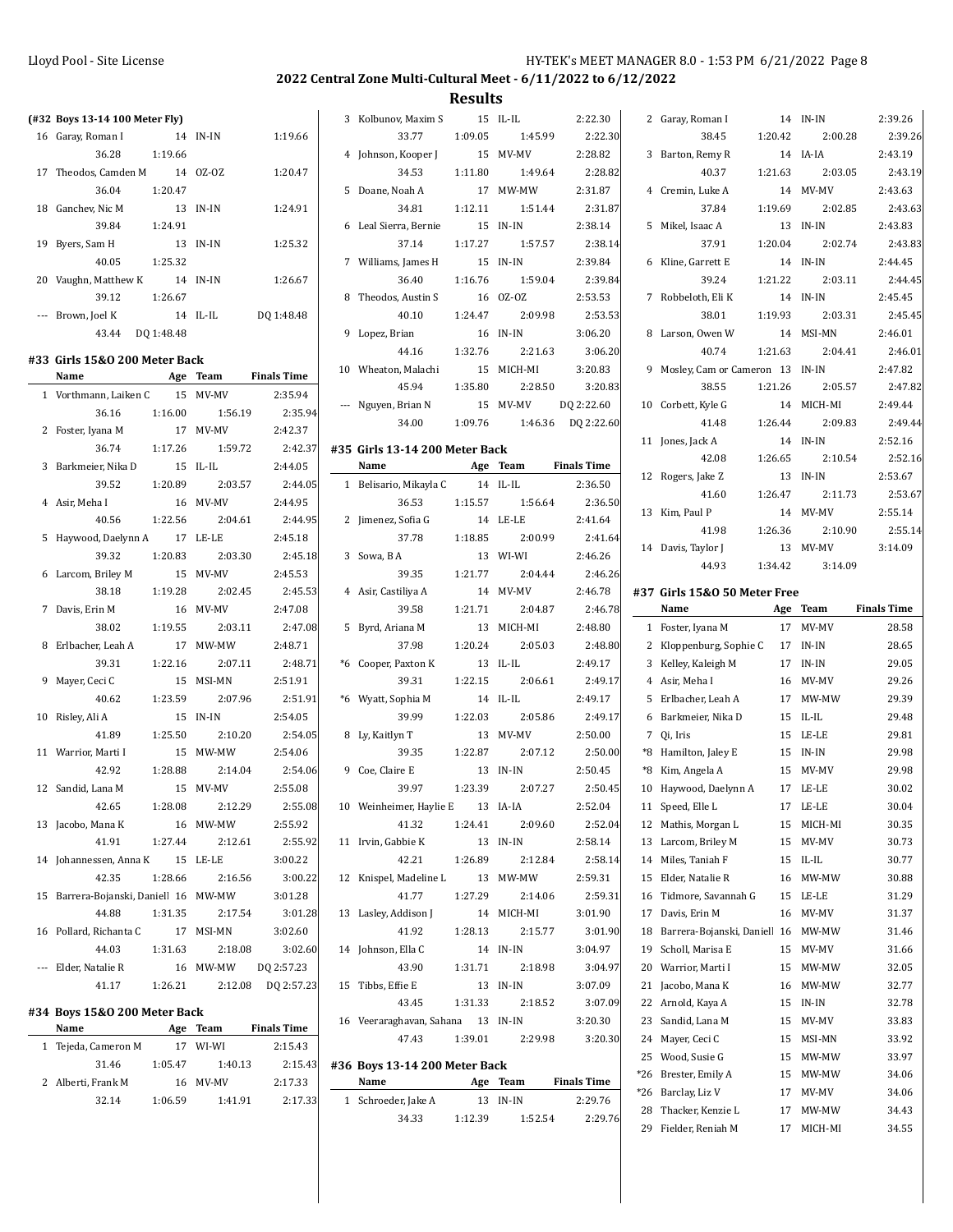| Lloyd Pool - Site License | HY-TEK's MEET MANAGER                                          |
|---------------------------|----------------------------------------------------------------|
|                           | 2022 Central Zone Multi-Cultural Meet - 6/11/2022 to 6/12/2022 |
|                           | <b>Results</b>                                                 |

 $\overline{\phantom{0}}$ 

|                | (#37 Girls 15&0 50 Meter Free) |     |             |                    |
|----------------|--------------------------------|-----|-------------|--------------------|
| 30             | Risley, Ali A                  | 15  | IN-IN       | 34.67              |
| 31             | Pollard, Richanta C            | 17  | MSI-MN      | 34.91              |
|                | 32 Hughes, Keely L             | 17  | MICH-MI     | 40.28              |
|                | #38 Boys 15&0 50 Meter Free    |     |             |                    |
|                | Name                           | Age | Team        | <b>Finals Time</b> |
| $\mathbf{1}$   | Tejeda, Cameron M              | 17  | WI-WI       | 24.90              |
| 2              | Singleton, Eddis N             | 40  | LE-LE       | 25.08              |
| 3              | Rose, Don J                    | 17  | IL-IL       | 25.61              |
| 4              | Darensbourg, Demarkus          | 16  | MV-MV       | 26.12              |
| 5              | Sookram, Jeffrey A             | 15  | MW-MW       | 26.77              |
| 6              | Krueger, Noah L                | 17  | MV-MV       | 26.85              |
| 7              | Schaffel, Connor J             | 15  | IA-IA       | 27.04              |
| 8              | Johnson, Kooper J              | 15  | MV-MV       | 27.09              |
| 9              | Poole, Ayden D                 | 17  | IN-IN       | 27.31              |
| 10             | Jones, Aidan K                 | 18  | MV-MV       | 27.37              |
| 11             | Hakim, Abbas I                 | 15  | IN-IN       | 27.95              |
| 12             | Caldwell, Jace M               | 16  | IN-IN       | 27.99              |
| 13             | Chirinos, Franco M             | 16  | IN-IN       | 28.01              |
| 14             | Gott, David T                  | 16  | MV-MV       | 28.06              |
| 15             | Doane, Noah A                  | 17  | MW-MW       | 28.59              |
| 16             | Neugent, Luke P                | 15  | MV-MV       | 28.66              |
| 17             | Humphrey, Zion R               | 16  | IN-IN       | 29.13              |
| 18             | Williams, James H              | 15  | $IN-IN$     | 29.60              |
| 19             | Gonzalez, Marvin D             | 15  | IL-IL       | 29.69              |
| 20             | Leal Sierra, Bernie            | 15  | IN-IN       | 29.84              |
| 21             | Paglia, Tatum J                | 16  | IN-IN       | 30.21              |
| 22             | Theodos, Austin S              | 16  | OZ-OZ       | 30.30              |
| 23             | Swarna, Juhith                 | 16  | MW-MW       | 30.34              |
| 24             | Lee, Derrick H                 | 15  | IL-IL       | 30.56              |
| 25             | Wheaton, Malachi               | 15  | MICH-MI     | 31.95              |
| 26             | Lopez, Brian                   | 16  | IN-IN       | 32.33              |
| 27             | Morin, Jack N                  | 15  | MW-MW       | 33.05              |
| 28             | Ntamere, Xavier or XD          | 17  | IN-IN       | 34.31              |
|                | #39 Girls 13-14 50 Meter Free  |     |             |                    |
|                | Name                           | Age | Team        | <b>Finals Time</b> |
| 1              | Mandanis, Sophia               | 14  | MV-MV       | 29.31              |
|                | 2 Byrd, Ariana M               |     | 13 MICH-MI  | 29.58              |
| 3              | Asir, Castiliya A              | 14  | MV-MV       | 29.89              |
| $\overline{4}$ | Jimenez, Sofia G               | 14  | LE-LE       | 30.10              |
| 5              | Vobr, Jaylee M                 | 14  | IA-IA       | 30.34              |
| 6              | Sims, Brooklynn M              | 13  | MICH-MI     | 30.46              |
| 7              | Knispel, Madeline L            | 13  | MW-MW       | 30.75              |
| 8              | Rutledge-Jukes, AnnDi G        | 13  | OH-OH       | 30.93              |
| 9              | Lasley, Addison J              | 14  | MICH-MI     | 30.99              |
| 10             | Belisario, Mikayla C           | 14  | $IL$ - $IL$ | 31.05              |
| 11             | Weinheimer, Haylie E           | 13  | IA-IA       | 31.31              |
|                |                                | 14  | $IL$ - $IL$ | 31.35              |
| 12<br>13       | Wyatt, Sophia M                |     | $IN-IN$     | 31.49              |
|                | Mazzier, Ryan I                | 13  |             |                    |
| 14             | Schmidt, June L                | 14  | MV-MV       | 31.86              |
| 15             | Coe, Claire E                  | 13  | IN-IN       | 31.87              |
| 16             | Irvin, Gabbie K                | 13  | IN-IN       | 31.97              |
| 17             | Ly, Kaitlyn T                  | 13  | MV-MV       | 32.18              |

 Bostrom, Sofie G 14 MW-MW 32.56 Kleeman, Jordan M 14 MV-MV 32.88

| 20           | Johnson, Ella C              | 14  | IN-IN    | 32.98              |
|--------------|------------------------------|-----|----------|--------------------|
| 21           | Wells, Lexi J                | 14  | IN-IN    | 33.00              |
| 22           | Strong, Madison A            | 14  | MICH-MI  | 33.03              |
| 23           | Purcell, Joycelyn J          | 13  | IL-IL    | 33.24              |
| 24           | Hetler, Grace I              | 14  | IN-IN    | 33.26              |
| 25           | Cooper, Paxton K             | 13  | IL-IL    | 33.29              |
| 26           | Tibbs, Effie E               | 13  | IN-IN    | 33.31              |
| 27           | Carter, Carly L              | 14  | MV-MV    | 33.32              |
| $*28$        | Sowa, BA                     | 13  | WI-WI    | 33.72              |
| *28          | Jacobo, Mai L                | 14  | MW-MW    | 33.72              |
| 30           | Hakim, Noor A                | 13  | IN-IN    | 33.75              |
| 31           | Veeraraghavan, Sahana        | 13  | IN-IN    | 34.45              |
| 32           | Kathol, Rachel E             |     | 14 MW-MW | 35.16              |
| 33           | Meinershagen, Violet A       |     | 14 MV-MV | 35.83              |
| 34           | Pallamala, Sahasra P         | 13  | MW-MW    | 40.06              |
| 35           | Harris, Niya P               | 13  | MICH-MI  | 40.39              |
|              |                              |     |          |                    |
|              | #40 Boys 13-14 50 Meter Free |     |          |                    |
|              | Name                         | Age | Team     | <b>Finals Time</b> |
| $\mathbf{1}$ | Wolke, Julian K              | 14  | LE-LE    | 27.31              |
| 2            | Jackson, EJ A                | 13  | IN-IN    | 27.58              |
| 3            | Patterson, Riggs J           |     | 14 MV-MV | 27.86              |
| 4            | Theodos, Camden M            | 14  | OZ-OZ    | 27.93              |
| 5            | Seibert, Nathaniel A         | 14  | $IN-IN$  | 28.00              |
| 6            | Ziser, Brett A               | 14  | MV-MV    | 28.05              |
| 7            | Schroeder, Jake A            | 13  | IN-IN    | 28.07              |
| 8            | Robbeloth, Eli K             | 14  | IN-IN    | 28.18              |
| 9            | Voros, Tyler E               | 14  | MV-MV    | 28.28              |
| 10           | Kline, Garrett E             | 14  | IN-IN    | 28.29              |
| 11           | Mellencamp, Lane H           | 14  | IN-IN    | 28.41              |
| 12           | McDowell, Avery E            | 14  | IL-IL    | 28.59              |
| 13           | Cremin, Luke A               | 14  | MV-MV    | 28.74              |
| 14           | Vaughn, Matthew K            | 14  | IN-IN    | 28.88              |
| 15           | Johannessen, Thor D          | 13  | LE-LE    | 28.99              |
| 16           | Corbett, Kyle G              | 14  | MICH-MI  | 29.02              |
| 17           | Schutte, Santiago M          | 14  | IN-IN    | 29.09              |
| 18           | Crail, Gavin M               | 13  | IN-IN    | 29.19              |
| 19           | Brown, Joel K                | 14  | IL-IL    | 29.26              |
| 20           | Garay, Roman I               | 14  | IN-IN    | 29.28              |
| 21           | Waters Jr., Ja'Von R         | 14  | MICH-MI  | 29.29              |
| 22           | Cook, Jaxon J                | 14  | IN-IN    | 29.33              |
| 23           | Rogers, Jake Z               | 13  | IN-IN    | 29.43              |
| 24           | Kim, Paul P                  | 14  |          | 29.46              |
| 25           | Qualls, Trent A              |     | MV-MV    |                    |
|              |                              | 14  | IN-IN    | 29.47              |
| 26           | Sandid, Karim M              | 13  | MV-MV    | 29.56              |
| 27           | Lyon, Henry R                | 13  | IL-IL    | 29.59              |
| 28           | Mosley, Cam or Cameron       | 13  | IN-IN    | 29.74              |
| 29           | Fuesler, Ben R               | 13  | $IN-IN$  | 29.85              |
| 30           | Stahl, Aiden I               | 14  | IN-IN    | 29.97              |
| 31           | Hampton, Tim R               | 14  | IN-IN    | 30.04              |
| 32           | Byers, Sam H                 | 13  | IN-IN    | 30.41              |
| 33           | Orr, Mason N                 | 14  | MW-MW    | 30.52              |
| 34           | Larson, Owen W               | 14  | MSI-MN   | 30.56              |
| 35           | Mikel, Isaac A               | 13  | IN-IN    | 31.04              |
| 36           | Jones, Jack A                | 14  | IN-IN    | 31.16              |
| 37           | Ganchev, Nic M               | 13  | IN-IN    | 31.66              |
| 38           | Rocha-Gonzales, Huemac 14    |     | IL-IL    | 31.75              |
| 39           | Chan, Jagger J               | 13  | IN-IN    | 32.53              |

| MEET MANAGER 8.0 - 1:53 PM 6/21/2022 Page 9 |  |
|---------------------------------------------|--|
| 2 to 6/12/2022                              |  |

| 40 | Davis, Taylor J                              | 13      | MV-MV                  | 33.52                      |
|----|----------------------------------------------|---------|------------------------|----------------------------|
| 41 | Fee, Eli J                                   | 13      | IN-IN                  | 34.36                      |
|    | #41  Girls 15&0 200 Meter Free Relay<br>Team | Relay   |                        | <b>Finals Time</b>         |
| 1  | MV-MV                                        |         | A                      | 1:57.81                    |
|    | Foster, Iyana M 17                           |         | Asir, Meha I 16        |                            |
|    | Kim, Angela A 15                             |         | Vorthmann, Laiken C 15 |                            |
|    | 28.92                                        | 57.42   | 1:27.58                | 1:57.81                    |
| 2  | IN-IN                                        |         | A                      | 1:58.29                    |
|    | Kelley, Kaleigh M 17                         |         | Hamilton, Jaley E 15   |                            |
|    | Arnold, Kaya A 15                            |         |                        | Kloppenburg, Sophie C 17   |
|    | 28.62                                        | 57.86   | 1:30.27                | 1:58.29                    |
| 3  | LE-LE                                        |         | A                      | 2:01.01                    |
|    | Speed, Elle L 17                             |         | Tidmore, Savannah G 15 |                            |
|    | Haywood, Daelynn A 17                        |         | Qi, Iris 15            |                            |
|    | 30.26                                        |         | 38.50                  | 2:01.01                    |
|    | 4 MW-MW                                      |         | A                      | 2:02.38                    |
|    | Erlbacher, Leah A 17                         |         | Warrior, Marti I 15    |                            |
|    | Elder, Natalie R 16                          |         |                        | Barrera-Bojanski, Danielle |
|    | 29.51                                        |         | 37.52                  | 2:02.38                    |
| 5  | MV-MV                                        |         | B                      | 2:06.84                    |
|    | Scholl, Marisa E 15                          |         | Larcom, Briley M 15    |                            |
|    | Davis, Erin M 16                             |         | Barclay, Liz V 17      |                            |
|    | 31.20                                        | 1:01.12 | 1:33.12                | 2:06.84                    |
| 6  | MW-MW                                        |         | B                      | 2:14.34                    |
|    | Brester, Emily A 15                          |         | Jacobo, Mana K 16      |                            |
|    | Thacker, Kenzie L 17                         |         | Wood, Susie G 15       |                            |
|    | 34.18                                        |         | 45.25                  | 2:14.34                    |
|    |                                              |         |                        |                            |
|    | #42 Boys 15&0 200 Meter Free Relay<br>Team   |         | Relay                  | <b>Finals Time</b>         |
| 1  | MV-MV                                        |         | A                      | 1:45.91                    |
|    | Jones, Aidan K 18                            |         | Alberti, Frank M 16    |                            |
|    | Nguyen, Brian N 15                           |         |                        | Darensbourg, Demarkus D    |
|    | 28.14                                        |         | 37.21                  | 1:45.91                    |
| 2  | MV-MV                                        |         | B                      | 1:47.82                    |
|    | Krueger, Noah L 17                           |         | Johnson, Kooper J 15   |                            |
|    | Gott, David T 16                             |         | Neugent, Luke P 15     |                            |
|    | 26.74                                        | 52.89   | 1:19.93                | 1:47.82                    |
|    | 3 IN-IN                                      |         |                        | 1:49.64                    |
|    | Chirinos, Franco M 16                        |         | Hakim, Abbas I 15      |                            |
|    | Caldwell, Jace M 16                          |         | Poole, Ayden D 17      |                            |
|    | 27.92                                        |         | 36.54                  | 1:49.64                    |
| 4  | IL-IL                                        |         | A                      | 1:50.08                    |
|    | Lee, Derrick H 15                            |         | Gonzalez, Marvin D 15  |                            |
|    | Kolbunov, Maxim S 15                         |         | Rose, Don J 17         |                            |
|    | 30.16                                        | 59.40   | 1:25.54                | 1:50.08                    |
| 5  | MW-MW                                        |         | A                      | 1:55.30                    |
|    | Sookram, Jeffrey A 15                        |         | Morin, Jack N 15       |                            |
|    | Swarna, Juhith 16                            |         | Doane, Noah A 17       |                            |
|    |                                              |         |                        | 1:55.30                    |
|    | 26.92                                        |         | 35.44                  |                            |
| 6  | IN-IN                                        |         | B                      | 2:00.30                    |
|    | Leal Sierra, Bernie 15                       |         | Lopez, Brian 16        |                            |
|    | Williams, James H 15                         |         | Humphrey, Zion R 16    |                            |
|    | 29.65                                        | 1:02.29 | 1:31.69                | 2:00.30                    |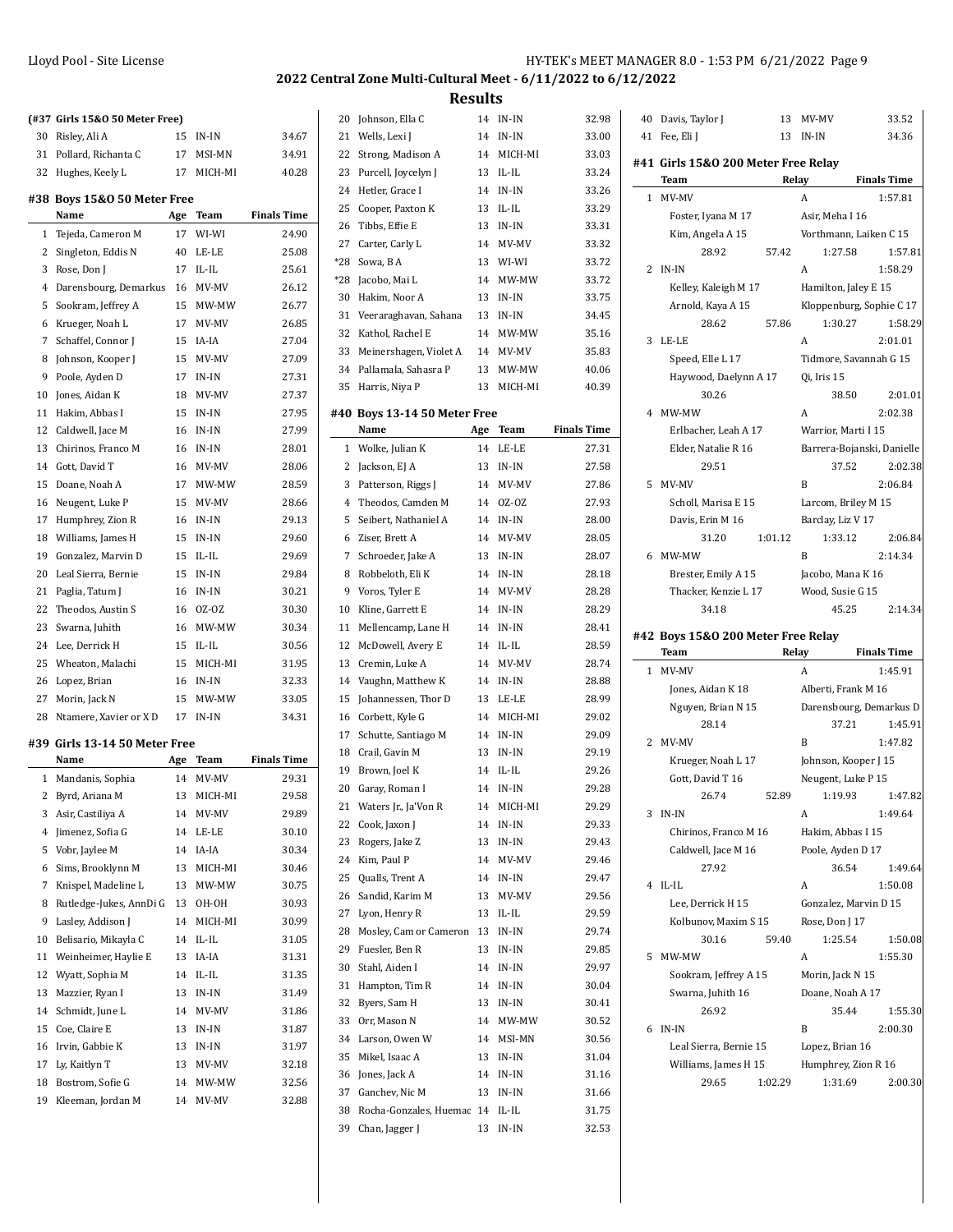$\overline{a}$ 

 $\overline{a}$ 

### **2022 Central Zone Multi-Cultural Meet - 6/11/2022 to 6/12/2022**

|              | #43  Girls 14&U 200 Meter Free Relay                |         |                               |                         |
|--------------|-----------------------------------------------------|---------|-------------------------------|-------------------------|
|              | Team                                                |         | Relay                         | <b>Finals Time</b>      |
| $\mathbf{1}$ | MV-MV                                               |         | A                             | 2:00.09                 |
|              | Mandanis, Sophia 14                                 |         | Asir, Castiliya A 14          |                         |
|              | Schmidt, June L 14                                  |         | Ly, Kaitlyn T 13              |                         |
|              | 29.15                                               | 58.07   | 1:29.30                       | 2:00.09                 |
| 2            | MICH-MI                                             |         | A                             | 2:02.00                 |
|              | Byrd, Ariana M 13                                   |         |                               | Strong, Madison A 14    |
|              | Sims, Brooklynn M 13                                |         | Lasley, Addison J 14          |                         |
|              | 29.47                                               | 59.97   | 1:32.05                       | 2:02.00                 |
| 3            | $II - II$                                           |         | A                             | 2:06.55                 |
|              | Wyatt, Sophia M 14                                  |         | Cooper, Paxton K 13           |                         |
|              | Purcell, Joycelyn J 13                              |         |                               | Belisario, Mikayla C 14 |
|              | 31.53                                               | 1:04.57 | 1:36.94                       | 2:06.55                 |
| 4            | IN-IN                                               |         | B                             | 2:08.15                 |
|              | Johnson, Ella C 14                                  |         |                               |                         |
|              | Hakim, Noor A 13                                    |         | Mazzier, Ryan I 13            |                         |
|              |                                                     | 1:03.59 | Irvin, Gabbie K 13<br>1:37.16 |                         |
|              | 33.02                                               |         |                               | 2:08.15                 |
| 5            | IN-IN                                               |         | A                             | 2:09.35                 |
|              | Wells, Lexi J 14                                    |         | Tibbs, Effie E 13             |                         |
|              | Coe, Claire E 13                                    |         | Hetler. Grace I 14            |                         |
|              | 33.35                                               | 1:05.49 | 1:36.80                       | 2:09.35                 |
| 6            | MV-MV                                               |         | B                             | 2:14.00                 |
|              | Kleeman, Jordan M 14                                |         | Carter, Carly L 14            |                         |
|              | Amphone-Suh, Kaylonie J 1 Meinershagen, Violet A 14 |         |                               |                         |
|              | 32.36                                               | 1:06.49 | 1:38.41                       | 2:14.00                 |
| 7            | MW-MW                                               |         | A                             | 2:17.73                 |
|              | Pallamala, Sahasra P 13                             |         | Kathol, Rachel E 14           |                         |
|              | Jacobo, Mai L 14                                    |         |                               | Knispel, Madeline L 13  |
|              | 42.18                                               | 1:12.68 | 1:45.48                       | 2:17.73                 |
|              | #44 Boys 14&U 200 Meter Free Relay                  |         |                               |                         |
|              | Team                                                |         | Relay                         | <b>Finals Time</b>      |
| 1            | MV-MV                                               |         | A                             | 1:49.91                 |
|              | Ziser, Brett A 14                                   |         | Cremin, Luke A 14             |                         |
|              | Voros, Tyler E 14                                   |         | Patterson, Riggs J 14         |                         |
|              | 27.61                                               | 54.70   | 1:22.94                       | 1:49.91                 |
| 2            | IN-IN                                               |         | A                             | 1:52.50                 |
|              | Schutte, Santiago M 14                              |         | Kline, Garrett E 14           |                         |
|              | Jackson, EJ A 13                                    |         | Schroeder, Jake A 13          |                         |
|              | 29.44                                               | 57.42   | 1:24.68                       | 1:52.50                 |
| 3            | IN-IN                                               |         | B                             | 1:55.67                 |
|              |                                                     |         | Crail, Gavin M 13             |                         |
|              | Mellencamp, Lane H 14                               |         |                               |                         |
|              | Seibert, Nathaniel A 14                             |         | Garay, Roman I 14             |                         |
|              | 28.76                                               | 57.29   | 1:26.14                       | 1:55.67                 |
| 4            | IN-IN                                               |         | C                             | 1:57.67                 |
|              | Mosley, Cam or Cameron K                            |         | Hampton, Tim R 14             |                         |
|              | Cook, Jaxon J 14                                    |         | Rogers, Jake Z 13             |                         |
|              | 30.07                                               | 59.78   | 1:27.97                       | 1:57.67                 |
| 5            | $IL$ - $IL$                                         |         | A                             | 1:59.37                 |
|              | Lyon, Henry R 13                                    |         |                               | McDowell, Avery E 14    |
|              | Rocha-Gonzales, Huemac 1                            |         | Brown, Joel K 14              |                         |
|              | 29.64                                               | 57.89   | 1:29.55                       | 1:59.37                 |
| 6            | MV-MV                                               |         | B                             | 2:00.30                 |
|              | Kim, Paul P 14                                      |         | Sandid, Karim M 13            |                         |
|              | Kim, Robert R 12                                    |         | Davis, Taylor J 13            |                         |
|              | 29.63                                               | 58.94   | 1:28.51                       | 2:00.30                 |

| 7  | IN-IN                                 |           | D                  | 2:01.58            |
|----|---------------------------------------|-----------|--------------------|--------------------|
|    | Vaughn, Matthew K 14                  |           | Chan, Jagger J 13  |                    |
|    | Stahl, Aiden I 14                     |           | Qualls, Trent A 14 |                    |
|    | 28.55                                 | 1:00.50   | 1:32.58            | 2:01.58            |
| 8  | IN-IN                                 |           | E                  | 2:05.35            |
|    | Fee, Eli J 13                         |           | Jones, Jack A 14   |                    |
|    | Byers, Sam H 13                       |           | Mikel, Isaac A 13  |                    |
|    | 34.19                                 | 1:04.71   | 1:34.41            | 2:05.35            |
| 9  | MICH-MI                               |           | A                  | 2:05.44            |
|    | 29.47                                 | 58.16     | 1:37.60            | 2:05.44            |
|    |                                       |           |                    |                    |
|    | #45 Girls 11-12 100 Meter Fly<br>Name |           |                    | <b>Finals Time</b> |
| 1  | Schaffel, Caite J                     | Age<br>11 | Team<br>IA-IA      | 1:13.03            |
|    | 34.85                                 |           |                    |                    |
| 2  |                                       | 1:13.03   |                    |                    |
|    | McDaniel, Peyton E                    | 12        | IN-IN              | 1:17.46            |
|    | 36.18                                 | 1:17.46   |                    |                    |
| 3  | Marquez, Sofia G                      | 12        | IL-IL              | 1:19.66            |
|    | 36.54                                 | 1:19.66   |                    |                    |
|    | 4 Corwin, Kimber N                    | 11        | IA-IA              | 1:21.10            |
|    | 37.45                                 | 1:21.10   |                    |                    |
| 5  | Mathis, Payton K                      | 12        | MICH-MI            | 1:22.00            |
|    | 39.46                                 | 1:22.00   |                    |                    |
| 6  | Broshears, Sarah Claire C 11          |           | IN-IN              | 1:22.84            |
|    | 37.17                                 | 1:22.84   |                    |                    |
| 7  | Wolfe, Brecke M                       | 11        | IN-IN              | 1:23.77            |
|    | 39.18                                 | 1:23.77   |                    |                    |
| 8  | Crain, Madisyn A                      | 12        | IN-IN              | 1:25.94            |
|    | 38.38                                 | 1:25.94   |                    |                    |
|    | 9 Woods, Ella K                       | 12        | IN-IN              | 1:31.21            |
|    | 42.79                                 | 1:31.21   |                    |                    |
| 10 | Thomas, Amelia E                      | 12        | IA-IA              | 1:31.93            |
|    | 40.39                                 | 1:31.93   |                    |                    |
| 11 | Cobb, Zoe S                           | 12        | IL-IL              | 1:31.95            |
|    | 42.42                                 | 1:31.95   |                    |                    |
| 12 | Boger, Josie S                        |           | 12 IN-IN           | 1:32.19            |
|    | 42.21                                 | 1:32.19   |                    |                    |
| 13 | Haynie, Harper M                      |           | 12 IN-IN           | 1:32.32            |
|    | 42.91                                 | 1:32.32   |                    |                    |
|    | 14 Zirkelbach, Aubrey C 11 IN-IN      |           |                    | 1:33.79            |
|    | 41.33                                 | 1:33.79   |                    |                    |
|    | 15 Tibbs, Elsie E                     |           | 11 IN-IN           | 1:35.25            |
|    | 44.40  1:35.25                        |           |                    |                    |
|    | 16 Gutierrez, Alicia J                |           | 11 MSI-MN          | 1:39.15            |
|    | 46.27    1:39.15                      |           |                    |                    |
|    | 17 Shah, Aashka S                     |           | 11 IN-IN           | 1:40.16            |
|    | 46.61                                 | 1:40.16   |                    |                    |
| 18 | Kondhare, Nandini                     |           | 12 IN-IN           | 1:45.62            |
|    |                                       |           |                    |                    |
| 19 | 48.02                                 | 1:45.62   | 11 IN-IN           | 1:49.07            |
|    | Hillhouse, Ella M                     |           |                    |                    |
|    | 50.82                                 | 1:49.07   |                    |                    |
|    | 20 Graber, Lily J                     |           | 11 IN-IN           | 1:49.12            |
|    | 46.24 1:49.12                         |           |                    |                    |
|    | 21 Shaw, Sakhari A                    |           | 11 IN-IN           | 1:49.80            |
|    | 51.88                                 | 1:49.80   |                    |                    |
| 22 | Johnson, Addie K                      |           | 11 IN-IN           | 1:51.13            |
|    | 52.83                                 | 1:51.13   |                    |                    |

| 23 | Barron, Isabel M                                             | 12                  | IN-IN      | 1:51.55            |
|----|--------------------------------------------------------------|---------------------|------------|--------------------|
|    | 48.67                                                        | 1:51.55             |            |                    |
|    | 24 Lowe, Adrienne I                                          | 12 IN-IN            |            | 1:52.16            |
|    | 51.01                                                        | 1:52.16             |            |                    |
|    |                                                              |                     |            |                    |
|    | #46 Boys 11-12 100 Meter Fly<br>Name Age Team                |                     |            | <b>Finals Time</b> |
|    |                                                              | 12                  | MV-MV      | 1:12.58            |
|    | 1 Kim, Robert R<br>35.11                                     | 1:12.58             |            |                    |
|    | 2 Russell, Jaxon J                                           | 11 IN-IN            |            |                    |
|    | 36.00                                                        | 1:14.95             |            | 1:14.95            |
|    |                                                              | 12 IN-IN            |            | 1:16.77            |
|    | 3 Lasley, Cam F<br>36.35                                     |                     |            |                    |
|    |                                                              | 1:16.77<br>12 IN-IN |            | 1:18.49            |
|    | 4 Gannon, Gavin M                                            |                     |            |                    |
|    | 36.57                                                        | 1:18.49             |            |                    |
|    | 5 Schneider, Kingston D 11 IN-IN                             |                     |            | 1:18.86            |
|    | 36.41<br>6 Cella Jr, Anthony J<br>$\frac{12}{27.68}$ 1:24.03 | 1:18.86             |            |                    |
|    |                                                              | 12                  | IL-IL      | 1:24.03            |
|    |                                                              |                     |            |                    |
|    | 7 Smith, Tyler A                                             | 11<br>1:24.26       | $IN-IN$    | 1:24.26            |
|    | 38.49                                                        |                     |            |                    |
| 8  | Mikel, Malachi I<br>39.24                                    | 11<br>1:26.96       | IN-IN      | 1:26.96            |
|    |                                                              |                     |            |                    |
|    | 9 Watanabe, Jonah T<br>39.81                                 | 12<br>1:28.54       | MSI-MN     | 1:28.54            |
|    |                                                              |                     |            | 1:28.79            |
|    | 10 Kaiser, Emerson I<br>39.98                                | 12                  | IN-IN      |                    |
|    |                                                              | 1:28.79             |            |                    |
|    | 11 Sathish Kumar, Pratyush 11 IN-IN                          |                     |            | 1:34.03            |
|    |                                                              |                     |            |                    |
|    | 44.74 1:34.03                                                |                     |            |                    |
|    | 12 Gay, Jude M                                               | 11                  | $IN-IN$    | 1:37.52            |
|    | 43.46                                                        | 1:37.52             |            |                    |
|    | 13 Monteiro, Bowen P                                         |                     | 11 MICH-MI | 2:02.42            |
|    | 54.48                                                        | 2:02.42             |            |                    |
|    | #47 Girls 10&U 100 Meter Fly                                 |                     |            |                    |
|    | Name                                                         | Age                 | Team       | <b>Finals Time</b> |
|    | 1 Gannon, Grace L                                            | 9                   | $IN-IN$    | 1:23.70            |
|    | 38.05                                                        | 1:23.70             |            |                    |
|    | 2 Hare, Annie M                                              |                     | 9 IN-IN    | 1:27.91            |
|    | 40.13                                                        | 1:27.91             |            |                    |
|    | 3 Haberkorn, Rachel S 10 IL-IL                               |                     |            | 1:40.65            |
|    | 44.31                                                        | 1:40.65             |            |                    |
|    | 4 Jimenez, Bela E                                            |                     | 10 LE-LE   | 1:41.03            |
|    | 43.43                                                        | 1:41.03             |            |                    |
|    | 5 Sergesketter, Cruz F                                       | 9                   | IN-IN      | 1:50.52            |
|    | 50.74                                                        | 1:50.52             |            |                    |
| 6  | Crummley, Makenna L 10                                       |                     | IN-IN      | 1:50.86            |
|    | 50.51                                                        | 1:50.86             |            |                    |
|    | 7 Orth, Emma N                                               |                     | 10 IN-IN   | 1:56.57            |
|    | 55.16                                                        | 1:56.57             |            |                    |
| 8  | Potts, Madeleine K                                           | 10                  | IN-IN      | 1:58.98            |
|    | 53.54                                                        | 1:58.98             |            |                    |
| 9  | Xiong, Emma E<br>59.05                                       | 2:10.64             | 9 MSI-MN   | 2:10.64            |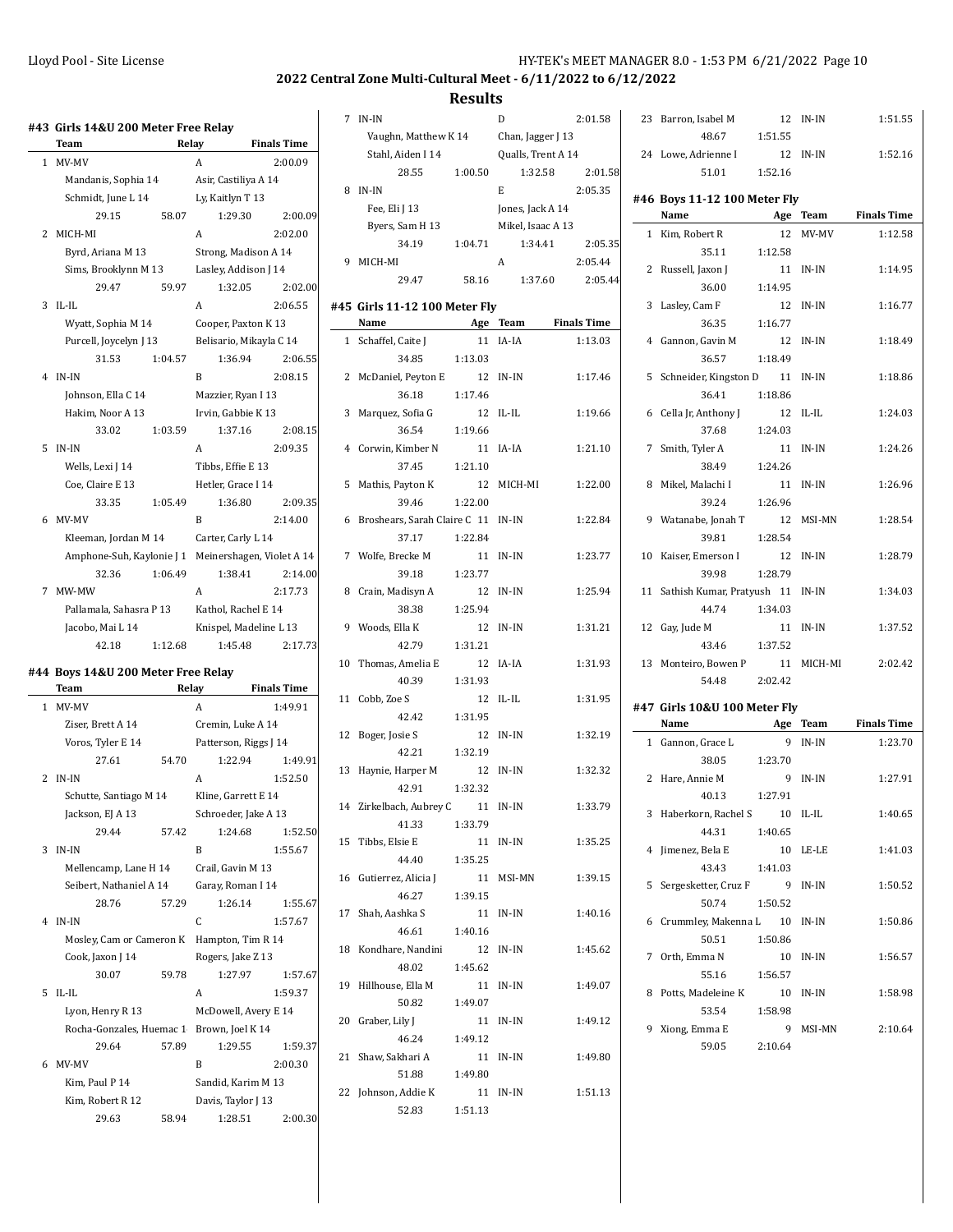8 Lin, Cyrus H 10 IL-IL 39.25

## **2022 Central Zone Multi-Cultural Meet - 6/11/2022 to 6/12/2022**

**Results**

 $\overline{\phantom{a}}$ 

|                | #48 Boys 10&U 100 Meter Fly<br>Name | Age     | Team        | <b>Finals Time</b> |
|----------------|-------------------------------------|---------|-------------|--------------------|
| $\mathbf 1$    | Machavariani, Tony*                 | 9       | IN-IN       | 1:23.04            |
|                | 39.50                               | 1:23.04 |             |                    |
| 2              | Kulkarni, Shreyan A                 | 10      | IN-IN       | 1:30.02            |
|                | 42.63                               | 1:30.02 |             |                    |
| 3              | Salgado, Abner                      | 10      | IL-IL       | 1:35.20            |
|                | 43.57                               | 1:35.20 |             |                    |
| 4              | Burton III, Reginald J              | 10      | IN-IN       | 1:36.19            |
|                | 42.03                               | 1:36.19 |             |                    |
| 5              | Jones, Wyatt P                      | 10      | IN-IN       | 1:39.28            |
|                | 45.67                               | 1:39.28 |             |                    |
| 6              | Afifi, Mason R                      | 10      | IN-IN       | 1:40.14            |
|                | 46.59                               | 1:40.14 |             |                    |
| 7              | Theodos, Lucas M                    | 10      | OZ-OZ       | 1:42.91            |
|                | 47.22                               | 1:42.91 |             |                    |
| 8              | Lin, Cyrus H                        | 10      | IL-IL       | 1:48.13            |
|                | 48.20                               | 1:48.13 |             |                    |
| 9              | Orth. Andrew E                      | 8       | $IN-IN$     | 2:02.84            |
|                | 59.58                               | 2:02.84 |             |                    |
|                |                                     |         |             |                    |
|                | #49 Girls 11-12 50 Meter Free       |         |             |                    |
|                | Name                                | Age     | Team        | <b>Finals Time</b> |
| $\mathbf{1}$   | Schaffel, Caite J                   | 11      | IA-IA       | 30.37              |
| $\overline{2}$ | Kuhiwczak, Melissa I                | 12      | WI-WI       | 30.86              |
| 3              | Chung, Leah G                       | 11      | WI-WI       | 30.88              |
| 4              | McDaniel, Peyton E                  | 12      | IN-IN       | 31.24              |
| 5              | Broshears, Sarah Claire C 11        |         | IN-IN       | 31.72              |
| $*6$           | Perez, Erica L                      | 11      | WI-WI       | 31.86              |
| $*6$           | Evans, Elinor L                     | 12      | IL-IL       | 31.86              |
| 8              | Cobb, Zoe S                         | 12      | $IL$ - $IL$ | 32.17              |
| 9              | Gutierrez, Samantha R               | 12      | $IL$ - $IL$ | 32.30              |
| 10             | Schutte, Alejandra A                | 12      | IN-IN       | 32.46              |
| 11             | Amphone-Suh, Kaylonie J 11          |         | MV-MV       | 32.52              |
| *12            | Boger, Josie S                      | 12      | IN-IN       | 32.60              |
| $*12$          | Thomas, Amelia E                    | 12      | IA-IA       | 32.60              |
| 14             | Crain, Madisyn A                    | 12      | IN-IN       | 32.86              |
| 15             | Mathis, Payton K                    | 12      | MICH-MI     | 32.87              |
| 16             | Corwin, Kimber N                    | 11      | IA-IA       | 32.94              |
| 17             | Wolfe, Brecke M                     | 11      | $IN-IN$     | 33.10              |
| 18             | Loo, Ivy S                          | 12      | IA-IA       | 33.16              |
| 19             | Haynie, Harper M                    | 12      | IN-IN       | 33.17              |
| 20             | Woods, Ella K                       | 12      | IN-IN       | 33.45              |
| 21             | Fowler, Shanna M                    | 11      | IN-IN       | 33.91              |
| 22             | Tibbs, Elsie E                      | 11      | IN-IN       | 34.03              |
| 23             | Barron, Isabel M                    | 12      | IN-IN       | 34.58              |
| 24             | Forte, Ida Z                        | 12      | IN-IN       | 34.81              |
| 25             | Johnson, Tayleigh R                 | 12      | $IN-IN$     | 34.95              |
| 26             | Rhymer, Maggie A                    | 12      | IN-IN       | 35.16              |
| 27             | Sanchez, Musa E                     | 11      | IL-IL       | 35.18              |
| 28             | Kondhare, Nandini                   | 12      | IN-IN       | 35.65              |
| 29             | Shaw, Sakhari A                     | 11      | IN-IN       | 35.96              |
| 30             | Gutierrez, Alicia J                 | 11      | MSI-MN      | 36.77              |
| 31             | Monteiro, Brynn A                   | 12      | MICH-MI     | 36.87              |
| 32             | Zirkelbach, Aubrey C                | 11      | IN-IN       | 37.30              |
| 33             | Johnson, Addie K                    | 11      | IN-IN       | 37.93              |

34 Hillhouse, Ella M 11 IN-IN 39.11

| 35           | Shah, Aashka S                        | 11     | IN-IN            | 39.18              |
|--------------|---------------------------------------|--------|------------------|--------------------|
| 36           | Graber, Lily J                        | 11     | IN-IN            | 39.20              |
| 37           | Savage, Marlowe J                     | 11     | $IL$ - $IL$      | 39.76              |
| 38           | Lowe, Adrienne I                      | 12     | $IN-IN$          | 40.15              |
| 39           | Dillingham, Miah Y                    | 11     | IN-IN            | 44.14              |
|              |                                       |        |                  |                    |
|              | #50 Boys 11-12 50 Meter Free<br>Name  | Age    | Team             | <b>Finals Time</b> |
| 1            | Williams, King E                      | 12     | MICH-MI          | 28.97              |
| 2            | Kim, Robert R                         | 12     | MV-MV            | 30.18              |
| 3            | Russell, Jaxon J                      | 11     | IN-IN            | 30.25              |
| 4            | Cella Jr, Anthony J                   | 12     | $IL$ - $IL$      | 31.05              |
| 5            | Lasley, Cam F                         | 12     | $IN-IN$          | 31.80              |
| 6            | Sullivan, David J                     | 12     | IN-IN            | 31.82              |
| 7            | Kaiser, Emerson I                     | 12     | IN-IN            | 32.02              |
| *8           | Rucker, Prince D                      | 11     | $IL$ - $IL$      | 32.10              |
| *8           | Royse, Blake A                        | 12     | MV-MV            | 32.10              |
| 10           | Gannon, Gavin M                       | 12     | $IN-IN$          | 32.26              |
| 11           | Smith, Tyler A                        | 11     | $IN-IN$          | 32.36              |
| 12           | Watanabe, Jonah T                     | 12     | MSI-MN           | 33.23              |
| 13           | Kaiser, Ellis E                       | 11     | IN-IN            | 33.50              |
| 14           | Mikel, Malachi I                      | 11     | IN-IN            | 33.59              |
| 15           | Schneider, Kingston D                 | 11     | IN-IN            | 33.86              |
| 16           | Sathish Kumar, Pratyush               | 11     | IN-IN            | 35.24              |
| 17           | Gonzalez, Justin B                    | 12     | IL-IL            | 36.12              |
| 18           | Gay, Jude M                           | 11     | IN-IN            | 37.61              |
| 19           | Harris, L.A. P                        | 11     | MICH-MI          | 41.21              |
| 20           | Monteiro, Bowen P                     | 11     | MICH-MI          | 43.18              |
|              |                                       |        |                  |                    |
|              | #51 Girls 10&U 50 Meter Free          |        |                  |                    |
|              |                                       |        |                  |                    |
|              | Name                                  | Age    | Team             | <b>Finals Time</b> |
| $\mathbf{1}$ | Hare, Annie M                         | 9      | IN-IN            | 32.99              |
| $\mathbf{2}$ | Gannon, Grace L                       | 9      | IN-IN            | 33.15              |
| 3            | Haberkorn, Rachel S                   | 10     | IL-IL            | 35.09              |
| 4            | Youngblood, Claudia C                 | 10     | IL-IL            | 35.81              |
| 5            | Anderson, Raelyn T                    | 10     | WI-WI            | 35.94              |
| 6            | Sergesketter, Cruz F                  | 9      | IN-IN            | 38.35              |
| 7            | Orth, Emma N                          | 10     | IN-IN            | 38.89              |
| 8            | Jimenez, Bela E                       | 10     | LE-LE            | 39.10              |
| 9            | Crummley, Makenna L                   | 10     | $IN-IN$          | 40.70              |
| 10           | Quade, Ruthie E                       | 9      | IN-IN            | 42.89              |
| 11           | Overbay, Chloe E                      | 7      | OH-OH            | 43.21              |
| 12           | Xiong, Emma E                         | 9      | MSI-MN           | 43.59              |
| 13           | Potts, Madeleine K                    | 10     | IN-IN            | 44.24              |
| 14           | Chirinos, Isabella L                  | 10     | $IN-IN$          | 44.53              |
| 15           | Kotheimer, Kali G                     | 9      | OH-OH            | 46.95              |
| 16<br>17     | Chan, Eleanor T<br>Monteiro, Lakeyn J | 8<br>8 | IN-IN<br>MICH-MI | 57.36<br>1:00.65   |
|              |                                       |        |                  |                    |
|              | #52 Boys 10&U 50 Meter Free<br>Name   | Age    | Team             | <b>Finals Time</b> |
| 1            | Burton III, Reginald J                | $10\,$ | IN-IN            | 32.55              |
| 2            | Machavariani, Tony*                   | 9      | IN-IN            | 32.65              |
| 3            | Kulkarni, Shreyan A                   | 10     | IN-IN            | 34.91              |
| 4            | Jones, Wyatt P                        | 10     | IN-IN            | 36.59              |
| 5            | Theodos, Lucas M                      | 10     | 0Z-0Z            | 36.88              |
| 6            | Salgado, Abner                        | 10     | IL-IL            | 37.74              |
| 7            | Afifi, Mason R                        | 10     | IN-IN            | 38.57              |

| 9  | Kline, Asher L                 | 10            | IN-IN      | 40.50              |
|----|--------------------------------|---------------|------------|--------------------|
| 10 | Orth, Andrew E                 | 8             | IN-IN      | 42.09              |
| 11 | Shumate, Jack W                | 10            | IN-IN      | 42.93              |
| 12 | Shah, Vivan S                  | 8             | IN-IN      | 43.77              |
|    | 13 Overbay, Cooper M           | 7             | OH-OH      | 49.00              |
|    | 14 Schutte, Salvador N         | 9             | IN-IN      | 49.46              |
| 15 | Jimenez, Nico A                | 8             | LE-LE      | 1:03.79            |
|    | #53 Girls 11-12 100 Meter Back |               |            |                    |
|    | Name                           |               | Age Team   | <b>Finals Time</b> |
|    | 1 Schaffel, Caite J            | 11            | IA-IA      | 1:16.71            |
|    | 37.90                          | 1:16.71       |            |                    |
| 2  | Kuhiwczak, Melissa I 12        |               | WI-WI      | 1:17.67            |
|    | 38.65                          | 1:17.67       |            |                    |
| 3  | Thomas, Amelia E               | 12            | IA-IA      | 1:19.55            |
|    | 38.97                          | 1:19.55       |            |                    |
| 4  | Chung, Leah G                  | 11            | WI-WI      | 1:19.58            |
|    | 39.08                          | 1:19.58       |            |                    |
| 5  | Broshears, Sarah Claire C 11   |               | IN-IN      | 1:20.37            |
|    | 39.20                          | 1:20.37       |            |                    |
| 6  | Marquez, Sofia G               | 12            | IL-IL      | 1:20.67            |
|    | 39.14                          | 1:20.67       |            |                    |
| 7  | Perez, Erica L                 | 11            | WI-WI      | 1:21.19            |
|    | 38.93                          | 1:21.19       |            |                    |
| 8  | Gutierrez, Samantha R          | 12            | IL-IL      | 1:21.31            |
|    | 39.83                          | 1:21.31       |            |                    |
| 9  | McDaniel, Peyton E             | 12            | IN-IN      | 1:21.54            |
|    | 39.35                          | 1:21.54       |            |                    |
| 10 | Haynie, Harper M               | 12            | IN-IN      | 1:21.74            |
|    | 40.06                          | 1:21.74       |            |                    |
| 11 | Amphone-Suh, Kaylonie J 11     |               | MV-MV      | 1:23.17            |
|    | 39.80                          | 1:23.17       |            |                    |
| 12 | Cobb, Zoe S<br>43.26           | 12<br>1:24.64 | IL-IL      | 1:24.64            |
| 13 | Evans, Elinor L                | 12            | IL-IL      | 1:25.58            |
|    | 41.46                          | 1:25.58       |            |                    |
| 14 | Tibbs, Elsie E                 | 11            | IN-IN      | 1:25.76            |
|    | 42.78                          | 1:25.76       |            |                    |
| 15 | Wolfe, Brecke M                | 11            | $IN-IN$    | 1:27.01            |
|    | 43.59                          | 1:27.01       |            |                    |
|    | 16 Woods, Ella K               | 12            | IN-IN      | 1:27.14            |
|    | 42.46 1:27.14                  |               |            |                    |
|    | 17 Loo, Ivy S                  |               | 12 IA-IA   | 1:27.46            |
|    | 43.06                          | 1:27.46       |            |                    |
|    | 18 Corwin, Kimber N            |               | 11 IA-IA   | 1:27.90            |
|    | 43.07                          | 1:27.90       |            |                    |
|    | 19 Schutte, Alejandra A        | 12 IN-IN      |            | 1:28.58            |
|    | 43.51                          | 1:28.58       |            |                    |
|    | 20 Mathis, Payton K            |               | 12 MICH-MI | 1:29.45            |
|    | 44.13                          | 1:29.45       |            |                    |
|    | 21 Boger, Josie S              | 12            | IN-IN      | 1:30.20            |
|    | 42.75                          | 1:30.20       |            |                    |
|    | 22 Rhymer, Maggie A            |               | 12 IN-IN   | 1:30.92            |
|    | 44.82                          | 1:30.92       |            |                    |
|    | 23 Kondhare, Nandini           |               | 12 IN-IN   | 1:32.51            |
|    | 46.17                          | 1:32.51       |            |                    |
|    |                                |               |            |                    |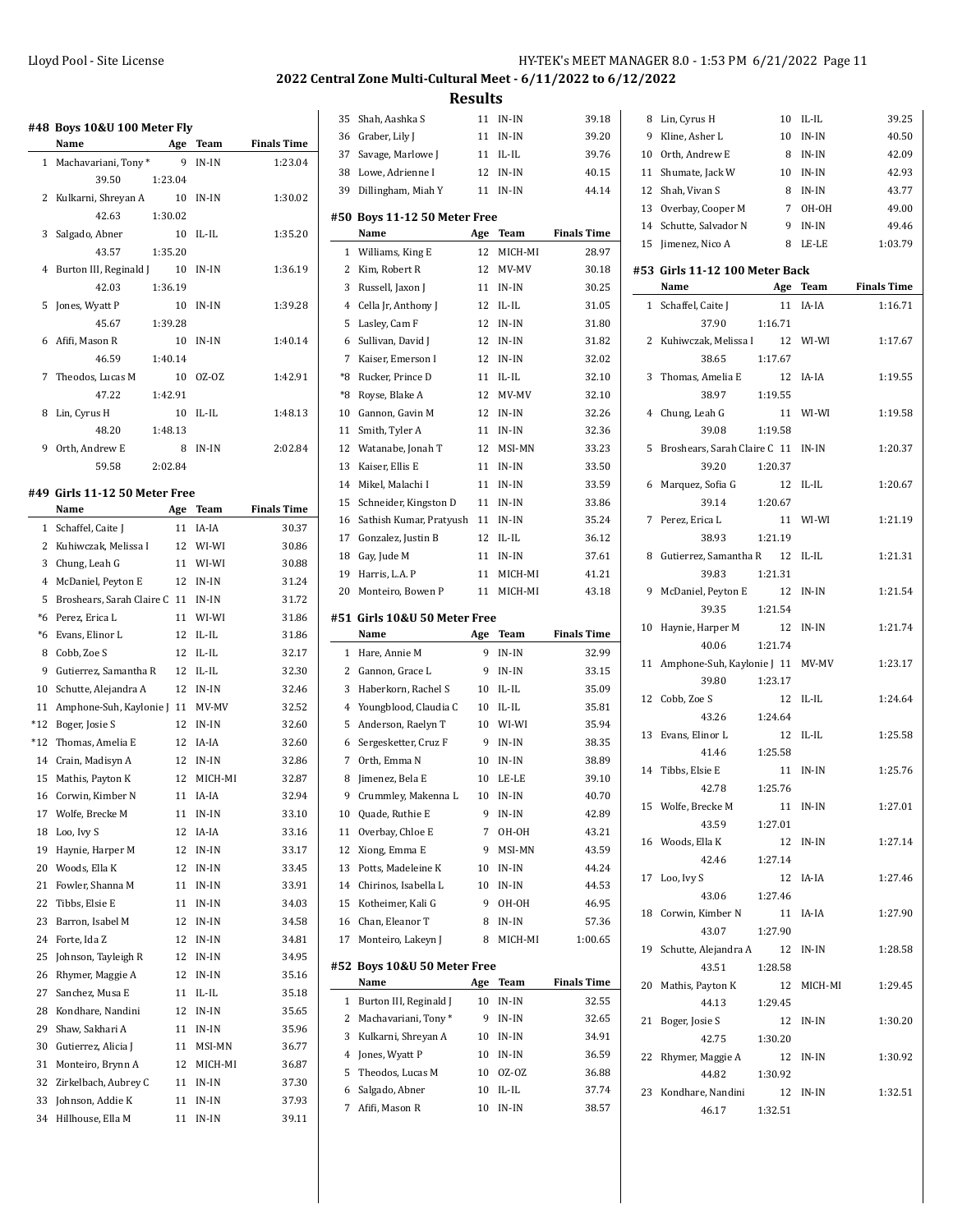### **2022 Central Zone Multi-Cultural Meet - 6/11/2022 to 6/12/2022**

**Results**

|       | (#53 Girls 11-12 100 Meter Back)             |          |            |                    |
|-------|----------------------------------------------|----------|------------|--------------------|
|       | 24 Forte, Ida Z                              |          | 12 IN-IN   | 1:34.61            |
|       | 45.33 1:34.61                                |          |            |                    |
|       | 25 Zirkelbach, Aubrey C 11 IN-IN             |          |            | 1:34.65            |
|       | 45.07                                        | 1:34.65  |            |                    |
|       | 26 Crain, Madisyn A                          | 12 IN-IN |            | 1:35.71            |
|       | 47.16                                        | 1:35.71  |            |                    |
|       | *27 Johnson, Addie K                         |          | 11 IN-IN   | 1:37.19            |
|       | 49.05                                        | 1:37.19  |            |                    |
| $*27$ | Barron, Isabel M                             | 12       | IN-IN      | 1:37.19            |
|       | 47.65                                        | 1:37.19  |            |                    |
|       | 29 Savage, Marlowe J                         |          | 11 IL-IL   | 1:39.47            |
|       | 48.63                                        | 1:39.47  |            |                    |
| 30    | Shaw, Sakhari A                              | 11       | IN-IN      | 1:41.39            |
|       | 48.26                                        | 1:41.39  |            |                    |
| 31    | Hillhouse, Ella M                            | 11 IN-IN |            | 1:42.80            |
|       | 49.56                                        | 1:42.80  |            |                    |
| 32    | Graber, Lily J                               |          | 11 IN-IN   | 1:43.07            |
|       | 49.62 1:43.07                                |          |            |                    |
|       | 33 Lowe, Adrienne I                          | 12 IN-IN |            | 1:43.97            |
|       | 50.41                                        | 1:43.97  |            |                    |
|       | 34 Monteiro, Brynn A                         |          | 12 MICH-MI | 1:49.52            |
|       | 52.60                                        | 1:49.52  |            |                    |
|       | 35 Dillingham, Miah Y                        |          | 11 IN-IN   | 1:55.78            |
|       | 56.39                                        | 1:55.78  |            |                    |
|       | --- Shah, Aashka S                           | 11 IN-IN |            | DQ 1:35.42         |
|       | 46.67 DQ 1:35.42                             |          |            |                    |
|       |                                              |          |            |                    |
|       | #54 Boys 11-12 100 Meter Back                |          |            |                    |
|       |                                              |          |            |                    |
|       | Name Age Team                                |          |            | <b>Finals Time</b> |
|       | 1 Kim, Robert R                              |          | 12 MV-MV   | 1:14.58            |
|       | 36.91                                        | 1:14.58  |            |                    |
|       | 2 Smith, Tyler A                             |          | 11 IN-IN   | 1:16.56            |
|       | 37.54                                        | 1:16.56  |            |                    |
|       | 3 Williams, King E                           |          | 12 MICH-MI | 1:19.86            |
|       | 37.92                                        | 1:19.86  |            |                    |
|       | 4 Russell, Jaxon J                           |          | 11 IN-IN   | 1:21.36            |
|       | 39.85                                        | 1:21.36  |            |                    |
|       | 5 Watanabe, Jonah T 12 MSI-MN                |          |            | 1:23.37            |
|       | 40.82                                        | 1:23.37  |            |                    |
|       | 6 Sullivan, David J                          |          | 12 IN-IN   | 1:24.60            |
|       | 7 Lasley, Cam F                              |          | 12 IN-IN   | 1:25.23            |
|       | 42.31                                        | 1:25.23  |            |                    |
| *8    | Cella Jr, Anthony J                          |          | $12$ IL-IL | 1:26.13            |
|       | 42.13                                        | 1:26.13  |            |                    |
| *8    |                                              |          | 12 MV-MV   | 1:26.13            |
|       | Royse, Blake A<br>42.88                      | 1:26.13  |            |                    |
|       | 10 Gannon, Gavin M                           |          | 12 IN-IN   | 1:27.00            |
|       |                                              | 1:27.00  |            |                    |
| 11    | 42.22<br>Mikel, Malachi I                    |          | 11 IN-IN   | 1:27.17            |
|       | 41.97                                        |          |            |                    |
|       |                                              | 1:27.17  |            |                    |
| 12    | Rucker, Prince D                             |          | 11 IL-IL   | 1:27.53            |
|       | 41.55                                        | 1:27.53  |            |                    |
| 13    | Kaiser, Emerson I                            |          | 12 IN-IN   | 1:28.80            |
|       | 43.97                                        | 1:28.80  |            |                    |
|       | 14 Sathish Kumar, Pratyush 11 IN-IN<br>44.04 | 1:29.98  |            | 1:29.98            |

|    | 15 Gonzalez, Justin B<br>12 IL-IL                                |                 | 1:33.33            |
|----|------------------------------------------------------------------|-----------------|--------------------|
|    | 46.81<br>1:33.33                                                 |                 |                    |
| 16 | Kaiser, Ellis E                                                  | 11 IN-IN        | 1:34.35            |
|    | 17 Gay, Jude M<br>11                                             | IN-IN           | 1:46.92            |
|    | 51.91<br>1:46.92                                                 |                 |                    |
|    | 18 Monteiro, Bowen P                                             | 11 MICH-MI      | 1:50.70            |
|    | --- Schneider, Kingston D 11 IN-IN                               |                 | DQ 1:19.53         |
|    | 38.45 DQ 1:19.53                                                 |                 |                    |
|    | --- Harris, L.A. P                                               | 11 MICH-MI      | DQ 1:39.12         |
|    | 47.91 DQ 1:39.12                                                 |                 |                    |
|    | #55 Girls 10&U 100 Meter Back                                    |                 |                    |
|    | Name                                                             | Age Team        | <b>Finals Time</b> |
|    | 9<br>1 Gannon, Grace L                                           | $IN-IN$         | 1:23.63            |
|    | 40.65<br>1:23.63                                                 |                 |                    |
|    | 2 Hare, Annie M<br>9                                             | IN-IN           | 1:25.27            |
|    | 41.18<br>1:25.27                                                 |                 |                    |
|    | 3 Anderson, Raelyn T<br>10 WI-WI                                 |                 | 1:27.11            |
|    | 41.89<br>1:27.11                                                 |                 |                    |
| 4  | Haberkorn, Rachel S 10                                           | $IL$ - $IL$     | 1:32.45            |
|    | 45.27 1:32.45                                                    |                 |                    |
| 5  | Jimenez, Bela E<br>10                                            | LE-LE           | 1:36.74            |
|    | 45.92<br>1:36.74                                                 |                 |                    |
|    | 6 Orth, Emma N<br>10 IN-IN                                       |                 | 1:38.26            |
|    | 47.27<br>1:38.26                                                 |                 |                    |
| 7  | Sergesketter, Cruz F 9                                           | IN-IN           | 1:39.23            |
|    | 49.01<br>1:39.23                                                 |                 |                    |
| 8  | Crummley, Makenna L 10                                           | IN-IN           | 1:45.47            |
|    | 49.95<br>1:45.47                                                 |                 |                    |
| 9  | Overbay, Chloe E<br>$7\overline{ }$                              | OH-OH           | 1:47.02            |
|    | 1:47.02<br>51.85                                                 |                 |                    |
|    | 10 Kotheimer, Kali G<br>9                                        | OH-OH           | 1:48.30            |
|    | 1:48.30<br>54.73                                                 |                 |                    |
|    | 11 Chirinos, Isabella L 10<br>12 Xiong, Emma E<br>$\overline{9}$ | IN-IN<br>MSI-MN | 1:57.62<br>1:58.33 |
|    | 56.01<br>1:58.33                                                 |                 |                    |
|    | 13 Chan, Eleanor T<br>8                                          | $IN-IN$         | 2:08.20            |
|    | 1:03.04<br>2:08.20                                               |                 |                    |
|    | --- Youngblood, Claudia C 10 IL-IL                               |                 | DQ 1:30.62         |
|    | 43.57 DQ 1:30.62                                                 |                 |                    |
|    | --- Potts, Madeleine K                                           | 10 IN-IN        | DQ 1:51.56         |
|    | --- Quade, Ruthie E<br>9                                         | IN-IN           | DQ 1:52.33         |
|    | 54.16 DQ 1:52.33                                                 |                 |                    |
|    |                                                                  |                 |                    |
|    | #56 Boys 10&U 100 Meter Back                                     |                 |                    |
|    | Name<br>Age                                                      | Team            | <b>Finals Time</b> |
|    | 1 Machavariani, Tony*<br>9                                       | $IN-IN$         | 1:24.52            |
| 2  | 41.81<br>1:24.52                                                 | IN-IN           | 1:27.40            |
|    | Burton III, Reginald J 10<br>43.94<br>1:27.40                    |                 |                    |
| 3  | Kulkarni, Shreyan A<br>10                                        | IN-IN           | 1:28.15            |
|    | 43.68<br>1:28.15                                                 |                 |                    |
| 4  | Salgado, Abner<br>10                                             | IL-IL           | 1:30.95            |
|    | 1:30.95<br>44.19                                                 |                 |                    |
| 5  | Theodos, Lucas M<br>10                                           | 0Z-0Z           | 1:31.10            |
|    | 1:31.10<br>44.13                                                 |                 |                    |
| 6  | Afifi, Mason R<br>10                                             | IN-IN           | 1:34.37            |
|    |                                                                  |                 |                    |
|    | 46.61 1:34.37                                                    |                 |                    |

| 7                        | Orth. Andrew E  | 8          | IN-IN     | 1:41.30    |
|--------------------------|-----------------|------------|-----------|------------|
|                          | 50.95           | 1:41.30    |           |            |
| 8                        | Lin, Cyrus H    | 10         | $II - II$ | 1:41.50    |
|                          | 49.18           | 1:41.50    |           |            |
| 9                        | Shah, Vivan S   | 8          | IN-IN     | 1:44.76    |
| 10                       | Kline, Asher L  | 10         | IN-IN     | 1:45.09    |
|                          | 52.42           | 1:45.09    |           |            |
| $\overline{\phantom{a}}$ | Jones, Wyatt P  | 10         | IN-IN     | DQ 1:29.32 |
|                          | 43.53           | DQ 1:29.32 |           |            |
| $\cdots$                 | Shumate, Jack W | 10         | IN-IN     | DQ 1:48.58 |
|                          | 52.26           | DO 1:48.58 |           |            |

### **#57 Girls 11-12 50 Meter Breast**

|                | Name                           | Age | Team        | <b>Finals Time</b> |
|----------------|--------------------------------|-----|-------------|--------------------|
| $\mathbf{1}$   | Boger, Josie S                 | 12  | $IN-IN$     | 38.64              |
| $\overline{c}$ | Schaffel, Caite J              | 11  | IA-IA       | 39.03              |
| 3              | Kuhiwczak, Melissa I           | 12  | WI-WI       | 41.03              |
| $\overline{4}$ | Amphone-Suh, Kaylonie J 11     |     | MV-MV       | 42.19              |
| 5              | Loo, Ivy S                     | 12  | IA-IA       | 42.34              |
| 6              | Schutte, Alejandra A           | 12  | $IN-IN$     | 42.95              |
| 7              | Fowler, Shanna M               | 11  | IN-IN       | 42.98              |
| 8              | Johnson, Tayleigh R            | 12  | IN-IN       | 43.48              |
| 9              | McDaniel, Peyton E             | 12  | $IN-IN$     | 44.24              |
| 10             | Perez, Erica L                 | 11  | WI-WI       | 44.86              |
| 11             | Wolfe, Brecke M                | 11  | $IN-IN$     | 44.99              |
| 12             | Mathis, Payton K               | 12  | MICH-MI     | 45.17              |
| 13             | Monteiro, Brynn A              | 12  | MICH-MI     | 45.19              |
| 14             | Chung, Leah G                  | 11  | WI-WI       | 45.41              |
| 15             | Thomas, Amelia E               | 12  | IA-IA       | 45.95              |
| 16             | Corwin, Kimber N               | 11  | IA-IA       | 46.06              |
| 17             | Broshears, Sarah Claire C 11   |     | $IN-IN$     | 46.20              |
| 18             | Evans, Elinor L                | 12  | IL-IL       | 47.59              |
| 19             | Haynie, Harper M               | 12  | IN-IN       | 47.66              |
| 20             | Crain, Madisyn A               | 12  | IN-IN       | 48.97              |
| 21             | Lowe, Adrienne I               | 12  | IN-IN       | 48.98              |
| 22             | Woods, Ella K                  | 12  | IN-IN       | 48.99              |
| 23             | Shah, Aashka S                 | 11  | IN-IN       | 49.32              |
| 24             | Barron, Isabel M               | 12  | IN-IN       | 49.38              |
| 25             | Gutierrez, Samantha R          | 12  | $IL$ - $IL$ | 49.44              |
| 26             | Forte, Ida Z                   | 12  | $IN-IN$     | 49.92              |
| 27             | Gutierrez, Alicia J            | 11  | MSI-MN      | 49.93              |
| 28             | Rhymer, Maggie A               | 12  | IN-IN       | 50.60              |
| 29             | Sanchez, Musa E                | 11  | $IL$ - $IL$ | 50.63              |
| 30             | Graber, Lily J                 | 11  | IN-IN       | 50.64              |
| 31             | Johnson, Addie K               | 11  | IN-IN       | 51.46              |
| 32             | Shaw, Sakhari A                | 11  | $IN-IN$     | 51.81              |
| 33             | Kondhare, Nandini              | 12  | IN-IN       | 52.27              |
| 34             | Tibbs, Elsie E                 | 11  | IN-IN       | 52.87              |
| 35             | Hillhouse, Ella M              | 11  | IN-IN       | 54.58              |
| 36             | Zirkelbach, Aubrey C           | 11  | $IN-IN$     | 56.35              |
| 37             | Savage, Marlowe J              | 11  | $IL$ - $IL$ | 59.41              |
| 38             | Cobb, Zoe S                    | 12  | $IL$ - $IL$ | 1:03.31            |
| 39             | Dillingham, Miah Y             | 11  | $IN-IN$     | 1:16.98            |
|                | #58 Boys 11-12 50 Meter Breast |     |             |                    |
|                | Name                           | Age | Team        | <b>Finals Time</b> |
| 1              | Kim, Robert R                  | 12  | MV-MV       | 39.17              |
| $\overline{2}$ | Russell, Jaxon J               | 11  | $IN-IN$     | 41.34              |
|                |                                |     |             |                    |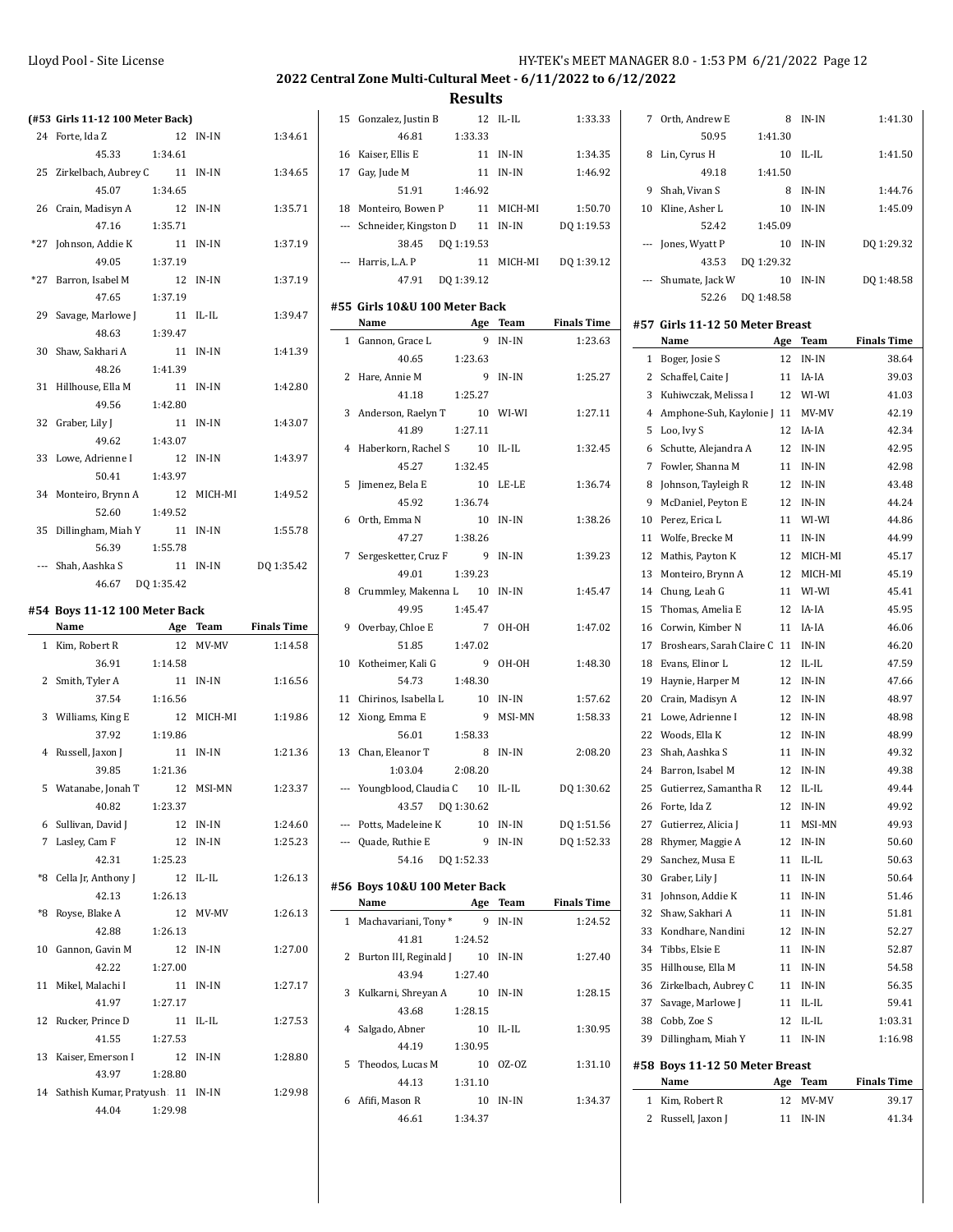**Team Relay Finals Time** 1 IN-IN B 2:23.04 Haynie, Harper M W12 Russell, Jaxon J M11 Gannon, Gavin M M12 Boger, Josie S W12

2 IL-IL A 2:31.69 Rucker, Prince D M11 Evans, Elinor L W12 Marquez, Sofia G W12 Cella Jr, Anthony J M12 38.40 1:26.69 2:00.99 2:31.69

3 IN-IN A 2:33.31 Schutte, Salvador N M9 Kaiser, Ellis E M11

4 MICH-MI A 2:35.26 Williams, King E M12 Monteiro, Brynn A W12 Mathis, Payton K W12 Harris, L.A. P M11

5 IN-IN C 2:37.00 McDaniel, Peyton E W12 Sullivan, David J M12 Gay, Jude M M11 Tibbs, Elsie E W11

6 IN-IN D 2:53.84 Dillingham, Miah Y W11 Smith, Tyler A M11 Schneider, Kingston D M11 Hillhouse, Ella M W11

**Team Relay Finals Time** 1 IN-IN A 2:36.25

2 IL-IL A 2:55.83 Youngblood, Claudia C W10 Salgado, Abner M10 Haberkorn, Rachel S W10 Lin, Cyrus H M10

3 IN-IN C 2:56.64 Afifi, Mason R M10 Sergesketter, Cruz F W9

4 IN-IN B 3:10.23 Orth, Emma N W10 Orth, Andrew E M8 Kulkarni, Shreyan A M10 Chan, Eleanor T W8

--- IN-IN D DQ 3:21.70 Kline, Asher L M10 Chirinos, Isabella L W10 Potts, Madeleine K W10 Shah, Vivan S M8

**#62 Mixed 10&U 200 Meter Medley Relay**

#### **Results**

**#61 Mixed 12&U 200 Meter Medley Relay**

|                          | (#58 Boys 11-12 50 Meter Breast) |     |             |                    |
|--------------------------|----------------------------------|-----|-------------|--------------------|
| 3                        | Williams, King E                 | 12  | MICH-MI     | 41.97              |
| 4                        | Royse, Blake A                   | 12  | MV-MV       | 42.03              |
| 5                        | Rucker, Prince D                 | 11  | $II - II$   | 42.18              |
| 6                        | Smith, Tyler A                   | 11  | $IN-IN$     | 43.74              |
| 7                        | Sullivan, David J                | 12  | $IN-IN$     | 43.92              |
| 8                        | Watanabe, Jonah T                | 12  | MSI-MN      | 44.01              |
| 9                        | Kaiser, Emerson I                | 12  | IN-IN       | 44.12              |
| 10                       | Cella Jr, Anthony J              | 12  | IL-IL       | 44.70              |
| 11                       | Gannon, Gavin M                  | 12  | IN-IN       | 45.30              |
| 12                       | Lasley, Cam F                    | 12  | IN-IN       | 45.53              |
| 13                       | Kaiser, Ellis E                  | 11  | IN-IN       | 47.17              |
| 14                       | Gay, Jude M                      | 11  | IN-IN       | 49.63              |
| 15                       | Mikel, Malachi I                 | 11  | IN-IN       | 50.34              |
| 16                       | Sathish Kumar, Pratyush 11       |     | IN-IN       | 50.77              |
| 17                       | Harris, L.A. P                   | 11  | MICH-MI     | 51.07              |
| 18                       | Gonzalez, Justin B               | 12  | IL-IL       | 51.49              |
|                          | #59 Girls 10&U 50 Meter Breast   |     |             |                    |
|                          | Name                             | Age | Team        | <b>Finals Time</b> |
| $\mathbf 1$              | Gannon, Grace L                  | 9   | IN-IN       | 42.63              |
| 2                        | Hare, Annie M                    | 9   | IN-IN       | 43.98              |
| 3                        | Jimenez, Bela E                  | 10  | LE-LE       | 44.93              |
| 4                        | Anderson, Raelyn T               | 10  | WI-WI       | 47.77              |
| 5                        | Sergesketter, Cruz F             | 9   | IN-IN       | 48.98              |
| 6                        | Haberkorn, Rachel S              | 10  | $IL$ - $IL$ | 49.55              |
| 7                        | Youngblood, Claudia C            | 10  | $IL$ - $IL$ | 50.40              |
| 8                        | Crummley, Makenna L              | 10  | IN-IN       | 50.58              |
| 9                        | Orth, Emma N                     | 10  | IN-IN       | 54.71              |
| 10                       | Chirinos, Isabella L             | 10  | IN-IN       | 56.92              |
| 11                       | Kotheimer, Kali G                | 9   | OH-OH       | 58.53              |
| 12                       | Potts, Madeleine K               | 10  | IN-IN       | 1:01.46            |
| 13                       | Chan, Eleanor T                  | 8   | IN-IN       | 1:09.49            |
| 14                       | Quade, Ruthie E                  | 9   | IN-IN       | 1:11.55            |
| 15                       | Xiong, Emma E                    | 9   | MSI-MN      | 1:14.50            |
| 16                       | Overbay, Chloe E                 | 7   | OH-OH       | 1:14.95            |
| $\overline{\phantom{a}}$ | Monteiro, Lakeyn J               | 8   | MICH-MI     | DQ 1:22.51         |
|                          | #60 Boys 10&U 50 Meter Breast    |     |             |                    |
|                          | Name                             | Age | Team        | Finals Time        |
| 1                        | Burton III, Reginald J           | 10  | IN-IN       | 43.23              |
| 2                        | Machavariani, Tony*              | 9   | IN-IN       | 44.56              |
| 3                        | Kulkarni, Shreyan A              | 10  | IN-IN       | 48.61              |
| 4                        | Theodos, Lucas M                 | 10  | OZ-OZ       | 51.92              |
| 5                        | Afifi, Mason R                   | 10  | IN-IN       | 52.01              |
| 6                        | Salgado, Abner                   | 10  | IL-IL       | 53.83              |
| 7                        | Jones, Wyatt P                   | 10  | IN-IN       | 55.44              |
| 8                        | Kline, Asher L                   | 10  | IN-IN       | 57.31              |
| 9                        | Orth, Andrew E                   | 8   | IN-IN       | 58.78              |
| 10                       | Shumate, Jack W                  | 10  | IN-IN       | 1:00.37            |
| 11                       | Shah, Vivan S                    | 8   | IN-IN       | 1:02.32            |
| 12                       | Lin, Cyrus H                     | 10  | IL-IL       | 1:06.20            |
| 13                       | Jimenez, Nico A                  | 8   | LE-LE       | 1:08.48            |

14 Overbay, Cooper M 7 OH-OH 1:20.74

50.40 1:48.18 2:44.69 DQ 3:21.70 **#63 Girls 15&O 200 Meter Fly Name Age Team Finals Time** 1 Asir, Meha I 16 MV-MV 2:35.88 33.56 1:13.44 1:54.35 2:35.88 2 Foster, Iyana M 17 MV-MV 2:36.17 33.05 1:12.80 1:54.56 2:36.17 3 Risley, Ali A 15 IN-IN 3:02.38 40.00 1:27.19 2:15.60 3:02.38

|                                                 |         |                             |                    | 4 Barrera-Bojanski, Daniell 16 MW-MW |         |                     | 3:03.66            |
|-------------------------------------------------|---------|-----------------------------|--------------------|--------------------------------------|---------|---------------------|--------------------|
| lixed 12&U 200 Meter Medley Relay               |         |                             |                    | 36.68                                | 1:22.32 | 2:14.22             | 3:03.66            |
| eam                                             | Relay   |                             | <b>Finals Time</b> | 5 Mathis, Morgan L                   |         | 15 MICH-MI          | 3:10.26            |
| N-IN                                            |         | B                           | 2:23.04            | 35.78                                | 1:19.81 | 2:11.96             | 3:10.26            |
| Haynie, Harper M W12                            |         | Russell, Jaxon J M11        |                    | 6 Thacker, Kenzie L                  | 17      | MW-MW               | 3:12.92            |
| Gannon, Gavin M M12                             |         | Boger, Josie S W12          |                    | 39.40                                | 1:27.80 | 2:19.60             | 3:12.92            |
| 38.59                                           | 1:17.38 | 1:51.62                     | 2:23.04            |                                      |         |                     |                    |
| L-IL                                            |         | A                           | 2:31.69            | #64 Boys 15&0 200 Meter Fly          |         |                     |                    |
| Rucker, Prince D M11                            |         | Evans, Elinor L W12         |                    | Name                                 |         | Age Team            | <b>Finals Time</b> |
| Marquez, Sofia G W12                            |         | Cella Jr, Anthony J M12     |                    | 1 Tejeda, Cameron M                  |         | 17 WI-WI            | 2:12.97            |
| 38.40                                           | 1:26.69 | 2:00.99                     | 2:31.69            | 28.07                                | 1:00.27 | 1:34.92             | 2:12.97            |
| V-IN                                            |         | A                           | 2:33.31            | 2 Nguyen, Brian N                    |         | 15 MV-MV            | 2:21.76            |
| Schutte, Salvador N M9                          |         | Kaiser, Ellis E M11         |                    | 30.61                                | 1:05.74 | 1:43.23             | 2:21.76            |
| Kaiser, Emerson I M12                           |         | Broshears, Sarah Claire C W |                    | 3 Schaffel, Connor J                 |         | 15 IA-IA            | 2:25.38            |
| 40.34                                           | 1:26.23 | 2:02.64                     | 2:33.31            | 30.41                                | 1:05.76 | 1:43.73             | 2:25.38            |
| IICH-MI                                         |         | A                           | 2:35.26            | 4 Neugent, Luke P                    |         | 15 MV-MV            | 2:29.64            |
| Williams, King E M12                            |         | Monteiro, Brynn A W12       |                    | 32.25                                | 1:08.83 | 1:48.35             | 2:29.64            |
| Mathis, Payton K W12                            |         | Harris, L.A. P M11          |                    | 5 Leal Sierra, Bernie                |         | 15 IN-IN            | 2:37.37            |
| 36.84                                           |         | 1:03.44                     | 2:35.26            | 32.39                                | 1:10.52 | 1:53.03             | 2:37.37            |
| N-IN                                            |         | C                           | 2:37.00            | --- Doane, Noah A                    | 17      | MW-MW               | DQ 2:41.06         |
| McDaniel, Peyton E W12                          |         | Sullivan, David J M12       |                    | 33.81                                | 1:11.66 | 1:54.95             | DQ 2:41.06         |
| Gay, Jude M M11                                 |         | Tibbs, Elsie E W11          |                    | --- Williams, James H                |         | 15 IN-IN            | DQ 2:53.20         |
| 38.01                                           | 1:21.25 | 2:02.73                     | 2:37.00            | 36.68                                | 1:18.85 | 2:04.11             | DQ 2:53.20         |
| N-IN                                            |         | D                           | 2:53.84            | #65 Girls 13-14 200 Meter Fly        |         |                     |                    |
| Dillingham, Miah Y W11                          |         | Smith, Tyler A M11          |                    | Name                                 |         | Age Team            | <b>Finals Time</b> |
| Schneider, Kingston D M11 Hillhouse, Ella M W11 |         |                             |                    | 1 Vobr, Jaylee M                     |         | 14 IA-IA            | 2:40.96            |
| 56.60                                           | 1:40.11 | 2:15.98                     | 2:53.84            | 34.15                                | 1:13.30 | 1:55.88             | 2:40.96            |
| lixed 10&U 200 Meter Medley Relay               |         |                             |                    | 2 Asir, Castiliya A                  |         | 14 MV-MV            | 2:47.80            |
| 'eam                                            | Relay   |                             | <b>Finals Time</b> | 35.45                                | 1:17.51 | 2:02.93             | 2:47.80            |
| $V-IN$                                          |         | A                           | 2:36.25            | 3 Coe, Claire E                      |         | 13 IN-IN            | 2:49.77            |
| Hare, Annie M W9                                |         | Burton III, Reginald J M10  |                    | 38.37                                | 1:20.93 | 2:05.79             | 2:49.77            |
| Machavariani, Tony * M9                         |         | Gannon, Grace L W9          |                    | 4 Jimenez, Sofia G                   |         | 14 LE-LE            | 2:49.93            |
| 40.18                                           | 1:24.70 | 2:02.20                     | 2:36.25            | 35.11                                | 1:18.22 | 2:04.12             | 2:49.93            |
| L-IL.                                           |         | A                           | 2:55.83            | 5 Jacobo, Mai L                      |         | 14 MW-MW            | 2:53.04            |
| Youngblood, Claudia C W1C Salgado, Abner M10    |         |                             |                    | 38.77                                | 1:21.86 | 2:07.30             | 2:53.04            |
| Haberkorn, Rachel S W10                         |         | Lin, Cyrus H M10            |                    |                                      |         |                     |                    |
| 51.85                                           | 1:38.54 | 2:18.05                     | 2:55.83            | #66 Boys 13-14 200 Meter Fly<br>Name |         | Age Team            | <b>Finals Time</b> |
| N-IN                                            |         | C                           | 2:56.64            |                                      |         |                     | 2:29.61            |
| Afifi, Mason R M10                              |         | Sergesketter, Cruz F W9     |                    | 1 Wolke, Julian K                    |         | 14 LE-LE            | 2:29.61            |
| Jones, Wyatt P M10 Crummley, Makenna L W10      |         |                             |                    | 33.06<br>2 Lyon, Henry R             | 1:10.68 | 1:49.07<br>13 IL-IL | 2:36.56            |
| 47.46                                           | 1:35.15 | 2:17.99                     | 2:56.64            |                                      |         |                     |                    |
| V-IN                                            |         | B                           | 3:10.23            | 34.44<br>3 Schroeder, Jake A         | 1:13.57 | 1:54.96             | 2:36.56<br>2:39.08 |
| Orth, Emma N W10                                |         | Orth, Andrew E M8           |                    |                                      |         | 13 IN-IN            |                    |
| Kulkarni, Shreyan A M10                         |         | Chan, Eleanor T W8          |                    | 35.52                                | 1:16.61 | 1:57.63             | 2:39.08            |
| 43.97                                           | 1:39.55 | 2:20.05                     | 3:10.23            | 4 Barton, Remy R                     |         | 14 IA-IA            | 2:40.70            |
| V-IN                                            |         | D                           | DQ 3:21.70         | 34.40<br>5 Theodos, Camden M         | 1:14.56 | 1:57.78<br>14 OZ-OZ | 2:40.70<br>2:45.75 |
| Kline, Asher L M10                              |         | Chirinos, Isabella L W10    |                    |                                      |         |                     |                    |
| Potts, Madeleine K W10                          |         | Shah, Vivan SM8             |                    | 34.55<br>6 Stahl, Aiden I            | 1:17.30 | 2:04.60             | 2:45.75            |
| 50.40                                           | 1:48.18 |                             | 2.44.69 DQ 3.21.70 |                                      | 1:19.12 | 14 IN-IN            | 2:45.91            |
|                                                 |         |                             |                    | 36.03                                |         | 2:05.28             | 2:45.91            |
| irls 15&0 200 Meter Fly                         |         |                             |                    | 7 Garay, Roman I                     |         | 14 IN-IN            | 3:20.31            |
| lame                                            |         | Age Team                    | <b>Finals Time</b> | 39.21                                | 1:30.55 | 2:26.43             | 3:20.31            |
| sir, Meha I                                     |         | 16 MV-MV                    | 2:35.88            | #67 Girls 15&0 100 Meter Free        |         |                     |                    |
| 33.56                                           | 1:13.44 | 1.54.35                     | 2:35.88            | Name                                 |         | Age Team            | <b>Finals Time</b> |
| oster, Iyana M<br>33.05                         | 1:12.80 | 17 MV-MV                    | 2:36.17<br>2:36.17 | 1 Foster, Iyana M                    |         | 17 MV-MV            | 1:01.65            |
|                                                 |         | 1:54.56                     |                    | $2962$ $1.0165$                      |         |                     |                    |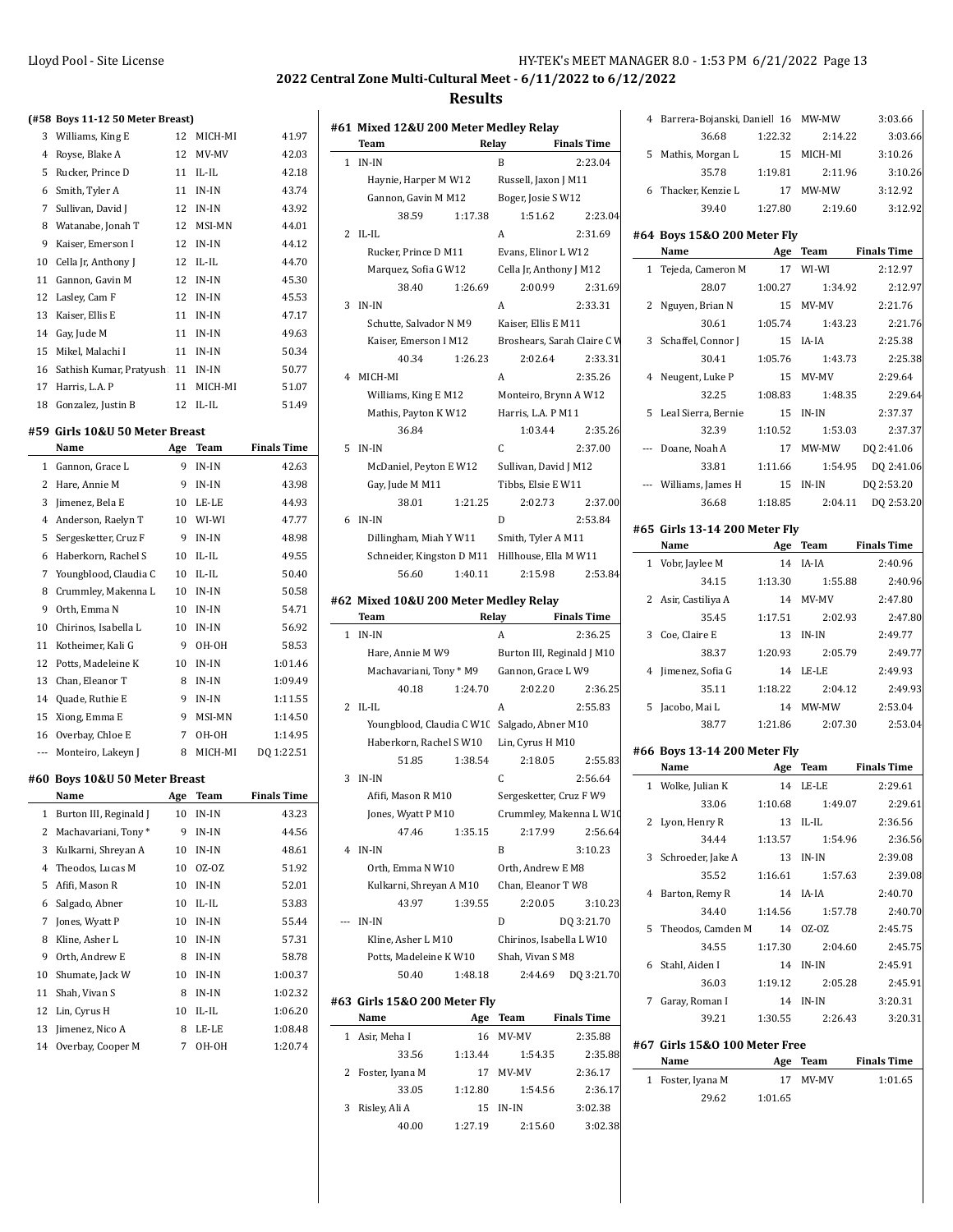|     | (#67 Girls 15&0 100 Meter Free)             |                     |                |         |
|-----|---------------------------------------------|---------------------|----------------|---------|
| 2   | Kloppenburg, Sophie C                       | 17 IN-IN            |                | 1:01.74 |
|     | 29.79                                       | 1:01.74             |                |         |
|     | 3 Barkmeier, Nika D                         | 15                  | IL-IL          | 1:02.74 |
|     | 30.03                                       | 1:02.74             |                |         |
|     | 4 Qi, Iris                                  | 15                  | LE-LE          | 1:03.44 |
| 5   | 30.71<br>Kelley, Kaleigh M                  | 1:03.44<br>17 IN-IN |                | 1:04.50 |
|     | 30.47                                       | 1:04.50             |                |         |
|     | 6 Asir, Meha I                              | 16                  | MV-MV          | 1:04.72 |
|     | 31.17                                       | 1:04.72             |                |         |
| 7   | Haywood, Daelynn A                          | 17                  | LE-LE          | 1:04.87 |
|     | 30.90                                       | 1:04.87             |                |         |
| 8   | Kim, Angela A                               | 15                  | MV-MV          | 1:04.91 |
|     | 31.60                                       | 1:04.91             |                |         |
| 9   | Erlbacher, Leah A                           |                     | 17 MW-MW       | 1:05.22 |
|     | 31.04                                       | 1:05.22             |                |         |
| 10  | Hamilton, Jaley E                           | 15                  | $\text{IN-IN}$ | 1:06.09 |
| 11  | 31.01<br>Barrera-Bojanski, Daniell 16 MW-MW | 1:06.09             |                | 1:06.66 |
|     | 32.38                                       | 1:06.66             |                |         |
|     | 12 Vorthmann, Laiken C 15 MV-MV             |                     |                | 1:07.10 |
|     | 31.88                                       | 1:07.10             |                |         |
| 13  | Speed, Elle L                               | 17                  | LE-LE          | 1:07.17 |
|     | 31.87                                       | 1:07.17             |                |         |
|     | 14 Elder, Natalie R                         | 16                  | MW-MW          | 1:07.62 |
|     | 31.68                                       | 1:07.62             |                |         |
| 15  | Mathis, Morgan L                            | 15                  | MICH-MI        | 1:07.74 |
|     | 31.92                                       | 1:07.74             |                |         |
|     | 16 Miles, Taniah F<br>32.22                 | -15<br>1:07.98      | $IL$ - $IL$    | 1:07.98 |
| *17 | Johannessen, Anna K                         | 15                  | LE-LE          | 1:08.76 |
|     | 32.91                                       | 1:08.76             |                |         |
|     | *17 Davis, Erin M                           | 16                  | MV-MV          | 1:08.76 |
|     | 32.75                                       | 1:08.76             |                |         |
|     | 19 Larcom, Briley M                         | 15                  | MV-MV          | 1:08.98 |
|     | 32.58                                       | 1:08.98             |                |         |
|     | 20 Scholl, Marisa E                         |                     | 15 MV-MV       | 1:10.35 |
|     | 33.05 1:10.35                               |                     |                |         |
|     | 21 Tidmore, Savannah G 15 LE-LE<br>32.89    |                     |                | 1:10.38 |
|     | 22 Arnold, Kaya A                           | 1:10.38             | 15 IN-IN       | 1:10.56 |
|     | 32.92 1:10.56                               |                     |                |         |
| 23  | Mayer, Ceci C                               |                     | 15 MSI-MN      | 1:11.15 |
|     | 34.35 1:11.15                               |                     |                |         |
|     | 24 Warrior, Marti I                         |                     | 15 MW-MW       | 1:11.90 |
|     | 34.09                                       | 1:11.90             |                |         |
|     | 25 Sandid, Lana M                           |                     | 15 MV-MV       | 1:12.53 |
|     | 34.61                                       | 1:12.53             |                |         |
| 26  | Jacobo, Mana K                              |                     | 16 MW-MW       | 1:14.21 |
|     | 35.80                                       | 1:14.21             |                |         |
|     | 27 Risley, Ali A<br>35.90                   | 1:14.27             | 15 IN-IN       | 1:14.27 |
|     | 28 Brester, Emily A                         |                     | 15 MW-MW       | 1:14.28 |
|     | 34.65                                       | 1:14.28             |                |         |
|     | 29 Barclay, Liz V                           |                     | 17 MV-MV       | 1:14.84 |
|     | 34.80                                       | 1:14.84             |                |         |
|     |                                             |                     |                |         |

| 34.63<br>1:15.06<br>31<br>Pollard, Richanta C<br>17<br>1:15.13<br>MSI-MN<br>35.56<br>1:15.13<br>32<br>Thacker, Kenzie L<br>17 MW-MW<br>1:16.71<br>36.90<br>1:16.71<br>33 Fielder, Reniah M<br>17 MICH-MI<br>1:22.02<br>39.01<br>1:22.02<br>#68 Boys 15&0 100 Meter Free<br>Name<br>Age Team Finals Time |       |
|---------------------------------------------------------------------------------------------------------------------------------------------------------------------------------------------------------------------------------------------------------------------------------------------------------|-------|
|                                                                                                                                                                                                                                                                                                         |       |
|                                                                                                                                                                                                                                                                                                         |       |
|                                                                                                                                                                                                                                                                                                         |       |
|                                                                                                                                                                                                                                                                                                         |       |
|                                                                                                                                                                                                                                                                                                         |       |
|                                                                                                                                                                                                                                                                                                         |       |
|                                                                                                                                                                                                                                                                                                         |       |
|                                                                                                                                                                                                                                                                                                         |       |
|                                                                                                                                                                                                                                                                                                         |       |
|                                                                                                                                                                                                                                                                                                         |       |
| Tejeda, Cameron M<br>17<br>WI-WI<br>$\mathbf{1}$                                                                                                                                                                                                                                                        | 55.49 |
| 26.83<br>55.49                                                                                                                                                                                                                                                                                          |       |
| 2<br>Rose, Don J<br>17<br>IL-IL                                                                                                                                                                                                                                                                         | 57.21 |
| 27.40                                                                                                                                                                                                                                                                                                   |       |
| 57.21                                                                                                                                                                                                                                                                                                   |       |
| 3 Schaffel, Connor J<br>15 IA-IA                                                                                                                                                                                                                                                                        | 57.63 |
| 27.80<br>57.63                                                                                                                                                                                                                                                                                          |       |
| 4 Kolbunov, Maxim S<br>15<br>IL-IL                                                                                                                                                                                                                                                                      | 57.80 |
| 28.19<br>57.80                                                                                                                                                                                                                                                                                          |       |
| Darensbourg, Demarkus 16 MV-MV<br>5                                                                                                                                                                                                                                                                     | 57.97 |
| 57.97<br>27.32                                                                                                                                                                                                                                                                                          |       |
| 16 MV-MV<br>6 Alberti, Frank M                                                                                                                                                                                                                                                                          | 58.26 |
| 27.48<br>58.26                                                                                                                                                                                                                                                                                          |       |
| 7 Krueger, Noah L<br>17 MV-MV                                                                                                                                                                                                                                                                           | 58.36 |
| 28.08<br>58.36                                                                                                                                                                                                                                                                                          |       |
|                                                                                                                                                                                                                                                                                                         |       |
| 8<br>Singleton, Eddis N<br>40 LE-LE                                                                                                                                                                                                                                                                     | 59.16 |
| 26.93<br>59.16                                                                                                                                                                                                                                                                                          |       |
| 9<br>Johnson, Kooper J<br>15 MV-MV                                                                                                                                                                                                                                                                      | 59.88 |
| 28.29<br>59.88                                                                                                                                                                                                                                                                                          |       |
| 10 Jones, Aidan K<br>18 MV-MV<br>1:00.37                                                                                                                                                                                                                                                                |       |
| 27.92<br>1:00.37                                                                                                                                                                                                                                                                                        |       |
| Poole, Ayden D<br>11<br>17<br>IN-IN<br>1:00.57                                                                                                                                                                                                                                                          |       |
| 28.35<br>1:00.57                                                                                                                                                                                                                                                                                        |       |
| 12 Chirinos, Franco M<br>1:00.71<br>16<br>IN-IN                                                                                                                                                                                                                                                         |       |
| 29.04<br>1:00.71                                                                                                                                                                                                                                                                                        |       |
| 13 Sookram, Jeffrey A<br>15 MW-MW<br>1:01.27                                                                                                                                                                                                                                                            |       |
| 28.61<br>1:01.27                                                                                                                                                                                                                                                                                        |       |
|                                                                                                                                                                                                                                                                                                         |       |
| 14 Gott, David T<br>16 MV-MV<br>1:02.58                                                                                                                                                                                                                                                                 |       |
| 30.07<br>1:02.58                                                                                                                                                                                                                                                                                        |       |
|                                                                                                                                                                                                                                                                                                         |       |
| 1:03.36<br>15 Caldwell, Jace M 16 IN-IN                                                                                                                                                                                                                                                                 |       |
| 30.34<br>1:03.36                                                                                                                                                                                                                                                                                        |       |
| 16 Gonzalez, Marvin D<br>15<br>IL-IL<br>1:05.19                                                                                                                                                                                                                                                         |       |
| 31.43<br>1:05.19                                                                                                                                                                                                                                                                                        |       |
| 17 Hakim, Abbas I<br>15<br>IN-IN<br>1:05.21                                                                                                                                                                                                                                                             |       |
| 29.85<br>1:05.21                                                                                                                                                                                                                                                                                        |       |
| 18<br>16                                                                                                                                                                                                                                                                                                |       |
| Swarna, Juhith<br>MW-MW<br>1:05.37<br>31.23<br>1:05.37                                                                                                                                                                                                                                                  |       |
|                                                                                                                                                                                                                                                                                                         |       |
| 19<br>Neugent, Luke P<br>1:05.44<br>15 MV-MV                                                                                                                                                                                                                                                            |       |
| 30.90<br>1:05.44                                                                                                                                                                                                                                                                                        |       |
| 20<br>Theodos, Austin S<br>16 0Z-0Z<br>1:05.63                                                                                                                                                                                                                                                          |       |
| 30.90<br>1:05.63                                                                                                                                                                                                                                                                                        |       |
| 21<br>Paglia, Tatum J<br>16<br>IN-IN<br>1:05.65                                                                                                                                                                                                                                                         |       |
| 30.80<br>1:05.65                                                                                                                                                                                                                                                                                        |       |
| 22 Williams, James H<br>15<br>IN-IN<br>1:05.88                                                                                                                                                                                                                                                          |       |
| 31.00<br>1:05.88                                                                                                                                                                                                                                                                                        |       |
| 23<br>Humphrey, Zion R<br>16<br>IN-IN<br>1:05.95                                                                                                                                                                                                                                                        |       |
| 31.68<br>1:05.95                                                                                                                                                                                                                                                                                        |       |

| 06 |       | 24 Leal Sierra, Bernie           | 15      | IN-IN        | 1:06.63              |
|----|-------|----------------------------------|---------|--------------|----------------------|
|    |       | 31.80                            | 1:06.63 |              |                      |
| 13 | 25    | Lopez, Brian                     |         | 16 IN-IN     | 1:11.71              |
|    |       | 34.13 1:11.71                    |         |              |                      |
| 71 |       | 26 Morin, Jack N                 |         | 15 MW-MW     | 1:12.46              |
|    |       | 34.44                            | 1:12.46 |              |                      |
| 02 |       | 27 Wheaton, Malachi              | 15      | MICH-MI      | 1:13.27              |
|    |       | 34.00                            | 1:13.27 |              |                      |
|    | 28    | Ntamere, Xavier or X D 17 IN-IN  |         |              | 1:19.53              |
|    |       | 36.75                            | 1:19.53 |              |                      |
| ne |       |                                  |         |              |                      |
| 49 |       | #69 Girls 13-14 100 Meter Free   |         |              |                      |
|    |       | Name                             |         |              | Age Team Finals Time |
| 21 |       | 1 Mandanis, Sophia               |         | 14 MV-MV     | 1:03.53              |
|    |       | 30.63                            | 1:03.53 |              |                      |
| 63 |       | 2 Sims, Brooklynn M              |         | 13 MICH-MI   | 1:04.47              |
|    |       | 31.69                            | 1:04.47 |              |                      |
| 80 | 3     | Rutledge-Jukes, AnnDi G 13 OH-OH |         |              | 1:04.49              |
|    |       | 31.54                            | 1:04.49 |              |                      |
| 97 | 4     | Lasley, Addison J                |         | 14 MICH-MI   | 1:05.40              |
|    |       | 31.57                            | 1:05.40 |              |                      |
| 26 | 5     | Byrd, Ariana M                   | 13      | MICH-MI      | 1:06.10              |
|    |       | 32.04                            | 1:06.10 |              |                      |
| 36 |       | 6 Vobr, Jaylee M                 |         | $14$ $IA-IA$ | 1:06.38              |
|    |       | 31.61                            | 1:06.38 |              |                      |
| 16 | 7     | Belisario, Mikayla C 14 IL-IL    |         |              | 1:07.43              |
|    |       | 31.34                            | 1:07.43 |              |                      |
| 88 | 8     | Knispel, Madeline L 13 MW-MW     |         |              | 1:07.89              |
|    |       | 32.47                            | 1:07.89 |              |                      |
| 37 | 9     | Irvin, Gabbie K                  | 13      | IN-IN        | 1:07.91              |
|    |       | 32.49                            | 1:07.91 |              |                      |
| 57 | $*10$ | Coe, Claire E                    | 13      | IN-IN        | 1:08.46              |
|    |       | 32.57                            | 1:08.46 |              |                      |
| 71 |       |                                  |         | 14 IL-IL     | 1:08.46              |
|    |       | *10 Wyatt, Sophia M<br>32.29     | 1:08.46 |              |                      |
|    |       |                                  |         |              |                      |
| 27 |       | 12 Ly, Kaitlyn T                 |         | 13 MV-MV     | 1:08.87              |
|    |       | 32.71                            | 1:08.87 |              |                      |
| 58 | 13    | Cooper, Paxton K                 | 13      | IL-IL        | 1:09.26              |
|    |       | 33.18                            | 1:09.26 |              |                      |
| 36 |       | 14 Kleeman, Jordan M             | 14      | MV-MV        | 1:10.75              |
|    |       | 33.78                            | 1:10.75 |              |                      |
| 19 |       | 15 Weinheimer, Haylie E          | 13      | IA-IA        | 1:11.05              |
|    |       | 33.62                            | 1:11.05 |              |                      |
| 21 | 16    | Mazzier, Ryan I                  | 13      | IN-IN        | 1:11.22              |
|    |       | 32.85                            | 1:11.22 |              |                      |
| 37 |       | 17 Hetler, Grace I               | 14      | IN-IN        | 1:11.33              |
|    |       | 33.92                            | 1:11.33 |              |                      |
| 44 | 18    | Bostrom, Sofie G                 | 14      | MW-MW        | 1:11.89              |
|    |       | 33.94                            | 1:11.89 |              |                      |
| 63 | 19    | Schmidt, June L                  |         | 14 MV-MV     | 1:12.05              |
|    |       | 33.67 1:12.05                    |         |              |                      |
| 65 |       | 20 Carter, Carly L               | 14      | MV-MV        | 1:12.36              |
|    |       | 35.17 1:12.36                    |         |              |                      |
| 88 | 21    | Sowa, BA                         | 13      | WI-WI        | 1:12.45              |
|    |       | 33.86                            | 1:12.45 |              |                      |
| 95 | 22    | Johnson, Ella C                  | 14      | IN-IN        | 1:13.06              |
|    |       | 35.06                            | 1:13.06 |              |                      |
|    |       |                                  |         |              |                      |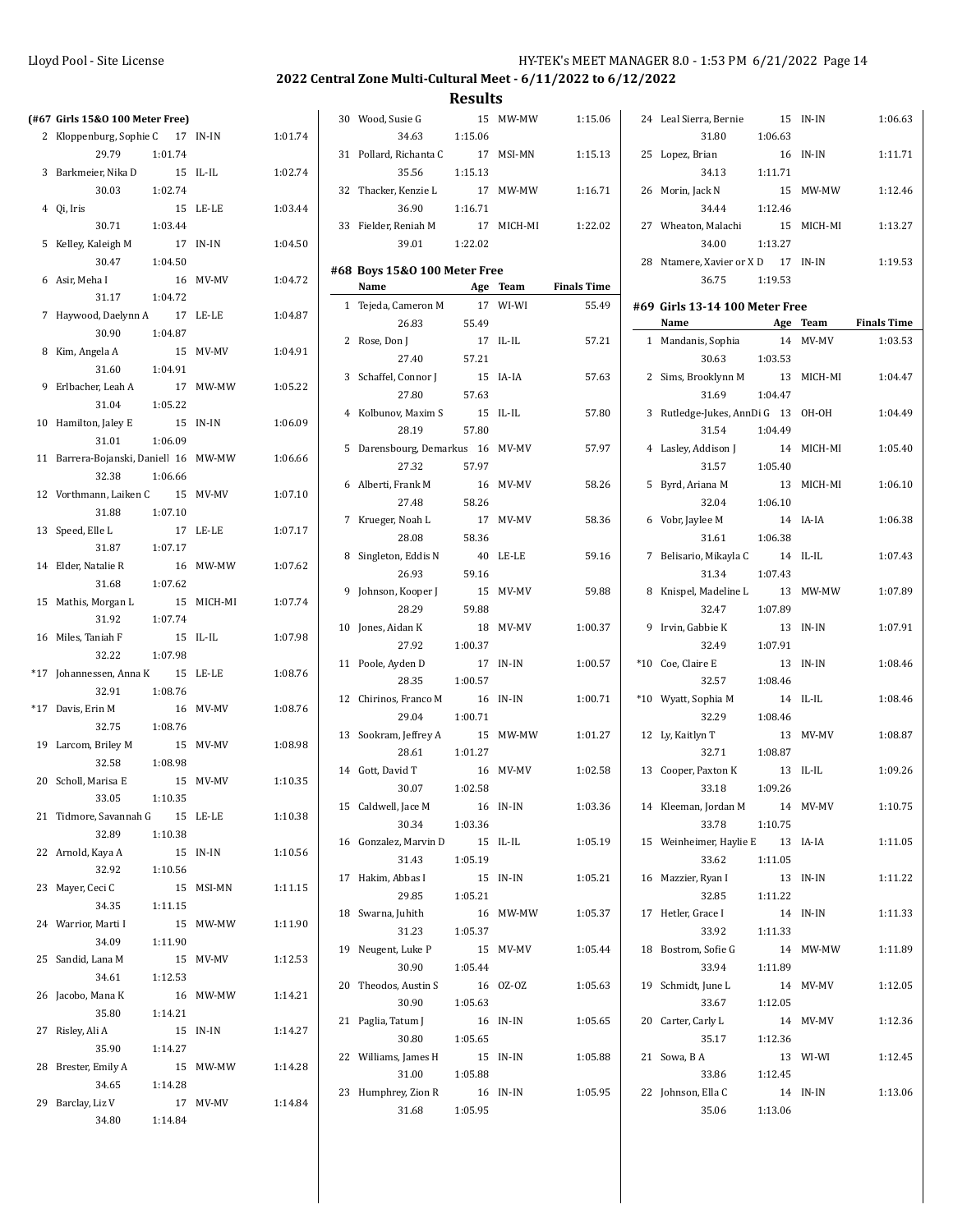| (#69 Girls 13-14 100 Meter Free)<br>17 Corbett, Kyle G<br>14 MICH-MI<br>1:04.47<br>7 Miles, Taniah F<br>15 IL-IL<br>1:13.59<br>30.59<br>1:04.47<br>1:39.53<br>23 Wells, Lexi J<br>14 IN-IN<br>46.54<br>34.29<br>1:13.59<br>18 Waters Jr., Ja'Von R<br>14 MICH-MI<br>1:04.53<br>8 Fielder, Reniah M<br>1:13.84<br>31.67<br>1:04.53<br>49.06<br>1:45.00<br>24 Purcell, Joycelyn J<br>13 IL-IL<br>35.59<br>1:13.84<br>14 IA-IA<br>1:04.97<br>9 Wood, Susie G<br>19 Barton, Remy R<br>25 Veeraraghavan, Sahana 13 IN-IN<br>1:14.63<br>31.47<br>1:04.97<br>52.28<br>1:52.36<br>35.54<br>1:14.63<br>20 Hampton, Tim R<br>14 IN-IN<br>1:05.01<br>#72 Boys 15&0 200 Meter Breast<br>31.39<br>1:05.01<br>26 Strong, Madison A<br>14 MICH-MI<br>1:14.70<br>Name<br>Age Team<br>1:05.27<br>36.21<br>1:14.70<br>21 Lyon, Henry R<br>13 IL-IL<br>17 MV-MV<br>1 Krueger, Noah L<br>1:05.27<br>27 Jacobo, Mai L<br>14 MW-MW<br>1:14.98<br>31.67<br>35.43<br>1:15.27<br>1:14.98<br>1:05.41<br>35.17<br>22 Garay, Roman I<br>14 IN-IN<br>2 Nguyen, Brian N<br>28 Hakim, Noor A<br>13 IN-IN<br>1:16.05<br>31.27<br>1:05.41<br>1:17.70<br>36.81<br>1:05.89<br>35.32<br>1:16.05<br>23 Byers, Sam H<br>13 IN-IN<br>3 Chirinos, Franco M<br>16 IN-IN<br>32.71<br>1:05.89<br>29 Kathol, Rachel E<br>14 MW-MW<br>1:17.65<br>37.74<br>1:20.62<br>1:06.12<br>36.70<br>1:17.65<br>24 Kim, Paul P<br>14 MV-MV<br>4 Schaffel, Connor J<br>15 IA-IA<br>31.29<br>1:06.12<br>30 Meinershagen, Violet A 14 MV-MV<br>1:18.83<br>38.84<br>1:22.78<br>37.22<br>1:18.83<br>1:06.98<br>25 Orr, Mason N<br>14 MW-MW<br>5 Sookram, Jeffrey A<br>31 Pallamala, Sahasra P 13 MW-MW<br>1:27.95<br>32.11<br>1:06.98<br>38.92<br>1:23.97<br>42.14<br>1:27.95<br>26 Larson, Owen W<br>14 MSI-MN<br>1:07.01<br>6 Minnich, Kai-Wen T<br>15 IN-IN<br>32 Harris, Niya P<br>1:28.95<br>32.26<br>1:07.01<br>13 MICH-MI<br>39.93<br>1:24.49<br>1:28.95<br>43.32<br>27 Ganchev, Nic M<br>13 IN-IN<br>1:07.29<br>7 Darensbourg, Demarkus 16 MV-MV<br>1:07.29<br>32.59<br>36.82<br>1:21.87<br>#70 Boys 13-14 100 Meter Free<br>28 Fuesler, Ben R<br>13 IN-IN<br>1:07.46<br><b>Finals Time</b><br>15 IN-IN<br>Name<br>Age Team<br>8 Hakim, Abbas I<br>1:07.46<br>32.80<br>1 Theodos, Camden M 14 0Z-0Z<br>59.07<br>39.20<br>1:25.96<br>29 Qualls, Trent A<br>14 IN-IN<br>1:07.50<br>16 OZ-OZ<br>28.44<br>59.07<br>9 Theodos, Austin S<br>33.04<br>1:07.50<br>59.81<br>46.70<br>2 Ziser, Brett A<br>14 MV-MV<br>1:41.25<br>1:07.58<br>30 Brown, Joel K<br>14 IL-IL<br>59.81<br>28.47<br>--- Doane, Noah A<br>1:07.58<br>31.11<br>1:00.50<br>3 Jackson, EJ A<br>13 IN-IN<br>41.33<br>1:27.08<br>1:07.60<br>31 Jones, Jack A<br>14 IN-IN<br>28.78<br>1:00.50<br>#73 Girls 13-14 200 Meter Breast<br>32.65<br>1:07.60<br>1:00.76<br>4 Patterson, Riggs J<br>14 MV-MV<br>Name<br>Age Team<br>1:07.95<br>32 Stahl, Aiden I<br>14 IN-IN<br>28.86<br>1:00.76<br>1 Irvin, Gabbie K<br>13 IN-IN<br>32.77<br>1:07.95<br>5 Robbeloth, Eli K<br>14 IN-IN<br>1:01.31<br>39.75<br>1:22.44<br>33 Mikel, Isaac A<br>13 IN-IN<br>1:09.21<br>29.38<br>1:01.31<br>14 LE-LE<br>2 Jimenez, Sofia G<br>32.94<br>1:09.21<br>1:02.18<br>6 Kline, Garrett E<br>14 IN-IN<br>1:25.96<br>40.12<br>1:09.23<br>34 Rocha-Gonzales, Huemac 14 IL-IL<br>1:02.18<br>29.62<br>3 Asir, Castiliya A<br>32.97<br>1:09.23<br>1:02.32<br>*7 Mellencamp, Lane H<br>14 IN-IN<br>1:30.59<br>42.43<br>1:12.39<br>35 Davis, Taylor J<br>13 MV-MV<br>29.49<br>1:02.32<br>4 Ly, Kaitlyn T<br>1:12.39<br>34.12<br>1:02.32<br>*7 McDowell, Avery E<br>14 IL-IL<br>42.31<br>1:31.91<br>1:12.96<br>36 Fee, Eli J<br>13 IN-IN<br>1:02.32<br>29.04<br>5 Johnson, Ella C<br>14 IN-IN<br>34.90<br>1:12.96<br>1:02.35<br>9 Cremin, Luke A<br>14 MV-MV<br>45.27<br>1:37.02<br>--- Sandid, Karim M<br>13 MV-MV<br>DQ 1:04.45<br>29.37<br>1:02.35<br>6 Veeraraghavan, Sahana 13 IN-IN<br>31.74 DQ 1:04.45<br>1:02.50<br>10 Schroeder, Jake A<br>13 IN-IN<br>46.41<br>1:38.49<br>29.53<br>1:02.50<br>#71 Girls 15&0 200 Meter Breast<br>7 Knispel, Madeline L<br>1:02.78<br><b>Finals Time</b><br>11 Voros, Tyler E<br>14 MV-MV<br>Name<br>Age Team<br>46.91<br>1:40.08<br>29.72<br>1:02.78<br>1 Kelley, Kaleigh M<br>17 IN-IN<br>2:55.45<br>8 Kathol, Rachel E<br>1:03.03<br>12 Cook, Jaxon J<br>14 IN-IN<br>38.43<br>1:22.26<br>2:08.17<br>2:55.45<br>46.98<br>1:39.87<br>29.48<br>1:03.03<br>16 MV-MV<br>3:02.46<br>2 Davis, Erin M<br>9 Carter, Carly L<br>14 MV-MV<br>1:03.15<br>43.19<br>1:29.70<br>3:02.46<br>13 Crail, Gavin M<br>13 IN-IN<br>2:16.22<br>50.58<br>1:46.44<br>1:03.15<br>3:14.77<br>30.19<br>3 Kim, Angela A<br>15 MV-MV<br>10 Hakim, Noor A<br>13 IN-IN<br>1:03.45<br>42.90<br>1:31.85<br>2:23.82<br>14 Vaughn, Matthew K<br>14 IN-IN<br>3:14.77<br>48.46<br>1:43.08<br>29.95<br>1:03.45<br>4 Kloppenburg, Sophie C 17 IN-IN<br>3:15.14<br>11 Bostrom, Sofie G<br>14 MW-MW<br>15 Schutte, Santiago M<br>14 IN-IN<br>1:04.30<br>42.84<br>1:32.77<br>2:24.53<br>3:15.14<br>49.94<br>1:46.85<br>30.20<br>1:04.30<br>3:19.64<br>5 Warrior, Marti I<br>15 MW-MW<br>12 Pallamala, Sahasra P<br>13 MW-MW<br>16 Rogers, Jake Z<br>45.92<br>1:37.60<br>2:29.49<br>13 IN-IN<br>1:04.44<br>3:19.64<br>1:55.81<br>54.61<br>30.59<br>3:25.59<br>1:04.44<br>6 Pollard, Richanta C<br>17 MSI-MN<br>48.65<br>1:41.45<br>2:33.66<br>3:25.59 |  |  |  | ncourts |  |  |            |                    |
|------------------------------------------------------------------------------------------------------------------------------------------------------------------------------------------------------------------------------------------------------------------------------------------------------------------------------------------------------------------------------------------------------------------------------------------------------------------------------------------------------------------------------------------------------------------------------------------------------------------------------------------------------------------------------------------------------------------------------------------------------------------------------------------------------------------------------------------------------------------------------------------------------------------------------------------------------------------------------------------------------------------------------------------------------------------------------------------------------------------------------------------------------------------------------------------------------------------------------------------------------------------------------------------------------------------------------------------------------------------------------------------------------------------------------------------------------------------------------------------------------------------------------------------------------------------------------------------------------------------------------------------------------------------------------------------------------------------------------------------------------------------------------------------------------------------------------------------------------------------------------------------------------------------------------------------------------------------------------------------------------------------------------------------------------------------------------------------------------------------------------------------------------------------------------------------------------------------------------------------------------------------------------------------------------------------------------------------------------------------------------------------------------------------------------------------------------------------------------------------------------------------------------------------------------------------------------------------------------------------------------------------------------------------------------------------------------------------------------------------------------------------------------------------------------------------------------------------------------------------------------------------------------------------------------------------------------------------------------------------------------------------------------------------------------------------------------------------------------------------------------------------------------------------------------------------------------------------------------------------------------------------------------------------------------------------------------------------------------------------------------------------------------------------------------------------------------------------------------------------------------------------------------------------------------------------------------------------------------------------------------------------------------------------------------------------------------------------------------------------------------------------------------------------------------------------------------------------------------------------------------------------------------------------------------------------------------------------------------------------------------------------------------------------------------------------------------------------------------------------------------------------------------------------------------------------------------------------------------------------------------------------------------------------------------------------------------------------------------------------------------------------------------------------------------------------------------------------------------------------------------------------------------------------------------------------------------------------------------------------------------------------------------------------------------------------------------------------------------------------------------------------------------------------------------------------------------------------------------------------------------------------------------------------------------------------------------------------------------------------------------------------------------------------------------------------------------------------------------------------------------------------------------------------------------------------------------------------------------------------------------------------------------------------------------------------------------|--|--|--|---------|--|--|------------|--------------------|
|                                                                                                                                                                                                                                                                                                                                                                                                                                                                                                                                                                                                                                                                                                                                                                                                                                                                                                                                                                                                                                                                                                                                                                                                                                                                                                                                                                                                                                                                                                                                                                                                                                                                                                                                                                                                                                                                                                                                                                                                                                                                                                                                                                                                                                                                                                                                                                                                                                                                                                                                                                                                                                                                                                                                                                                                                                                                                                                                                                                                                                                                                                                                                                                                                                                                                                                                                                                                                                                                                                                                                                                                                                                                                                                                                                                                                                                                                                                                                                                                                                                                                                                                                                                                                                                                                                                                                                                                                                                                                                                                                                                                                                                                                                                                                                                                                                                                                                                                                                                                                                                                                                                                                                                                                                                                                                                              |  |  |  |         |  |  |            | 3:27.14            |
|                                                                                                                                                                                                                                                                                                                                                                                                                                                                                                                                                                                                                                                                                                                                                                                                                                                                                                                                                                                                                                                                                                                                                                                                                                                                                                                                                                                                                                                                                                                                                                                                                                                                                                                                                                                                                                                                                                                                                                                                                                                                                                                                                                                                                                                                                                                                                                                                                                                                                                                                                                                                                                                                                                                                                                                                                                                                                                                                                                                                                                                                                                                                                                                                                                                                                                                                                                                                                                                                                                                                                                                                                                                                                                                                                                                                                                                                                                                                                                                                                                                                                                                                                                                                                                                                                                                                                                                                                                                                                                                                                                                                                                                                                                                                                                                                                                                                                                                                                                                                                                                                                                                                                                                                                                                                                                                              |  |  |  |         |  |  | 2:33.34    | 3:27.14            |
|                                                                                                                                                                                                                                                                                                                                                                                                                                                                                                                                                                                                                                                                                                                                                                                                                                                                                                                                                                                                                                                                                                                                                                                                                                                                                                                                                                                                                                                                                                                                                                                                                                                                                                                                                                                                                                                                                                                                                                                                                                                                                                                                                                                                                                                                                                                                                                                                                                                                                                                                                                                                                                                                                                                                                                                                                                                                                                                                                                                                                                                                                                                                                                                                                                                                                                                                                                                                                                                                                                                                                                                                                                                                                                                                                                                                                                                                                                                                                                                                                                                                                                                                                                                                                                                                                                                                                                                                                                                                                                                                                                                                                                                                                                                                                                                                                                                                                                                                                                                                                                                                                                                                                                                                                                                                                                                              |  |  |  |         |  |  | 17 MICH-MI | 3:36.69            |
|                                                                                                                                                                                                                                                                                                                                                                                                                                                                                                                                                                                                                                                                                                                                                                                                                                                                                                                                                                                                                                                                                                                                                                                                                                                                                                                                                                                                                                                                                                                                                                                                                                                                                                                                                                                                                                                                                                                                                                                                                                                                                                                                                                                                                                                                                                                                                                                                                                                                                                                                                                                                                                                                                                                                                                                                                                                                                                                                                                                                                                                                                                                                                                                                                                                                                                                                                                                                                                                                                                                                                                                                                                                                                                                                                                                                                                                                                                                                                                                                                                                                                                                                                                                                                                                                                                                                                                                                                                                                                                                                                                                                                                                                                                                                                                                                                                                                                                                                                                                                                                                                                                                                                                                                                                                                                                                              |  |  |  |         |  |  | 2:40.83    | 3:36.69            |
|                                                                                                                                                                                                                                                                                                                                                                                                                                                                                                                                                                                                                                                                                                                                                                                                                                                                                                                                                                                                                                                                                                                                                                                                                                                                                                                                                                                                                                                                                                                                                                                                                                                                                                                                                                                                                                                                                                                                                                                                                                                                                                                                                                                                                                                                                                                                                                                                                                                                                                                                                                                                                                                                                                                                                                                                                                                                                                                                                                                                                                                                                                                                                                                                                                                                                                                                                                                                                                                                                                                                                                                                                                                                                                                                                                                                                                                                                                                                                                                                                                                                                                                                                                                                                                                                                                                                                                                                                                                                                                                                                                                                                                                                                                                                                                                                                                                                                                                                                                                                                                                                                                                                                                                                                                                                                                                              |  |  |  |         |  |  | 15 MW-MW   | 3:55.24            |
|                                                                                                                                                                                                                                                                                                                                                                                                                                                                                                                                                                                                                                                                                                                                                                                                                                                                                                                                                                                                                                                                                                                                                                                                                                                                                                                                                                                                                                                                                                                                                                                                                                                                                                                                                                                                                                                                                                                                                                                                                                                                                                                                                                                                                                                                                                                                                                                                                                                                                                                                                                                                                                                                                                                                                                                                                                                                                                                                                                                                                                                                                                                                                                                                                                                                                                                                                                                                                                                                                                                                                                                                                                                                                                                                                                                                                                                                                                                                                                                                                                                                                                                                                                                                                                                                                                                                                                                                                                                                                                                                                                                                                                                                                                                                                                                                                                                                                                                                                                                                                                                                                                                                                                                                                                                                                                                              |  |  |  |         |  |  | 2:53.96    | 3:55.24            |
|                                                                                                                                                                                                                                                                                                                                                                                                                                                                                                                                                                                                                                                                                                                                                                                                                                                                                                                                                                                                                                                                                                                                                                                                                                                                                                                                                                                                                                                                                                                                                                                                                                                                                                                                                                                                                                                                                                                                                                                                                                                                                                                                                                                                                                                                                                                                                                                                                                                                                                                                                                                                                                                                                                                                                                                                                                                                                                                                                                                                                                                                                                                                                                                                                                                                                                                                                                                                                                                                                                                                                                                                                                                                                                                                                                                                                                                                                                                                                                                                                                                                                                                                                                                                                                                                                                                                                                                                                                                                                                                                                                                                                                                                                                                                                                                                                                                                                                                                                                                                                                                                                                                                                                                                                                                                                                                              |  |  |  |         |  |  |            |                    |
|                                                                                                                                                                                                                                                                                                                                                                                                                                                                                                                                                                                                                                                                                                                                                                                                                                                                                                                                                                                                                                                                                                                                                                                                                                                                                                                                                                                                                                                                                                                                                                                                                                                                                                                                                                                                                                                                                                                                                                                                                                                                                                                                                                                                                                                                                                                                                                                                                                                                                                                                                                                                                                                                                                                                                                                                                                                                                                                                                                                                                                                                                                                                                                                                                                                                                                                                                                                                                                                                                                                                                                                                                                                                                                                                                                                                                                                                                                                                                                                                                                                                                                                                                                                                                                                                                                                                                                                                                                                                                                                                                                                                                                                                                                                                                                                                                                                                                                                                                                                                                                                                                                                                                                                                                                                                                                                              |  |  |  |         |  |  |            |                    |
|                                                                                                                                                                                                                                                                                                                                                                                                                                                                                                                                                                                                                                                                                                                                                                                                                                                                                                                                                                                                                                                                                                                                                                                                                                                                                                                                                                                                                                                                                                                                                                                                                                                                                                                                                                                                                                                                                                                                                                                                                                                                                                                                                                                                                                                                                                                                                                                                                                                                                                                                                                                                                                                                                                                                                                                                                                                                                                                                                                                                                                                                                                                                                                                                                                                                                                                                                                                                                                                                                                                                                                                                                                                                                                                                                                                                                                                                                                                                                                                                                                                                                                                                                                                                                                                                                                                                                                                                                                                                                                                                                                                                                                                                                                                                                                                                                                                                                                                                                                                                                                                                                                                                                                                                                                                                                                                              |  |  |  |         |  |  |            | <b>Finals Time</b> |
|                                                                                                                                                                                                                                                                                                                                                                                                                                                                                                                                                                                                                                                                                                                                                                                                                                                                                                                                                                                                                                                                                                                                                                                                                                                                                                                                                                                                                                                                                                                                                                                                                                                                                                                                                                                                                                                                                                                                                                                                                                                                                                                                                                                                                                                                                                                                                                                                                                                                                                                                                                                                                                                                                                                                                                                                                                                                                                                                                                                                                                                                                                                                                                                                                                                                                                                                                                                                                                                                                                                                                                                                                                                                                                                                                                                                                                                                                                                                                                                                                                                                                                                                                                                                                                                                                                                                                                                                                                                                                                                                                                                                                                                                                                                                                                                                                                                                                                                                                                                                                                                                                                                                                                                                                                                                                                                              |  |  |  |         |  |  |            | 2:38.50            |
|                                                                                                                                                                                                                                                                                                                                                                                                                                                                                                                                                                                                                                                                                                                                                                                                                                                                                                                                                                                                                                                                                                                                                                                                                                                                                                                                                                                                                                                                                                                                                                                                                                                                                                                                                                                                                                                                                                                                                                                                                                                                                                                                                                                                                                                                                                                                                                                                                                                                                                                                                                                                                                                                                                                                                                                                                                                                                                                                                                                                                                                                                                                                                                                                                                                                                                                                                                                                                                                                                                                                                                                                                                                                                                                                                                                                                                                                                                                                                                                                                                                                                                                                                                                                                                                                                                                                                                                                                                                                                                                                                                                                                                                                                                                                                                                                                                                                                                                                                                                                                                                                                                                                                                                                                                                                                                                              |  |  |  |         |  |  | 1:56.86    | 2:38.50            |
|                                                                                                                                                                                                                                                                                                                                                                                                                                                                                                                                                                                                                                                                                                                                                                                                                                                                                                                                                                                                                                                                                                                                                                                                                                                                                                                                                                                                                                                                                                                                                                                                                                                                                                                                                                                                                                                                                                                                                                                                                                                                                                                                                                                                                                                                                                                                                                                                                                                                                                                                                                                                                                                                                                                                                                                                                                                                                                                                                                                                                                                                                                                                                                                                                                                                                                                                                                                                                                                                                                                                                                                                                                                                                                                                                                                                                                                                                                                                                                                                                                                                                                                                                                                                                                                                                                                                                                                                                                                                                                                                                                                                                                                                                                                                                                                                                                                                                                                                                                                                                                                                                                                                                                                                                                                                                                                              |  |  |  |         |  |  | 15 MV-MV   | 2:42.27            |
|                                                                                                                                                                                                                                                                                                                                                                                                                                                                                                                                                                                                                                                                                                                                                                                                                                                                                                                                                                                                                                                                                                                                                                                                                                                                                                                                                                                                                                                                                                                                                                                                                                                                                                                                                                                                                                                                                                                                                                                                                                                                                                                                                                                                                                                                                                                                                                                                                                                                                                                                                                                                                                                                                                                                                                                                                                                                                                                                                                                                                                                                                                                                                                                                                                                                                                                                                                                                                                                                                                                                                                                                                                                                                                                                                                                                                                                                                                                                                                                                                                                                                                                                                                                                                                                                                                                                                                                                                                                                                                                                                                                                                                                                                                                                                                                                                                                                                                                                                                                                                                                                                                                                                                                                                                                                                                                              |  |  |  |         |  |  | 1:59.61    | 2:42.27            |
|                                                                                                                                                                                                                                                                                                                                                                                                                                                                                                                                                                                                                                                                                                                                                                                                                                                                                                                                                                                                                                                                                                                                                                                                                                                                                                                                                                                                                                                                                                                                                                                                                                                                                                                                                                                                                                                                                                                                                                                                                                                                                                                                                                                                                                                                                                                                                                                                                                                                                                                                                                                                                                                                                                                                                                                                                                                                                                                                                                                                                                                                                                                                                                                                                                                                                                                                                                                                                                                                                                                                                                                                                                                                                                                                                                                                                                                                                                                                                                                                                                                                                                                                                                                                                                                                                                                                                                                                                                                                                                                                                                                                                                                                                                                                                                                                                                                                                                                                                                                                                                                                                                                                                                                                                                                                                                                              |  |  |  |         |  |  |            | 2:49.09            |
|                                                                                                                                                                                                                                                                                                                                                                                                                                                                                                                                                                                                                                                                                                                                                                                                                                                                                                                                                                                                                                                                                                                                                                                                                                                                                                                                                                                                                                                                                                                                                                                                                                                                                                                                                                                                                                                                                                                                                                                                                                                                                                                                                                                                                                                                                                                                                                                                                                                                                                                                                                                                                                                                                                                                                                                                                                                                                                                                                                                                                                                                                                                                                                                                                                                                                                                                                                                                                                                                                                                                                                                                                                                                                                                                                                                                                                                                                                                                                                                                                                                                                                                                                                                                                                                                                                                                                                                                                                                                                                                                                                                                                                                                                                                                                                                                                                                                                                                                                                                                                                                                                                                                                                                                                                                                                                                              |  |  |  |         |  |  | 2:04.73    | 2:49.09            |
|                                                                                                                                                                                                                                                                                                                                                                                                                                                                                                                                                                                                                                                                                                                                                                                                                                                                                                                                                                                                                                                                                                                                                                                                                                                                                                                                                                                                                                                                                                                                                                                                                                                                                                                                                                                                                                                                                                                                                                                                                                                                                                                                                                                                                                                                                                                                                                                                                                                                                                                                                                                                                                                                                                                                                                                                                                                                                                                                                                                                                                                                                                                                                                                                                                                                                                                                                                                                                                                                                                                                                                                                                                                                                                                                                                                                                                                                                                                                                                                                                                                                                                                                                                                                                                                                                                                                                                                                                                                                                                                                                                                                                                                                                                                                                                                                                                                                                                                                                                                                                                                                                                                                                                                                                                                                                                                              |  |  |  |         |  |  |            | 2:53.41            |
|                                                                                                                                                                                                                                                                                                                                                                                                                                                                                                                                                                                                                                                                                                                                                                                                                                                                                                                                                                                                                                                                                                                                                                                                                                                                                                                                                                                                                                                                                                                                                                                                                                                                                                                                                                                                                                                                                                                                                                                                                                                                                                                                                                                                                                                                                                                                                                                                                                                                                                                                                                                                                                                                                                                                                                                                                                                                                                                                                                                                                                                                                                                                                                                                                                                                                                                                                                                                                                                                                                                                                                                                                                                                                                                                                                                                                                                                                                                                                                                                                                                                                                                                                                                                                                                                                                                                                                                                                                                                                                                                                                                                                                                                                                                                                                                                                                                                                                                                                                                                                                                                                                                                                                                                                                                                                                                              |  |  |  |         |  |  | 2:08.54    | 2:53.41            |
|                                                                                                                                                                                                                                                                                                                                                                                                                                                                                                                                                                                                                                                                                                                                                                                                                                                                                                                                                                                                                                                                                                                                                                                                                                                                                                                                                                                                                                                                                                                                                                                                                                                                                                                                                                                                                                                                                                                                                                                                                                                                                                                                                                                                                                                                                                                                                                                                                                                                                                                                                                                                                                                                                                                                                                                                                                                                                                                                                                                                                                                                                                                                                                                                                                                                                                                                                                                                                                                                                                                                                                                                                                                                                                                                                                                                                                                                                                                                                                                                                                                                                                                                                                                                                                                                                                                                                                                                                                                                                                                                                                                                                                                                                                                                                                                                                                                                                                                                                                                                                                                                                                                                                                                                                                                                                                                              |  |  |  |         |  |  | 15 MW-MW   | 2:56.46            |
|                                                                                                                                                                                                                                                                                                                                                                                                                                                                                                                                                                                                                                                                                                                                                                                                                                                                                                                                                                                                                                                                                                                                                                                                                                                                                                                                                                                                                                                                                                                                                                                                                                                                                                                                                                                                                                                                                                                                                                                                                                                                                                                                                                                                                                                                                                                                                                                                                                                                                                                                                                                                                                                                                                                                                                                                                                                                                                                                                                                                                                                                                                                                                                                                                                                                                                                                                                                                                                                                                                                                                                                                                                                                                                                                                                                                                                                                                                                                                                                                                                                                                                                                                                                                                                                                                                                                                                                                                                                                                                                                                                                                                                                                                                                                                                                                                                                                                                                                                                                                                                                                                                                                                                                                                                                                                                                              |  |  |  |         |  |  | 2:10.01    | 2:56.46            |
|                                                                                                                                                                                                                                                                                                                                                                                                                                                                                                                                                                                                                                                                                                                                                                                                                                                                                                                                                                                                                                                                                                                                                                                                                                                                                                                                                                                                                                                                                                                                                                                                                                                                                                                                                                                                                                                                                                                                                                                                                                                                                                                                                                                                                                                                                                                                                                                                                                                                                                                                                                                                                                                                                                                                                                                                                                                                                                                                                                                                                                                                                                                                                                                                                                                                                                                                                                                                                                                                                                                                                                                                                                                                                                                                                                                                                                                                                                                                                                                                                                                                                                                                                                                                                                                                                                                                                                                                                                                                                                                                                                                                                                                                                                                                                                                                                                                                                                                                                                                                                                                                                                                                                                                                                                                                                                                              |  |  |  |         |  |  |            | 2:59.24            |
|                                                                                                                                                                                                                                                                                                                                                                                                                                                                                                                                                                                                                                                                                                                                                                                                                                                                                                                                                                                                                                                                                                                                                                                                                                                                                                                                                                                                                                                                                                                                                                                                                                                                                                                                                                                                                                                                                                                                                                                                                                                                                                                                                                                                                                                                                                                                                                                                                                                                                                                                                                                                                                                                                                                                                                                                                                                                                                                                                                                                                                                                                                                                                                                                                                                                                                                                                                                                                                                                                                                                                                                                                                                                                                                                                                                                                                                                                                                                                                                                                                                                                                                                                                                                                                                                                                                                                                                                                                                                                                                                                                                                                                                                                                                                                                                                                                                                                                                                                                                                                                                                                                                                                                                                                                                                                                                              |  |  |  |         |  |  | 2:12.04    | 2:59.24            |
|                                                                                                                                                                                                                                                                                                                                                                                                                                                                                                                                                                                                                                                                                                                                                                                                                                                                                                                                                                                                                                                                                                                                                                                                                                                                                                                                                                                                                                                                                                                                                                                                                                                                                                                                                                                                                                                                                                                                                                                                                                                                                                                                                                                                                                                                                                                                                                                                                                                                                                                                                                                                                                                                                                                                                                                                                                                                                                                                                                                                                                                                                                                                                                                                                                                                                                                                                                                                                                                                                                                                                                                                                                                                                                                                                                                                                                                                                                                                                                                                                                                                                                                                                                                                                                                                                                                                                                                                                                                                                                                                                                                                                                                                                                                                                                                                                                                                                                                                                                                                                                                                                                                                                                                                                                                                                                                              |  |  |  |         |  |  |            | 3:02.04            |
|                                                                                                                                                                                                                                                                                                                                                                                                                                                                                                                                                                                                                                                                                                                                                                                                                                                                                                                                                                                                                                                                                                                                                                                                                                                                                                                                                                                                                                                                                                                                                                                                                                                                                                                                                                                                                                                                                                                                                                                                                                                                                                                                                                                                                                                                                                                                                                                                                                                                                                                                                                                                                                                                                                                                                                                                                                                                                                                                                                                                                                                                                                                                                                                                                                                                                                                                                                                                                                                                                                                                                                                                                                                                                                                                                                                                                                                                                                                                                                                                                                                                                                                                                                                                                                                                                                                                                                                                                                                                                                                                                                                                                                                                                                                                                                                                                                                                                                                                                                                                                                                                                                                                                                                                                                                                                                                              |  |  |  |         |  |  | 2:12.23    | 3:02.04            |
|                                                                                                                                                                                                                                                                                                                                                                                                                                                                                                                                                                                                                                                                                                                                                                                                                                                                                                                                                                                                                                                                                                                                                                                                                                                                                                                                                                                                                                                                                                                                                                                                                                                                                                                                                                                                                                                                                                                                                                                                                                                                                                                                                                                                                                                                                                                                                                                                                                                                                                                                                                                                                                                                                                                                                                                                                                                                                                                                                                                                                                                                                                                                                                                                                                                                                                                                                                                                                                                                                                                                                                                                                                                                                                                                                                                                                                                                                                                                                                                                                                                                                                                                                                                                                                                                                                                                                                                                                                                                                                                                                                                                                                                                                                                                                                                                                                                                                                                                                                                                                                                                                                                                                                                                                                                                                                                              |  |  |  |         |  |  |            | 3:03.34            |
|                                                                                                                                                                                                                                                                                                                                                                                                                                                                                                                                                                                                                                                                                                                                                                                                                                                                                                                                                                                                                                                                                                                                                                                                                                                                                                                                                                                                                                                                                                                                                                                                                                                                                                                                                                                                                                                                                                                                                                                                                                                                                                                                                                                                                                                                                                                                                                                                                                                                                                                                                                                                                                                                                                                                                                                                                                                                                                                                                                                                                                                                                                                                                                                                                                                                                                                                                                                                                                                                                                                                                                                                                                                                                                                                                                                                                                                                                                                                                                                                                                                                                                                                                                                                                                                                                                                                                                                                                                                                                                                                                                                                                                                                                                                                                                                                                                                                                                                                                                                                                                                                                                                                                                                                                                                                                                                              |  |  |  |         |  |  | 2:15.42    | 3:03.34            |
|                                                                                                                                                                                                                                                                                                                                                                                                                                                                                                                                                                                                                                                                                                                                                                                                                                                                                                                                                                                                                                                                                                                                                                                                                                                                                                                                                                                                                                                                                                                                                                                                                                                                                                                                                                                                                                                                                                                                                                                                                                                                                                                                                                                                                                                                                                                                                                                                                                                                                                                                                                                                                                                                                                                                                                                                                                                                                                                                                                                                                                                                                                                                                                                                                                                                                                                                                                                                                                                                                                                                                                                                                                                                                                                                                                                                                                                                                                                                                                                                                                                                                                                                                                                                                                                                                                                                                                                                                                                                                                                                                                                                                                                                                                                                                                                                                                                                                                                                                                                                                                                                                                                                                                                                                                                                                                                              |  |  |  |         |  |  |            | 3:27.37            |
|                                                                                                                                                                                                                                                                                                                                                                                                                                                                                                                                                                                                                                                                                                                                                                                                                                                                                                                                                                                                                                                                                                                                                                                                                                                                                                                                                                                                                                                                                                                                                                                                                                                                                                                                                                                                                                                                                                                                                                                                                                                                                                                                                                                                                                                                                                                                                                                                                                                                                                                                                                                                                                                                                                                                                                                                                                                                                                                                                                                                                                                                                                                                                                                                                                                                                                                                                                                                                                                                                                                                                                                                                                                                                                                                                                                                                                                                                                                                                                                                                                                                                                                                                                                                                                                                                                                                                                                                                                                                                                                                                                                                                                                                                                                                                                                                                                                                                                                                                                                                                                                                                                                                                                                                                                                                                                                              |  |  |  |         |  |  | 2:34.95    | 3:27.37            |
|                                                                                                                                                                                                                                                                                                                                                                                                                                                                                                                                                                                                                                                                                                                                                                                                                                                                                                                                                                                                                                                                                                                                                                                                                                                                                                                                                                                                                                                                                                                                                                                                                                                                                                                                                                                                                                                                                                                                                                                                                                                                                                                                                                                                                                                                                                                                                                                                                                                                                                                                                                                                                                                                                                                                                                                                                                                                                                                                                                                                                                                                                                                                                                                                                                                                                                                                                                                                                                                                                                                                                                                                                                                                                                                                                                                                                                                                                                                                                                                                                                                                                                                                                                                                                                                                                                                                                                                                                                                                                                                                                                                                                                                                                                                                                                                                                                                                                                                                                                                                                                                                                                                                                                                                                                                                                                                              |  |  |  |         |  |  | 17 MW-MW   | DQ 2:57.81         |
|                                                                                                                                                                                                                                                                                                                                                                                                                                                                                                                                                                                                                                                                                                                                                                                                                                                                                                                                                                                                                                                                                                                                                                                                                                                                                                                                                                                                                                                                                                                                                                                                                                                                                                                                                                                                                                                                                                                                                                                                                                                                                                                                                                                                                                                                                                                                                                                                                                                                                                                                                                                                                                                                                                                                                                                                                                                                                                                                                                                                                                                                                                                                                                                                                                                                                                                                                                                                                                                                                                                                                                                                                                                                                                                                                                                                                                                                                                                                                                                                                                                                                                                                                                                                                                                                                                                                                                                                                                                                                                                                                                                                                                                                                                                                                                                                                                                                                                                                                                                                                                                                                                                                                                                                                                                                                                                              |  |  |  |         |  |  |            | 2:13.71 DQ 2:57.81 |
|                                                                                                                                                                                                                                                                                                                                                                                                                                                                                                                                                                                                                                                                                                                                                                                                                                                                                                                                                                                                                                                                                                                                                                                                                                                                                                                                                                                                                                                                                                                                                                                                                                                                                                                                                                                                                                                                                                                                                                                                                                                                                                                                                                                                                                                                                                                                                                                                                                                                                                                                                                                                                                                                                                                                                                                                                                                                                                                                                                                                                                                                                                                                                                                                                                                                                                                                                                                                                                                                                                                                                                                                                                                                                                                                                                                                                                                                                                                                                                                                                                                                                                                                                                                                                                                                                                                                                                                                                                                                                                                                                                                                                                                                                                                                                                                                                                                                                                                                                                                                                                                                                                                                                                                                                                                                                                                              |  |  |  |         |  |  |            |                    |
|                                                                                                                                                                                                                                                                                                                                                                                                                                                                                                                                                                                                                                                                                                                                                                                                                                                                                                                                                                                                                                                                                                                                                                                                                                                                                                                                                                                                                                                                                                                                                                                                                                                                                                                                                                                                                                                                                                                                                                                                                                                                                                                                                                                                                                                                                                                                                                                                                                                                                                                                                                                                                                                                                                                                                                                                                                                                                                                                                                                                                                                                                                                                                                                                                                                                                                                                                                                                                                                                                                                                                                                                                                                                                                                                                                                                                                                                                                                                                                                                                                                                                                                                                                                                                                                                                                                                                                                                                                                                                                                                                                                                                                                                                                                                                                                                                                                                                                                                                                                                                                                                                                                                                                                                                                                                                                                              |  |  |  |         |  |  |            |                    |
|                                                                                                                                                                                                                                                                                                                                                                                                                                                                                                                                                                                                                                                                                                                                                                                                                                                                                                                                                                                                                                                                                                                                                                                                                                                                                                                                                                                                                                                                                                                                                                                                                                                                                                                                                                                                                                                                                                                                                                                                                                                                                                                                                                                                                                                                                                                                                                                                                                                                                                                                                                                                                                                                                                                                                                                                                                                                                                                                                                                                                                                                                                                                                                                                                                                                                                                                                                                                                                                                                                                                                                                                                                                                                                                                                                                                                                                                                                                                                                                                                                                                                                                                                                                                                                                                                                                                                                                                                                                                                                                                                                                                                                                                                                                                                                                                                                                                                                                                                                                                                                                                                                                                                                                                                                                                                                                              |  |  |  |         |  |  |            | <b>Finals Time</b> |
|                                                                                                                                                                                                                                                                                                                                                                                                                                                                                                                                                                                                                                                                                                                                                                                                                                                                                                                                                                                                                                                                                                                                                                                                                                                                                                                                                                                                                                                                                                                                                                                                                                                                                                                                                                                                                                                                                                                                                                                                                                                                                                                                                                                                                                                                                                                                                                                                                                                                                                                                                                                                                                                                                                                                                                                                                                                                                                                                                                                                                                                                                                                                                                                                                                                                                                                                                                                                                                                                                                                                                                                                                                                                                                                                                                                                                                                                                                                                                                                                                                                                                                                                                                                                                                                                                                                                                                                                                                                                                                                                                                                                                                                                                                                                                                                                                                                                                                                                                                                                                                                                                                                                                                                                                                                                                                                              |  |  |  |         |  |  |            | 2:52.40            |
|                                                                                                                                                                                                                                                                                                                                                                                                                                                                                                                                                                                                                                                                                                                                                                                                                                                                                                                                                                                                                                                                                                                                                                                                                                                                                                                                                                                                                                                                                                                                                                                                                                                                                                                                                                                                                                                                                                                                                                                                                                                                                                                                                                                                                                                                                                                                                                                                                                                                                                                                                                                                                                                                                                                                                                                                                                                                                                                                                                                                                                                                                                                                                                                                                                                                                                                                                                                                                                                                                                                                                                                                                                                                                                                                                                                                                                                                                                                                                                                                                                                                                                                                                                                                                                                                                                                                                                                                                                                                                                                                                                                                                                                                                                                                                                                                                                                                                                                                                                                                                                                                                                                                                                                                                                                                                                                              |  |  |  |         |  |  | 2:08.45    | 2:52.40            |
|                                                                                                                                                                                                                                                                                                                                                                                                                                                                                                                                                                                                                                                                                                                                                                                                                                                                                                                                                                                                                                                                                                                                                                                                                                                                                                                                                                                                                                                                                                                                                                                                                                                                                                                                                                                                                                                                                                                                                                                                                                                                                                                                                                                                                                                                                                                                                                                                                                                                                                                                                                                                                                                                                                                                                                                                                                                                                                                                                                                                                                                                                                                                                                                                                                                                                                                                                                                                                                                                                                                                                                                                                                                                                                                                                                                                                                                                                                                                                                                                                                                                                                                                                                                                                                                                                                                                                                                                                                                                                                                                                                                                                                                                                                                                                                                                                                                                                                                                                                                                                                                                                                                                                                                                                                                                                                                              |  |  |  |         |  |  |            | 2:58.89            |
|                                                                                                                                                                                                                                                                                                                                                                                                                                                                                                                                                                                                                                                                                                                                                                                                                                                                                                                                                                                                                                                                                                                                                                                                                                                                                                                                                                                                                                                                                                                                                                                                                                                                                                                                                                                                                                                                                                                                                                                                                                                                                                                                                                                                                                                                                                                                                                                                                                                                                                                                                                                                                                                                                                                                                                                                                                                                                                                                                                                                                                                                                                                                                                                                                                                                                                                                                                                                                                                                                                                                                                                                                                                                                                                                                                                                                                                                                                                                                                                                                                                                                                                                                                                                                                                                                                                                                                                                                                                                                                                                                                                                                                                                                                                                                                                                                                                                                                                                                                                                                                                                                                                                                                                                                                                                                                                              |  |  |  |         |  |  | 2:12.00    | 2:58.89            |
|                                                                                                                                                                                                                                                                                                                                                                                                                                                                                                                                                                                                                                                                                                                                                                                                                                                                                                                                                                                                                                                                                                                                                                                                                                                                                                                                                                                                                                                                                                                                                                                                                                                                                                                                                                                                                                                                                                                                                                                                                                                                                                                                                                                                                                                                                                                                                                                                                                                                                                                                                                                                                                                                                                                                                                                                                                                                                                                                                                                                                                                                                                                                                                                                                                                                                                                                                                                                                                                                                                                                                                                                                                                                                                                                                                                                                                                                                                                                                                                                                                                                                                                                                                                                                                                                                                                                                                                                                                                                                                                                                                                                                                                                                                                                                                                                                                                                                                                                                                                                                                                                                                                                                                                                                                                                                                                              |  |  |  |         |  |  | 14 MV-MV   | 3:06.45            |
|                                                                                                                                                                                                                                                                                                                                                                                                                                                                                                                                                                                                                                                                                                                                                                                                                                                                                                                                                                                                                                                                                                                                                                                                                                                                                                                                                                                                                                                                                                                                                                                                                                                                                                                                                                                                                                                                                                                                                                                                                                                                                                                                                                                                                                                                                                                                                                                                                                                                                                                                                                                                                                                                                                                                                                                                                                                                                                                                                                                                                                                                                                                                                                                                                                                                                                                                                                                                                                                                                                                                                                                                                                                                                                                                                                                                                                                                                                                                                                                                                                                                                                                                                                                                                                                                                                                                                                                                                                                                                                                                                                                                                                                                                                                                                                                                                                                                                                                                                                                                                                                                                                                                                                                                                                                                                                                              |  |  |  |         |  |  | 2:19.83    | 3:06.45            |
|                                                                                                                                                                                                                                                                                                                                                                                                                                                                                                                                                                                                                                                                                                                                                                                                                                                                                                                                                                                                                                                                                                                                                                                                                                                                                                                                                                                                                                                                                                                                                                                                                                                                                                                                                                                                                                                                                                                                                                                                                                                                                                                                                                                                                                                                                                                                                                                                                                                                                                                                                                                                                                                                                                                                                                                                                                                                                                                                                                                                                                                                                                                                                                                                                                                                                                                                                                                                                                                                                                                                                                                                                                                                                                                                                                                                                                                                                                                                                                                                                                                                                                                                                                                                                                                                                                                                                                                                                                                                                                                                                                                                                                                                                                                                                                                                                                                                                                                                                                                                                                                                                                                                                                                                                                                                                                                              |  |  |  |         |  |  | 13 MV-MV   | 3:06.67            |
|                                                                                                                                                                                                                                                                                                                                                                                                                                                                                                                                                                                                                                                                                                                                                                                                                                                                                                                                                                                                                                                                                                                                                                                                                                                                                                                                                                                                                                                                                                                                                                                                                                                                                                                                                                                                                                                                                                                                                                                                                                                                                                                                                                                                                                                                                                                                                                                                                                                                                                                                                                                                                                                                                                                                                                                                                                                                                                                                                                                                                                                                                                                                                                                                                                                                                                                                                                                                                                                                                                                                                                                                                                                                                                                                                                                                                                                                                                                                                                                                                                                                                                                                                                                                                                                                                                                                                                                                                                                                                                                                                                                                                                                                                                                                                                                                                                                                                                                                                                                                                                                                                                                                                                                                                                                                                                                              |  |  |  |         |  |  | 2:19.82    | 3:06.67            |
|                                                                                                                                                                                                                                                                                                                                                                                                                                                                                                                                                                                                                                                                                                                                                                                                                                                                                                                                                                                                                                                                                                                                                                                                                                                                                                                                                                                                                                                                                                                                                                                                                                                                                                                                                                                                                                                                                                                                                                                                                                                                                                                                                                                                                                                                                                                                                                                                                                                                                                                                                                                                                                                                                                                                                                                                                                                                                                                                                                                                                                                                                                                                                                                                                                                                                                                                                                                                                                                                                                                                                                                                                                                                                                                                                                                                                                                                                                                                                                                                                                                                                                                                                                                                                                                                                                                                                                                                                                                                                                                                                                                                                                                                                                                                                                                                                                                                                                                                                                                                                                                                                                                                                                                                                                                                                                                              |  |  |  |         |  |  |            | 3:20.47            |
|                                                                                                                                                                                                                                                                                                                                                                                                                                                                                                                                                                                                                                                                                                                                                                                                                                                                                                                                                                                                                                                                                                                                                                                                                                                                                                                                                                                                                                                                                                                                                                                                                                                                                                                                                                                                                                                                                                                                                                                                                                                                                                                                                                                                                                                                                                                                                                                                                                                                                                                                                                                                                                                                                                                                                                                                                                                                                                                                                                                                                                                                                                                                                                                                                                                                                                                                                                                                                                                                                                                                                                                                                                                                                                                                                                                                                                                                                                                                                                                                                                                                                                                                                                                                                                                                                                                                                                                                                                                                                                                                                                                                                                                                                                                                                                                                                                                                                                                                                                                                                                                                                                                                                                                                                                                                                                                              |  |  |  |         |  |  | 2:28.31    | 3:20.47            |
|                                                                                                                                                                                                                                                                                                                                                                                                                                                                                                                                                                                                                                                                                                                                                                                                                                                                                                                                                                                                                                                                                                                                                                                                                                                                                                                                                                                                                                                                                                                                                                                                                                                                                                                                                                                                                                                                                                                                                                                                                                                                                                                                                                                                                                                                                                                                                                                                                                                                                                                                                                                                                                                                                                                                                                                                                                                                                                                                                                                                                                                                                                                                                                                                                                                                                                                                                                                                                                                                                                                                                                                                                                                                                                                                                                                                                                                                                                                                                                                                                                                                                                                                                                                                                                                                                                                                                                                                                                                                                                                                                                                                                                                                                                                                                                                                                                                                                                                                                                                                                                                                                                                                                                                                                                                                                                                              |  |  |  |         |  |  |            | 3:22.96            |
|                                                                                                                                                                                                                                                                                                                                                                                                                                                                                                                                                                                                                                                                                                                                                                                                                                                                                                                                                                                                                                                                                                                                                                                                                                                                                                                                                                                                                                                                                                                                                                                                                                                                                                                                                                                                                                                                                                                                                                                                                                                                                                                                                                                                                                                                                                                                                                                                                                                                                                                                                                                                                                                                                                                                                                                                                                                                                                                                                                                                                                                                                                                                                                                                                                                                                                                                                                                                                                                                                                                                                                                                                                                                                                                                                                                                                                                                                                                                                                                                                                                                                                                                                                                                                                                                                                                                                                                                                                                                                                                                                                                                                                                                                                                                                                                                                                                                                                                                                                                                                                                                                                                                                                                                                                                                                                                              |  |  |  |         |  |  | 2:30.06    | 3:22.96            |
|                                                                                                                                                                                                                                                                                                                                                                                                                                                                                                                                                                                                                                                                                                                                                                                                                                                                                                                                                                                                                                                                                                                                                                                                                                                                                                                                                                                                                                                                                                                                                                                                                                                                                                                                                                                                                                                                                                                                                                                                                                                                                                                                                                                                                                                                                                                                                                                                                                                                                                                                                                                                                                                                                                                                                                                                                                                                                                                                                                                                                                                                                                                                                                                                                                                                                                                                                                                                                                                                                                                                                                                                                                                                                                                                                                                                                                                                                                                                                                                                                                                                                                                                                                                                                                                                                                                                                                                                                                                                                                                                                                                                                                                                                                                                                                                                                                                                                                                                                                                                                                                                                                                                                                                                                                                                                                                              |  |  |  |         |  |  | 13 MW-MW   | 3:26.19            |
|                                                                                                                                                                                                                                                                                                                                                                                                                                                                                                                                                                                                                                                                                                                                                                                                                                                                                                                                                                                                                                                                                                                                                                                                                                                                                                                                                                                                                                                                                                                                                                                                                                                                                                                                                                                                                                                                                                                                                                                                                                                                                                                                                                                                                                                                                                                                                                                                                                                                                                                                                                                                                                                                                                                                                                                                                                                                                                                                                                                                                                                                                                                                                                                                                                                                                                                                                                                                                                                                                                                                                                                                                                                                                                                                                                                                                                                                                                                                                                                                                                                                                                                                                                                                                                                                                                                                                                                                                                                                                                                                                                                                                                                                                                                                                                                                                                                                                                                                                                                                                                                                                                                                                                                                                                                                                                                              |  |  |  |         |  |  | 2:36.30    | 3:26.19            |
|                                                                                                                                                                                                                                                                                                                                                                                                                                                                                                                                                                                                                                                                                                                                                                                                                                                                                                                                                                                                                                                                                                                                                                                                                                                                                                                                                                                                                                                                                                                                                                                                                                                                                                                                                                                                                                                                                                                                                                                                                                                                                                                                                                                                                                                                                                                                                                                                                                                                                                                                                                                                                                                                                                                                                                                                                                                                                                                                                                                                                                                                                                                                                                                                                                                                                                                                                                                                                                                                                                                                                                                                                                                                                                                                                                                                                                                                                                                                                                                                                                                                                                                                                                                                                                                                                                                                                                                                                                                                                                                                                                                                                                                                                                                                                                                                                                                                                                                                                                                                                                                                                                                                                                                                                                                                                                                              |  |  |  |         |  |  | 14 MW-MW   | 3:26.30            |
|                                                                                                                                                                                                                                                                                                                                                                                                                                                                                                                                                                                                                                                                                                                                                                                                                                                                                                                                                                                                                                                                                                                                                                                                                                                                                                                                                                                                                                                                                                                                                                                                                                                                                                                                                                                                                                                                                                                                                                                                                                                                                                                                                                                                                                                                                                                                                                                                                                                                                                                                                                                                                                                                                                                                                                                                                                                                                                                                                                                                                                                                                                                                                                                                                                                                                                                                                                                                                                                                                                                                                                                                                                                                                                                                                                                                                                                                                                                                                                                                                                                                                                                                                                                                                                                                                                                                                                                                                                                                                                                                                                                                                                                                                                                                                                                                                                                                                                                                                                                                                                                                                                                                                                                                                                                                                                                              |  |  |  |         |  |  | 2:34.86    | 3:26.30            |
|                                                                                                                                                                                                                                                                                                                                                                                                                                                                                                                                                                                                                                                                                                                                                                                                                                                                                                                                                                                                                                                                                                                                                                                                                                                                                                                                                                                                                                                                                                                                                                                                                                                                                                                                                                                                                                                                                                                                                                                                                                                                                                                                                                                                                                                                                                                                                                                                                                                                                                                                                                                                                                                                                                                                                                                                                                                                                                                                                                                                                                                                                                                                                                                                                                                                                                                                                                                                                                                                                                                                                                                                                                                                                                                                                                                                                                                                                                                                                                                                                                                                                                                                                                                                                                                                                                                                                                                                                                                                                                                                                                                                                                                                                                                                                                                                                                                                                                                                                                                                                                                                                                                                                                                                                                                                                                                              |  |  |  |         |  |  |            | 3:34.90            |
|                                                                                                                                                                                                                                                                                                                                                                                                                                                                                                                                                                                                                                                                                                                                                                                                                                                                                                                                                                                                                                                                                                                                                                                                                                                                                                                                                                                                                                                                                                                                                                                                                                                                                                                                                                                                                                                                                                                                                                                                                                                                                                                                                                                                                                                                                                                                                                                                                                                                                                                                                                                                                                                                                                                                                                                                                                                                                                                                                                                                                                                                                                                                                                                                                                                                                                                                                                                                                                                                                                                                                                                                                                                                                                                                                                                                                                                                                                                                                                                                                                                                                                                                                                                                                                                                                                                                                                                                                                                                                                                                                                                                                                                                                                                                                                                                                                                                                                                                                                                                                                                                                                                                                                                                                                                                                                                              |  |  |  |         |  |  | 2:41.67    | 3:34.90            |
|                                                                                                                                                                                                                                                                                                                                                                                                                                                                                                                                                                                                                                                                                                                                                                                                                                                                                                                                                                                                                                                                                                                                                                                                                                                                                                                                                                                                                                                                                                                                                                                                                                                                                                                                                                                                                                                                                                                                                                                                                                                                                                                                                                                                                                                                                                                                                                                                                                                                                                                                                                                                                                                                                                                                                                                                                                                                                                                                                                                                                                                                                                                                                                                                                                                                                                                                                                                                                                                                                                                                                                                                                                                                                                                                                                                                                                                                                                                                                                                                                                                                                                                                                                                                                                                                                                                                                                                                                                                                                                                                                                                                                                                                                                                                                                                                                                                                                                                                                                                                                                                                                                                                                                                                                                                                                                                              |  |  |  |         |  |  |            | 3:39.43            |
|                                                                                                                                                                                                                                                                                                                                                                                                                                                                                                                                                                                                                                                                                                                                                                                                                                                                                                                                                                                                                                                                                                                                                                                                                                                                                                                                                                                                                                                                                                                                                                                                                                                                                                                                                                                                                                                                                                                                                                                                                                                                                                                                                                                                                                                                                                                                                                                                                                                                                                                                                                                                                                                                                                                                                                                                                                                                                                                                                                                                                                                                                                                                                                                                                                                                                                                                                                                                                                                                                                                                                                                                                                                                                                                                                                                                                                                                                                                                                                                                                                                                                                                                                                                                                                                                                                                                                                                                                                                                                                                                                                                                                                                                                                                                                                                                                                                                                                                                                                                                                                                                                                                                                                                                                                                                                                                              |  |  |  |         |  |  | 2:42.64    | 3:39.43            |
|                                                                                                                                                                                                                                                                                                                                                                                                                                                                                                                                                                                                                                                                                                                                                                                                                                                                                                                                                                                                                                                                                                                                                                                                                                                                                                                                                                                                                                                                                                                                                                                                                                                                                                                                                                                                                                                                                                                                                                                                                                                                                                                                                                                                                                                                                                                                                                                                                                                                                                                                                                                                                                                                                                                                                                                                                                                                                                                                                                                                                                                                                                                                                                                                                                                                                                                                                                                                                                                                                                                                                                                                                                                                                                                                                                                                                                                                                                                                                                                                                                                                                                                                                                                                                                                                                                                                                                                                                                                                                                                                                                                                                                                                                                                                                                                                                                                                                                                                                                                                                                                                                                                                                                                                                                                                                                                              |  |  |  |         |  |  |            | 3:41.84            |
|                                                                                                                                                                                                                                                                                                                                                                                                                                                                                                                                                                                                                                                                                                                                                                                                                                                                                                                                                                                                                                                                                                                                                                                                                                                                                                                                                                                                                                                                                                                                                                                                                                                                                                                                                                                                                                                                                                                                                                                                                                                                                                                                                                                                                                                                                                                                                                                                                                                                                                                                                                                                                                                                                                                                                                                                                                                                                                                                                                                                                                                                                                                                                                                                                                                                                                                                                                                                                                                                                                                                                                                                                                                                                                                                                                                                                                                                                                                                                                                                                                                                                                                                                                                                                                                                                                                                                                                                                                                                                                                                                                                                                                                                                                                                                                                                                                                                                                                                                                                                                                                                                                                                                                                                                                                                                                                              |  |  |  |         |  |  |            | 3:41.84            |
|                                                                                                                                                                                                                                                                                                                                                                                                                                                                                                                                                                                                                                                                                                                                                                                                                                                                                                                                                                                                                                                                                                                                                                                                                                                                                                                                                                                                                                                                                                                                                                                                                                                                                                                                                                                                                                                                                                                                                                                                                                                                                                                                                                                                                                                                                                                                                                                                                                                                                                                                                                                                                                                                                                                                                                                                                                                                                                                                                                                                                                                                                                                                                                                                                                                                                                                                                                                                                                                                                                                                                                                                                                                                                                                                                                                                                                                                                                                                                                                                                                                                                                                                                                                                                                                                                                                                                                                                                                                                                                                                                                                                                                                                                                                                                                                                                                                                                                                                                                                                                                                                                                                                                                                                                                                                                                                              |  |  |  |         |  |  | 2:45.94    |                    |
|                                                                                                                                                                                                                                                                                                                                                                                                                                                                                                                                                                                                                                                                                                                                                                                                                                                                                                                                                                                                                                                                                                                                                                                                                                                                                                                                                                                                                                                                                                                                                                                                                                                                                                                                                                                                                                                                                                                                                                                                                                                                                                                                                                                                                                                                                                                                                                                                                                                                                                                                                                                                                                                                                                                                                                                                                                                                                                                                                                                                                                                                                                                                                                                                                                                                                                                                                                                                                                                                                                                                                                                                                                                                                                                                                                                                                                                                                                                                                                                                                                                                                                                                                                                                                                                                                                                                                                                                                                                                                                                                                                                                                                                                                                                                                                                                                                                                                                                                                                                                                                                                                                                                                                                                                                                                                                                              |  |  |  |         |  |  |            | 3:56.87            |
|                                                                                                                                                                                                                                                                                                                                                                                                                                                                                                                                                                                                                                                                                                                                                                                                                                                                                                                                                                                                                                                                                                                                                                                                                                                                                                                                                                                                                                                                                                                                                                                                                                                                                                                                                                                                                                                                                                                                                                                                                                                                                                                                                                                                                                                                                                                                                                                                                                                                                                                                                                                                                                                                                                                                                                                                                                                                                                                                                                                                                                                                                                                                                                                                                                                                                                                                                                                                                                                                                                                                                                                                                                                                                                                                                                                                                                                                                                                                                                                                                                                                                                                                                                                                                                                                                                                                                                                                                                                                                                                                                                                                                                                                                                                                                                                                                                                                                                                                                                                                                                                                                                                                                                                                                                                                                                                              |  |  |  |         |  |  | 2:57.42    | 3:56.87            |
|                                                                                                                                                                                                                                                                                                                                                                                                                                                                                                                                                                                                                                                                                                                                                                                                                                                                                                                                                                                                                                                                                                                                                                                                                                                                                                                                                                                                                                                                                                                                                                                                                                                                                                                                                                                                                                                                                                                                                                                                                                                                                                                                                                                                                                                                                                                                                                                                                                                                                                                                                                                                                                                                                                                                                                                                                                                                                                                                                                                                                                                                                                                                                                                                                                                                                                                                                                                                                                                                                                                                                                                                                                                                                                                                                                                                                                                                                                                                                                                                                                                                                                                                                                                                                                                                                                                                                                                                                                                                                                                                                                                                                                                                                                                                                                                                                                                                                                                                                                                                                                                                                                                                                                                                                                                                                                                              |  |  |  |         |  |  |            |                    |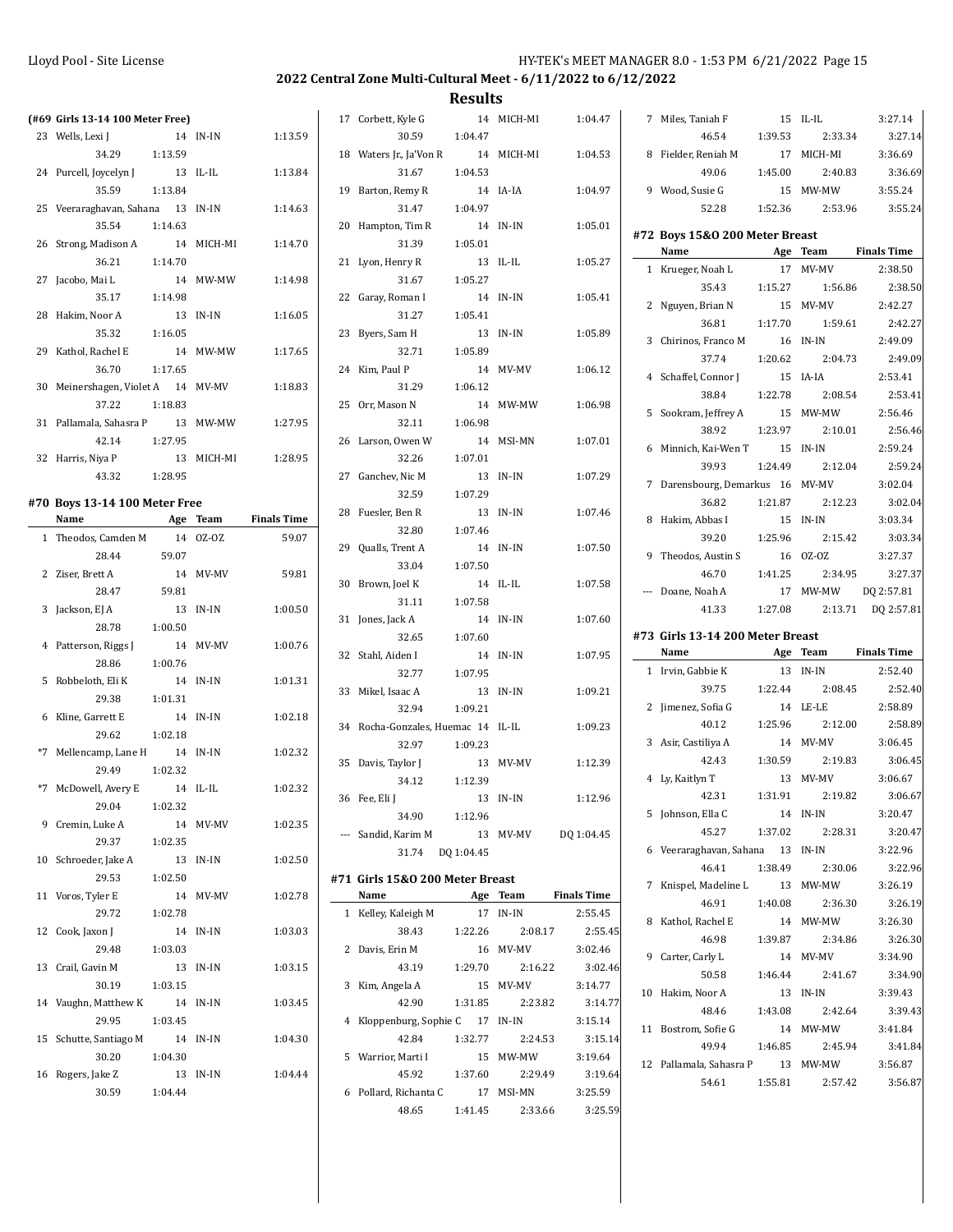| #74 Boys 13-14 200 Meter Breast<br>Name |         | Age Team            | <b>Finals Time</b> | 6 Erlbacher, Leah A<br>35.79           | 1:15.29 | 17 MW-MW  | 1:15.29            | 6 Gott, David T<br>33.75           | 1:08.63 | 16 MV-MV        | 1:08.63            |
|-----------------------------------------|---------|---------------------|--------------------|----------------------------------------|---------|-----------|--------------------|------------------------------------|---------|-----------------|--------------------|
| 1 Wolke, Julian K                       |         | 14 LE-LE            | 2:46.19            | 7 Asir, Meha I<br>37.09                | 1:15.52 | 16 MV-MV  | 1:15.52            | 7 Neugent, Luke P<br>35.17         | 1:12.60 | 15 MV-MV        | 1:12.60            |
| 35.70                                   | 1:17.66 | 2:01.88             | 2:46.19            | 8 Hamilton, Jaley E                    |         | 15 IN-IN  | 1:15.65            | 8 Darensbourg, Demarkus 16 MV-MV   |         |                 | 1:12.68            |
| 2 Crail, Gavin M                        |         | 13 IN-IN            | 2:50.18            | 35.98                                  | 1:15.65 |           |                    | 34.66                              | 1:12.68 |                 |                    |
| 38.43                                   | 1:22.74 | 2:06.53             | 2:50.18            | 9 Qi, Iris                             |         | 15 LE-LE  | 1:15.72            | 9 Poole, Ayden D                   |         | 17 IN-IN        | 1:13.10            |
| 3 Johannessen, Thor D                   |         | 13 LE-LE            | 2:51.98            | 36.60                                  | 1:15.72 |           |                    | 35.51                              | 1:13.10 |                 |                    |
| 37.71                                   | 1:21.77 | 2:07.00             | 2:51.98            | 10 Haywood, Daelynn A                  |         | 17 LE-LE  | 1:16.56            | 10 Leal Sierra, Bernie             |         | 15 IN-IN        | 1:13.40            |
| 4 Patterson, Riggs J                    |         | 14 MV-MV            | 2:52.27            | 37.77                                  | 1:16.56 |           |                    | 36.50                              | 1:13.40 |                 |                    |
| 39.08                                   | 1:23.15 | 2:07.65             | 2:52.27            | 11 Larcom, Briley M                    |         | 15 MV-MV  | 1:17.15            | 11 Williams, James H               |         | 15 IN-IN        | 1:14.05            |
| 5 Larson, Owen W                        |         | 14 MSI-MN           | 2:58.00            | 37.36                                  | 1:17.15 |           |                    | 35.54                              | 1:14.05 |                 |                    |
| 41.72                                   | 1:27.58 | 2:13.46             | 2:58.00            | 12 Kim, Angela A                       |         | 15 MV-MV  | 1:19.19            | 12 Jones, Aidan K                  |         | 18 MV-MV        | 1:18.21            |
| 6 McDowell, Avery E                     |         | 14 IL-IL<br>2:13.10 | 3:00.01            | 38.41                                  | 1:19.19 |           |                    | 37.50                              | 1:18.21 |                 |                    |
| 40.60                                   | 1:25.90 | 13 IL-IL            | 3:00.01<br>3:00.47 | 13 Elder, Natalie R                    |         | 16 MW-MW  | 1:20.01            | 13 Gonzalez, Marvin D              |         | 15 IL-IL        | 1:19.13            |
| 7 Lyon, Henry R<br>42.52                | 1:28.95 | 2:16.25             | 3:00.47            | 37.61                                  | 1:20.01 |           |                    | 38.40                              | 1:19.13 |                 |                    |
| 8 Robbeloth, Eli K                      |         | 14 IN-IN            | 3:00.76            | 14 Tidmore, Savannah G                 |         | 15 LE-LE  | 1:21.72            | 14 Theodos, Austin S               |         | 16 0Z-0Z        | 1:19.67            |
| 40.66                                   | 1:26.11 | 2:14.27             | 3:00.76            | 39.99                                  | 1:21.72 |           |                    | 39.58                              | 1:19.67 |                 |                    |
| 9 Theodos, Camden M                     |         | 14 OZ-OZ            | 3:03.54            | 15 Mayer, Ceci C                       |         | 15 MSI-MN | 1:21.98            | 15 Swarna, Juhith                  |         | 16 MW-MW        | 1:19.69            |
| 40.81                                   | 1:27.40 | 2:15.09             | 3:03.54            | 39.80                                  | 1:21.98 |           |                    | 39.25                              | 1:19.69 |                 |                    |
| 10 Orr, Mason N                         |         | 14 MW-MW            | 3:05.73            | 16 Sandid, Lana M                      |         | 15 MV-MV  | 1:22.24            | 16 Paglia, Tatum J                 |         | 16 IN-IN        | 1:20.01            |
| 41.81                                   | 1:30.16 | 2:19.70             | 3:05.73            | 39.28                                  | 1:22.24 |           |                    | 37.99                              | 1:20.01 |                 |                    |
| 11 Kim, Paul P                          |         | 14 MV-MV            | 3:06.10            | 17 Risley, Ali A                       |         | 15 IN-IN  | 1:23.20            | 17 Sookram, Jeffrey A              |         | 15 MW-MW        | 1:20.68            |
| 42.00                                   | 1:29.45 | 2:18.02             | 3:06.10            | 40.75                                  | 1:23.20 |           |                    | 38.91                              | 1:20.68 |                 |                    |
| 12 Rocha-Gonzales, Huemac 14 IL-IL      |         |                     | 3:06.80            | 18 Kloppenburg, Sophie C 17 IN-IN      |         |           | 1:23.25            | 18 Humphrey, Zion R                |         | 16 IN-IN        | 1:24.56            |
| 41.93                                   | 1:28.88 | 2:16.88             | 3:06.80            | 41.09                                  | 1:23.25 |           |                    | 41.28                              | 1:24.56 |                 |                    |
| 13 Mikel, Isaac A                       |         | 13 IN-IN            | 3:12.75            | 19 Jacobo, Mana K                      |         | 16 MW-MW  | 1:24.03            | 19 Lopez, Brian                    |         | 16 IN-IN        | 1:26.43            |
| 43.80                                   | 1:32.58 | 2:23.58             | 3:12.75            | 40.85                                  | 1:24.03 |           |                    | 42.04                              | 1:26.43 |                 |                    |
| 14 Chan, Jagger J                       |         |                     |                    | 20 Arnold, Kaya A                      |         | 15 IN-IN  | 1:24.29            | 20 Wheaton, Malachi                |         | 15 MICH-MI      | 1:30.03            |
|                                         |         | 13 IN-IN            | 3:15.66            |                                        |         |           |                    |                                    |         |                 |                    |
| 46.33                                   | 1:36.93 | 2:25.68             | 3:15.66            | 40.00                                  | 1:24.29 |           |                    | 42.26                              | 1:30.03 |                 |                    |
| 15 Sandid, Karim M                      |         | 13 MV-MV            | 3:16.30            | *21 Barrera-Bojanski, Daniell 16 MW-MW |         |           | 1:24.33            | 21 Morin, Jack N                   |         | 15 MW-MW        | 1:43.10            |
| 44.87                                   | 1:36.04 | 2:26.66             | 3:16.30            | 41.89                                  | 1:24.33 |           |                    | 47.84                              | 1:43.10 |                 |                    |
| 16 Stahl, Aiden I                       |         | 14 IN-IN            | 3:20.37            | *21 Warrior, Marti I                   |         | 15 MW-MW  | 1:24.33            | #77 Girls 13-14 100 Meter Back     |         |                 |                    |
| 46.40                                   | 1:38.69 | 2:29.55             | 3:20.37            | 41.28                                  | 1:24.33 |           |                    | Name                               |         | Age Team        | <b>Finals Time</b> |
| 17 Brown, Joel K                        |         | 14 IL-IL            | 3:22.27            | 23 Brester, Emily A                    |         | 15 MW-MW  | 1:26.02            | 1 Belisario, Mikayla C             |         | 14 IL-IL        | 1:11.35            |
| 40.25                                   | 1:29.73 | 2:25.93             | 3:22.27            | 41.33                                  | 1:26.02 | 17 MV-MV  |                    | 33.90                              | 1:11.35 |                 |                    |
| 18 Waters Jr., Ja'Von R                 |         | 14 MICH-MI          | 3:26.96            | 24 Barclay, Liz V<br>41.07             | 1:26.27 |           | 1:26.27            | 2 Rutledge-Jukes, AnnDi G 13 OH-OH |         |                 | 1:11.79            |
| 47.46                                   | 1:40.35 | 2:34.20             | 3:26.96            | 25 Thacker, Kenzie L                   |         | 17 MW-MW  | 1:27.75            | 35.56                              | 1:11.79 |                 |                    |
| 19 Jones, Jack A                        |         | 14 IN-IN            | 3:30.59            | 42.32                                  | 1:27.75 |           |                    | 3 Cooper, Paxton K                 |         | $13$ $\,$ IL-IL | 1:15.21            |
| 47.32                                   | 1:41.68 | 2:37.71             | 3:30.59            | 26 Pollard, Richanta C                 |         | 17 MSI-MN | 1:29.26            | 36.45                              | 1:15.21 |                 |                    |
| 20 Davis, Taylor J                      |         | 13 MV-MV            | 3:39.21            | 42.98                                  | 1:29.26 |           |                    | 4 Jimenez, Sofia G                 |         | 14 LE-LE        | 1:15.57            |
| 48.51                                   | 1:44.59 | 2:43.55             | 3:39.21            | 27 Wood, Susie G                       |         | 15 MW-MW  | 1:36.78            | 36.40                              | 1:15.57 |                 |                    |
| --- Qualls, Trent A                     |         | 14 IN-IN            | DQ 3:24.70         | 45.76                                  | 1:36.78 |           |                    | 5 Sims, Brooklynn M                |         | 13 MICH-MI      | 1:16.00            |
| 45.53                                   | 1:37.10 |                     | 2:31.08 DQ 3:24.70 |                                        |         |           |                    | 37.82                              | 1:16.00 |                 |                    |
| #75  Girls 15&0 100 Meter Back          |         |                     |                    | #76 Boys 15&0 100 Meter Back           |         |           |                    | 6 Mandanis, Sophia                 |         | 14 MV-MV        | 1:16.98            |
| Name                                    |         | Age Team            | <b>Finals Time</b> | Name                                   |         | Age Team  | <b>Finals Time</b> | 37.81                              | 1:16.98 |                 |                    |
| 1 Vorthmann, Laiken C                   |         | 15 MV-MV            | 1:13.75            | 1 Tejeda, Cameron M                    |         | 17 WI-WI  | 1:01.86            | 7 Kleeman, Jordan M                |         | 14 MV-MV        | 1:17.22            |
| 35.93                                   | 1:13.75 |                     |                    | 30.45<br>2 Alberti, Frank M            | 1:01.86 | 16 MV-MV  | 1:03.18            | 37.33<br>8 Sowa, B A               | 1:17.22 | 13 WI-WI        | 1:18.29            |
| 2 Davis, Erin M                         |         | 16 MV-MV            | 1:14.29            | 30.40                                  | 1:03.18 |           |                    | 37.98                              | 1:18.29 |                 |                    |
| 36.07                                   | 1:14.29 |                     |                    | 3 Doane, Noah A                        |         | 17 MW-MW  | 1:06.57            | 9 Coe, Claire E                    |         | 13 IN-IN        | 1:18.47            |
| 3 Barkmeier, Nika D                     |         | 15 IL-IL            | 1:14.84            | 31.43                                  | 1:06.57 |           |                    | 37.99                              | 1:18.47 |                 |                    |
| 36.63                                   | 1:14.84 |                     |                    | 4 Kolbunov, Maxim S                    |         | 15 IL-IL  | 1:07.58            | 10 Asir, Castiliya A               |         | 14 MV-MV        | 1:18.65            |
| 4 Foster, Iyana M                       |         | 17 MV-MV            | 1:14.87            | 33.73                                  | 1:07.58 |           |                    | 37.86                              | 1:18.65 |                 |                    |
| 36.26                                   | 1:14.87 |                     |                    | 5 Johnson, Kooper J                    |         | 15 MV-MV  | 1:08.49            | 11 Weinheimer, Haylie E            |         | 13 IA-IA        | 1:19.58            |
| 5 Kelley, Kaleigh M<br>35.93            | 1:14.91 | 17 IN-IN            | 1:14.91            | 33.36                                  | 1:08.49 |           |                    | 37.82                              | 1:19.58 |                 |                    |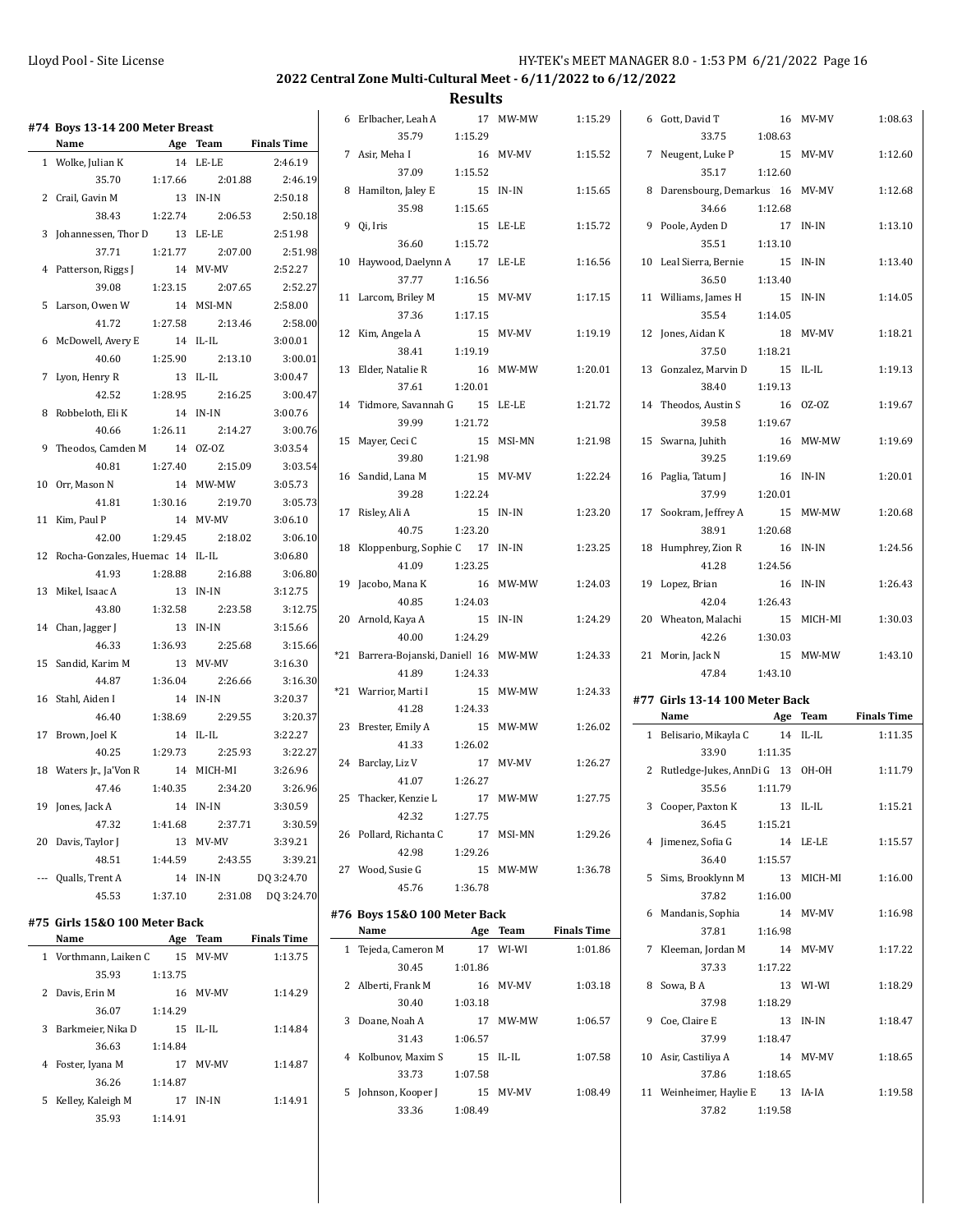| (#77 Girls 13-14 100 Meter Back)  |                     |            |                    | 12 Corbett, Kyle G               |         | 14 MICH-MI            | 1:16.41            | 11 Kim, Angela A                 |          | 15 MV-MV            | 2:52.95            |
|-----------------------------------|---------------------|------------|--------------------|----------------------------------|---------|-----------------------|--------------------|----------------------------------|----------|---------------------|--------------------|
| 12 Wyatt, Sophia M                |                     | 14 IL-IL   | 1:19.63            | 37.70                            | 1:16.41 |                       |                    | 37.07                            | 1:21.20  | 2:13.90             | 2:52.95            |
| 38.74                             | 1:19.63             |            |                    | 13 Schutte, Santiago M           |         | 14 IN-IN              | 1:16.70            | 12 Larcom, Briley M              |          | 15 MV-MV            | 2:54.31            |
| 13 Lasley, Addison J              |                     | 14 MICH-MI | 1:22.51            | 36.91                            | 1:16.70 |                       |                    | 36.98                            | 1:21.10  | 2:15.56             | 2:54.31            |
| 39.82                             | 1:22.51             |            |                    | 14 Kline, Garrett E              |         | 14 IN-IN              | 1:16.84            | 13 Johannessen, Anna K           |          | 15 LE-LE            | 2:55.09            |
| 14 Purcell, Joycelyn J            |                     | 13 IL-IL   | 1:22.58            | 37.43                            | 1:16.84 |                       |                    | 36.76                            | 1:25.22  | 2:18.55             | 2:55.09            |
| 41.17                             | 1:22.58             |            |                    | 15 Byers, Sam H                  |         | 13 IN-IN              | 1:17.12            | 14 Jacobo, Mana K                |          | 16 MW-MW            | 2:55.33            |
| 15 Mazzier, Ryan I                |                     | 13 IN-IN   | 1:24.20            | 38.64                            | 1:17.12 |                       |                    | 37.60                            | 1:23.34  | 2:14.52             | 2:55.33            |
| 40.40                             | 1:24.20             |            |                    | 16 Barton, Remy R                |         | 14 IA-IA              | 1:17.75            | 15 Elder, Natalie R              |          | 16 MW-MW            | 2:55.43            |
| 16 Knispel, Madeline L            |                     | 13 MW-MW   | 1:24.28            | 38.77                            | 1:17.75 |                       |                    | 35.83                            | 1:24.55  | 2:15.70             | 2:55.43            |
| 40.45                             | 1:24.28             |            |                    | 17 Sandid, Karim M               |         | 13 MV-MV              | 1:19.40            | 16 Mayer, Ceci C                 |          | 15 MSI-MN           | 2:58.27            |
| 17 Irvin, Gabbie K                |                     | 13 IN-IN   | 1:25.03            | 39.10                            | 1:19.40 |                       |                    | 40.82                            | 1:25.19  | 2:21.16             | 2:58.27            |
| 41.65                             | 1:25.03             |            |                    |                                  |         | 13 IN-IN              | 1:19.88            | 17 Pollard, Richanta C           |          | 17 MSI-MN           | 2:59.04            |
|                                   |                     |            |                    | 18 Rogers, Jake Z<br>38.77       | 1:19.88 |                       |                    | 38.98                            |          | 2:19.97             |                    |
| 18 Schmidt, June L                |                     | 14 MV-MV   | 1:26.65            |                                  |         |                       |                    |                                  | 1:28.38  |                     | 2:59.04            |
| 41.93                             | 1:26.65             |            |                    | 19 Voros, Tyler E                |         | 14 MV-MV              | 1:20.25            | 18 Barclay, Liz V                |          | 17 MV-MV            | 3:01.44            |
| 19 Johnson, Ella C                |                     | 14 IN-IN   | 1:27.11            | 39.11                            | 1:20.25 |                       |                    | 37.85                            | 1:24.58  | 2:19.70             | 3:01.44            |
| 42.34                             | 1:27.11             |            |                    | 20 Vaughn, Matthew K             |         | 14 IN-IN              | 1:20.44            | 19 Risley, Ali A                 |          | 15 IN-IN            | 3:01.85            |
| 20 Hetler, Grace I                |                     | 14 IN-IN   | 1:30.01            | 38.86                            | 1:20.44 |                       |                    |                                  | 1:25.92  | 2:22.81             | 3:01.85            |
| 43.09                             | 1:30.01             |            |                    | 21 Jones, Jack A                 |         | 14 IN-IN              | 1:21.03            | 20 Thacker, Kenzie L             |          | 17 MW-MW            | 3:03.88            |
| 21 Kathol, Rachel E               |                     | 14 MW-MW   | 1:31.54            | 39.95                            | 1:21.03 |                       |                    | 38.29                            | 1:26.77  | 2:21.48             | 3:03.88            |
| 44.38                             | 1:31.54             |            |                    | 22 Ganchev, Nic M                |         | 13 IN-IN              | 1:21.23            | 21 Brester, Emily A              |          | 15 MW-MW            | 3:07.54            |
| 22 Strong, Madison A              |                     | 14 MICH-MI | 1:34.14            | 39.01                            | 1:21.23 |                       |                    | 40.04                            | 1:26.80  | 2:26.69             | 3:07.54            |
| 45.98                             | 1:34.14             |            |                    | 23 Larson, Owen W                |         | 14 MSI-MN             | 1:21.30            | 22 Wood, Susie G                 |          | 15 MW-MW            | 3:20.09            |
| 23 Veeraraghavan, Sahana 13 IN-IN |                     |            | 1:35.81            | 40.14                            | 1:21.30 |                       |                    | 43.68                            | 1:36.50  | 2:36.84             | 3:20.09            |
| 45.78                             | 1:35.81             |            |                    | 24 Kim, Paul P                   |         | 14 MV-MV              | 1:23.35            | 23 Fielder, Reniah M             |          | 17 MICH-MI          | 3:23.30            |
| 24 Harris, Niya P                 |                     | 13 MICH-MI | 1:48.35            | 41.15                            | 1:23.35 |                       |                    | 43.84                            | 1:42.31  | 2:37.31             | 3:23.30            |
| 55.61                             | 1:48.35             |            |                    | 25 Fuesler, Ben R                |         | 13 IN-IN              | 1:25.11            | --- Sandid, Lana M               |          | 15 MV-MV            | DQ 3:01.58         |
| 25 Pallamala, Sahasra P           |                     | 13 MW-MW   | 1:54.32            | 41.70                            | 1:25.11 |                       |                    | 41.44                            | 1:26.20  |                     | 2:21.27 DQ 3:01.58 |
|                                   |                     |            |                    |                                  |         |                       |                    |                                  |          |                     |                    |
| 55.10                             | 1:54.32             |            |                    | 26 Fee, Eli J                    |         | 13 IN-IN              | 1:27.16            |                                  |          |                     |                    |
| --- Byrd, Ariana M                |                     | 13 MICH-MI | DQ 1:16.78         | 42.07                            | 1:27.16 |                       |                    | #80 Boys 15&0 200 Meter IM       |          |                     |                    |
| 37.26 DQ 1:16.78                  |                     |            |                    | 27 Brown, Joel K                 |         | 14 IL-IL              | 1:28.32            | Name                             | Age Team |                     | <b>Finals Time</b> |
|                                   |                     |            |                    | 40.17                            | 1:28.32 |                       |                    | 1 Tejeda, Cameron M              |          | 17 WI-WI            | 2:17.86            |
| #78 Boys 13-14 100 Meter Back     |                     |            |                    | 28 Davis, Taylor J               |         | 13 MV-MV              | 1:30.11            | 28.41                            | 1:03.31  | 1:46.78             | 2:17.86            |
| Name                              |                     | Age Team   | <b>Finals Time</b> | 44.09                            | 1:30.11 |                       |                    | 2 Nguyen, Brian N                |          | 15 MV-MV            | 2:18.39            |
| 1 Schroeder, Jake A               |                     | 13 IN-IN   | 1:05.22            |                                  |         |                       |                    | 29.57                            | 1:05.18  | 1:46.32             | 2:18.39            |
| 31.65                             | 1:05.22             |            |                    | #79 Girls 15&0 200 Meter IM      |         |                       |                    | 3 Schaffel, Connor J             |          | 15 IA-IA            | 2:21.38            |
| 2 Ziser, Brett A                  |                     | 14 MV-MV   | 1:11.15            | Name                             |         | Age Team              | <b>Finals Time</b> | 29.84                            | 1:04.43  | 1:49.50             | 2:21.38            |
| 35.25                             | 1:11.15             |            |                    | 1 Kelley, Kaleigh M              |         | 17 IN-IN              | 2:34.68            | 4 Alberti, Frank M               |          | 16 MV-MV            | 2:22.10            |
| 3 Johannessen, Thor D             |                     | 13 LE-LE   | 1:12.37            | 32.25                            | 1:12.87 | 1:57.96               | 2:34.68            | 29.65                            | 1:04.85  | 1:49.62             | 2:22.10            |
| 35.26                             | 1:12.37             |            |                    | 2 Foster, Iyana M                |         | 17 MV-MV              | 2:39.87            | 5 Krueger, Noah L                |          | 17 MV-MV            | 2:24.47            |
| 4 Jackson, EJ A                   | 13 IN-IN            |            | 1:12.90            | 32.79                            | 1:14.60 | 2:05.04               | 2:39.87            | 30.29                            | 1:09.90  | 1:50.77             | 2:24.47            |
| 35.13                             | 1:12.90             |            |                    | 3 Barkmeier, Nika D              |         | 15 IL-IL              | 2:42.15            | 6 Johnson, Kooper J              |          | 15 MV-MV            | 2:26.21            |
| 5 Crail, Gavin M                  | 13 IN-IN            |            | 1:12.96            | 34.75                            | 1:16.65 | 2:05.93               | 2:42.15            | 30.82                            | 1:08.82  | 1:52.42             | 2:26.21            |
| 35.70                             | 1:12.96             |            |                    | 4 Qi, Iris                       |         | 15 LE-LE              | 2:42.67            | 7 Rose, Don J                    | 17 IL-IL |                     | 2:29.63            |
| 6 Garay, Roman I                  | 14 IN-IN            |            | 1:13.81            | 34.79                            | 1:18.51 | 2:08.37               | 2:42.67            | 30.68                            | 1:09.12  | 1:55.19             | 2:29.63            |
| 36.35                             | 1:13.81             |            |                    | 5 Asir, Meha I                   |         | 16 MV-MV              | 2:42.99            | 8 Darensbourg, Demarkus 16 MV-MV |          |                     | 2:34.43            |
| 7 Mellencamp, Lane H 14 IN-IN     |                     |            | 1:15.05            | 33.55                            | 1:15.35 | 2:07.47               | 2:42.99            | 30.12                            | 1:13.12  | 1:56.42             | 2:34.43            |
| 36.38                             | 1:15.05             |            |                    | 6 Davis, Erin M                  |         | 16 MV-MV              | 2:44.23            | 9 Chirinos, Franco M             |          | 16 IN-IN            | 2:35.08            |
| 8 Mikel, Isaac A                  |                     | 13 IN-IN   | 1:15.64            | 36.86                            | 1:19.95 | 2:08.26               | 2:44.23            | 32.01                            | 1:14.80  | 1:59.42             | 2:35.08            |
| 36.96                             | 1:15.64             |            |                    | 7 Vorthmann, Laiken C            |         | 15 MV-MV              | 2:44.39            | 10 Minnich, Kai-Wen T            |          | 15 IN-IN            | 2:39.15            |
| 9 Cremin, Luke A                  |                     | 14 MV-MV   | 1:15.72            | 34.70                            | 1:15.01 | 2:07.70               | 2:44.39            | 34.70                            | 1:19.00  | 2:02.75             | 2:39.15            |
| 35.76                             | 1:15.72             |            |                    | 8 Kloppenburg, Sophie C 17 IN-IN |         |                       | 2:45.55            | 11 Leal Sierra, Bernie           |          | 15 IN-IN            | 2:40.53            |
| 10 Orr, Mason N                   |                     | 14 MW-MW   | 1:15.74            | 34.74                            | 1:20.65 | 2:10.67               | 2:45.55            | 32.16                            | 1:13.80  | 2:04.16             | 2:40.53            |
| 37.00                             | 1:15.74             |            |                    | 9 Hamilton, Jaley E              |         | 15 IN-IN              | 2:47.99            | 12 Poole, Ayden D                |          | 17 IN-IN            | 2:41.59            |
|                                   |                     |            | 1:15.97            | 34.64                            |         | 2:08.45               | 2:47.99            | 32.38                            |          | 2:04.39             |                    |
| 11 Robbeloth, Eli K<br>36.97      | 14 IN-IN<br>1:15.97 |            |                    |                                  | 1:16.02 |                       | 2:48.39            |                                  | 1:14.20  |                     | 2:41.59            |
|                                   |                     |            |                    | 10 Mathis, Morgan L<br>36.09     | 1:20.94 | 15 MICH-MI<br>2:09.63 | 2:48.39            | 13 Doane, Noah A<br>31.64        | 1:14.72  | 17 MW-MW<br>2:03.27 | 2:43.65<br>2:43.65 |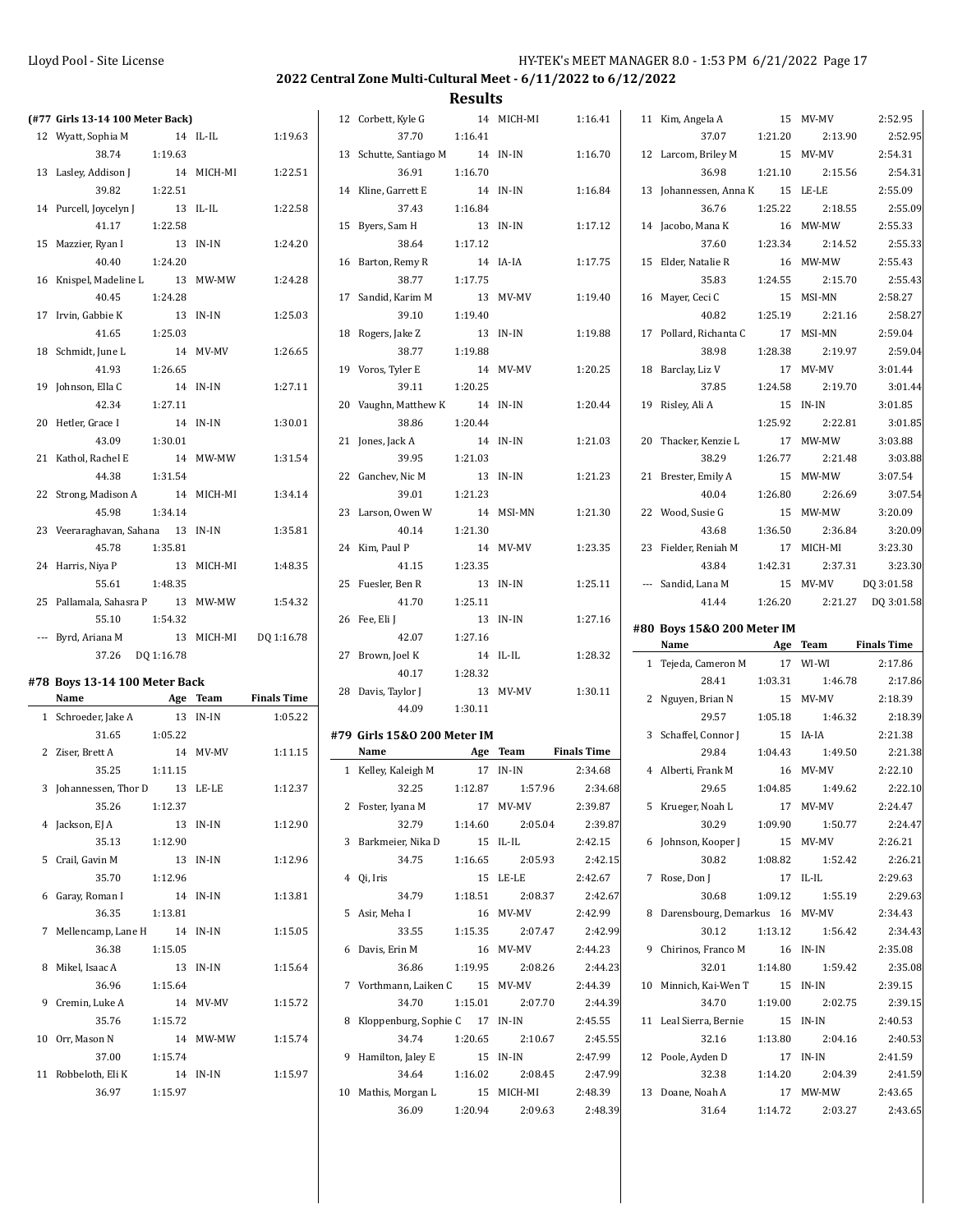| (#80 Boys 15&0 200 Meter IM) |         |                     |                    | 18 Sowa, B A                       |         | 13 WI-WI            | 3:03.42            | 15 Byers, Sam H                       |         | 13 IN-IN                      | 2:47.39                  |
|------------------------------|---------|---------------------|--------------------|------------------------------------|---------|---------------------|--------------------|---------------------------------------|---------|-------------------------------|--------------------------|
|                              |         |                     |                    | 37.92                              | 1:25.21 | 2:23.12             | 3:03.42            | 36.25                                 |         | 2:11.38                       | 2:47.39                  |
| 14 Caldwell, Jace M          |         | 16 IN-IN<br>2:07.32 | 2:46.10            |                                    |         | 14 IN-IN            |                    |                                       | 1:18.43 |                               | 2:48.70                  |
| 34.83                        | 1:19.38 |                     | 2:46.10            | 19 Johnson, Ella C                 |         |                     | 3:04.18            | 16 Barton, Remy R                     |         | 14 IA-IA                      |                          |
| 15 Swarna, Juhith            |         | 16 MW-MW            | 2:46.18            | 42.77                              | 1:31.57 | 2:23.39             | 3:04.18            | 35.35                                 | 1:16.48 | 2:11.39                       | 2:48.70                  |
| 33.68                        | 1:18.91 | 2:08.91             | 2:46.18            | 20 Knispel, Madeline L             |         | 13 MW-MW            | 3:05.15            | 17 Voros, Tyler E                     |         | 14 MV-MV                      | 2:48.82                  |
| 16 Sookram, Jeffrey A        |         | 15 MW-MW            | 2:46.51            | 41.96                              | 1:29.90 | 2:25.39             | 3:05.15            | 36.37                                 | 1:19.72 | 2:12.32                       | 2:48.82                  |
| 33.90                        | 1:21.47 | 2:07.63             | 2:46.51            | 21 Wells, Lexi J                   |         | 14 IN-IN            | 3:06.45            | 18 Kim, Paul P                        |         | 14 MV-MV                      | 2:49.63                  |
| 17 Williams, James H         |         | 15 IN-IN            | 2:47.86            | 40.40                              | 1:32.04 | 2:26.69             | 3:06.45            | 37.12                                 | 1:23.49 | 2:12.12                       | 2:49.63                  |
| 34.82                        | 1:16.26 | 2:10.55             | 2:47.86            | 22 Carter, Carly L                 |         | 14 MV-MV            | 3:06.78            | 19 Rocha-Gonzales, Huemac 14 IL-IL    |         |                               | 2:49.75                  |
| 18 Gonzalez, Marvin D        |         | 15 IL-IL            | 2:50.89            | 41.01                              | 1:32.17 | 2:26.56             | 3:06.78            | 39.94                                 | 1:23.49 | 2:10.64                       | 2:49.75                  |
| 34.98                        | 1:18.11 | 2:12.27             | 2:50.89            | 23 Hakim, Noor A                   |         | 13 IN-IN            | 3:09.98            | 20 Corbett, Kyle G                    |         | 14 MICH-MI                    | 2:49.92                  |
| 19 Theodos, Austin S         |         | 16 OZ-OZ            | 2:53.39            | 40.06                              | 1:31.11 | 2:26.18             | 3:09.98            | 35.83                                 | 1:20.39 | 2:14.15                       | 2:49.92                  |
| 37.11                        | 1:23.90 | 2:17.99             | 2:53.39            | 24 Kathol, Rachel E                |         | 14 MW-MW            | 3:12.05            | 21 Garay, Roman I                     |         | 14 IN-IN                      | 2:50.09                  |
| 20 Wheaton, Malachi          |         | 15 MICH-MI          | 3:21.94            | 44.84                              | 1:35.26 | 2:30.91             | 3:12.05            | 36.48                                 | 1:22.03 | 2:14.84                       | 2:50.09                  |
| 42.97                        | 1:38.79 | 2:42.29             | 3:21.94            | 25 Hetler, Grace I                 |         | 14 IN-IN            | 3:12.78            | 22 Stahl, Aiden I                     |         | 14 IN-IN                      | 2:50.78                  |
| 21 Morin, Jack N             |         | 15 MW-MW            | 3:30.12            | 37.49                              | 1:29.44 | 2:30.49             | 3:12.78            | 35.93                                 | 1:20.48 | 2:14.09                       | 2:50.78                  |
| 41.55                        | 1:41.65 | 2:49.41             | 3:30.12            | 26 Veeraraghavan, Sahana           |         | 13 IN-IN            | 3:14.93            | 23 Vaughn, Matthew K                  |         | 14 IN-IN                      | 2:53.36                  |
| --- Paglia, Tatum J          |         | 16 IN-IN            | DQ 3:00.82         | 46.28                              | 1:39.36 | 2:32.21             | 3:14.93            | 36.99                                 | 1:22.12 | 2:15.95                       | 2:53.36                  |
| 32.40                        | 1:18.00 | 2:14.82             | DQ 3:00.82         | 27 Strong, Madison A               |         | 14 MICH-MI          | 3:15.62            | 24 Ganchev, Nic M                     |         | 13 IN-IN                      | 2:54.40                  |
| #81 Girls 13-14 200 Meter IM |         |                     |                    | 46.51                              | 1:37.00 | 2:34.06             | 3:15.62            | 38.34                                 | 1:22.16 | 2:16.43                       | 2:54.40                  |
| Name                         |         | Age Team            | <b>Finals Time</b> | 28 Meinershagen, Violet A 14 MV-MV |         |                     | 3:15.84            | 25 Orr, Mason N                       |         | 14 MW-MW                      | 2:55.20                  |
| 1 Jimenez, Sofia G           |         | 14 LE-LE            | 2:36.93            | 48.78                              | 1:36.93 | 2:33.62             | 3:15.84            | 36.65                                 | 1:22.94 | 2:13.45                       | 2:55.20                  |
| 32.76                        | 1:14.70 | 1:59.99             | 2:36.93            | 29 Pallamala, Sahasra P            |         | 13 MW-MW            | 3:41.10            | 26 Waters Jr., Ja'Von R               |         | 14 MICH-MI                    | 2:55.73                  |
| 2 Mandanis, Sophia           |         | 14 MV-MV            | 2:42.50            |                                    | 1:49.80 | 2:53.15             | 3:41.10            | 35.10                                 |         | 2:17.12                       | 2:55.73                  |
| 35.00                        | 1:18.14 | 2:07.58             | 2:42.50            | 30 Harris, Niya P                  |         | 13 MICH-MI          | 3:48.24            | 27 Fuesler, Ben R                     |         | 13 IN-IN                      | 3:01.36                  |
| 3 Belisario, Mikayla C       |         | 14 IL-IL            | 2:43.47            | 56.15                              | 1:53.59 | 2:56.03             | 3:48.24            | 38.23                                 | 1:27.33 | 2:23.42                       | 3:01.36                  |
| 36.05                        | 1:16.46 | 2:07.76             | 2:43.47            | #82 Boys 13-14 200 Meter IM        |         |                     |                    | 28 Fee, Eli J                         |         | 13 IN-IN                      | 3:05.09                  |
| 4 Asir, Castiliya A          |         | 14 MV-MV            | 2:43.49            | Name                               |         | Age Team            | <b>Finals Time</b> | 42.89                                 | 1:32.60 | 2:26.94                       | 3:05.09                  |
| 33.40                        | 1:19.36 | 2:08.03             | 2:43.49            | 1 Wolke, Julian K                  |         | 14 LE-LE            | 2:26.63            | 29 Chan, Jagger J                     |         | 13 IN-IN                      | 3:05.16                  |
| 5 Vobr, Jaylee M             |         | 14 IA-IA            | 2:44.16            | 31.59                              | 1:10.53 | 1:52.50             | 2:26.63            | 43.62                                 | 1:36.35 | 2:26.71                       | 3:05.16                  |
| 33.09                        | 1:16.78 | 2:06.29             | 2:44.16            | 2 Johannessen, Thor D              |         | 13 LE-LE            | 2:30.89            | 30 Davis, Taylor J                    |         | 13 MV-MV                      | 3:06.59                  |
| 6 Irvin, Gabbie K            |         | 13 IN-IN            | 2:44.75            | 32.77                              | 1:11.24 | 1:55.26             | 2:30.89            | 41.18                                 | 1:29.60 | 2:28.25                       | 3:06.59                  |
| 37.24                        | 1:20.98 | 2:08.16             | 2:44.75            | 3 Crail, Gavin M                   |         | 13 IN-IN            | 2:33.05            | --- Qualls, Trent A                   |         | 14 IN-IN                      | DQ 3:01.54               |
| 7 Sims, Brooklynn M          |         | 13 MICH-MI          | 2:45.60            | 35.04                              | 1:14.77 | 1:59.46             | 2:33.05            | 37.35                                 |         | 2:23.03                       | DQ 3:01.54               |
| 34.65                        | 1:15.91 | 2:10.32             | 2:45.60            | 4 Theodos, Camden M                |         | 14 OZ-OZ            | 2:34.48            | #83 Mixed 15&0 200 Meter Medley Relay |         |                               |                          |
| 8 Ly, Kaitlyn T              |         | 13 MV-MV            | 2:47.25            | 35.23                              | 1:16.64 | 2:01.52             | 2:34.48            | Team                                  | Relay   |                               | <b>Finals Time</b>       |
| 37.03                        | 1:19.44 | 2:09.95             | 2:47.25            | 5 Patterson, Riggs J               |         | 14 MV-MV            | 2.34.63            | 1 MV-MV                               |         | A                             | 2:00.15                  |
| 9 Byrd, Ariana M             |         | 13 MICH-MI          | 2:47.55            | 33.65                              | 1:16.52 | 2:00.97             | 2:34.63            | Alberti, Frank M M16                  |         | Krueger, Noah L M17           |                          |
| 34.52                        | 1:18.32 | 2:08.09             | 2:47.55            | 6 Lyon, Henry R                    |         | $13\;$ IL-IL        | 2:36.83            | Asir, Meha I W16                      |         | Foster, Iyana M W17           |                          |
| 10 Lasley, Addison J         |         | 14 MICH-MI          | 2:49.84            | 34.26                              | 1:17.24 | 2:03.64             | 2:36.83            | 29.80                                 | 1:01.16 | 1:32.29                       | 2:00.15                  |
| 35.27                        | 1:20.92 | 2:12.63             | 2:49.84            | 7 Ziser, Brett A                   |         | 14 MV-MV            | 2:36.94            | $2$ IN-IN                             |         | A                             | 2:03.87                  |
| 11 Kleeman, Jordan M         |         | 14 MV-MV            | 2:52.19            | 31.46                              | 1:12.65 | 2:02.39             | 2:36.94            | Kelley, Kaleigh M W17                 |         | Chirinos, Franco M M16        |                          |
| 35.72                        | 1:17.82 | 2:13.23             | 2:52.19            | 8 Schroeder, Jake A                |         | 13 IN-IN            | 2:37.61            | Hakim, Abbas I M15                    |         |                               | Kloppenburg, Sophie C W1 |
| 12 Cooper, Paxton K          |         | 13 IL-IL            | 2:53.68            | 31.93                              | 1:11.41 | 2:01.04             | 2:37.61            | 33.38                                 | 1:07.03 | 1:35.73                       | 2:03.87                  |
| 37.43                        | 1:19.69 | 2:16.82             | 2:53.68            | 9 Cook, Jaxon J                    |         | 14 IN-IN            | 2:38.79            | 3 MV-MV                               |         | $\, {\bf B}$                  | 2:06.27                  |
| 13 Coe, Claire E             |         | 13 IN-IN            | 2:54.76            | 33.05                              | 1:15.60 | 2:02.90             | 2:38.79            | Vorthmann, Laiken C W15               |         | Darensbourg, Demarkus D       |                          |
| 36.04                        | 1:21.21 | 2:15.81             | 2:54.76            | 10 Robbeloth, Eli K                |         | 14 IN-IN            | 2:38.87            | Nguyen, Brian N M15                   |         | Larcom, Briley M W15          |                          |
| 14 Wyatt, Sophia M           |         | 14 IL-IL            | 2:58.28            | 35.88                              | 1:16.69 | 2:04.22             | 2:38.87            | 34.49                                 | 1:08.45 | 1:36.99                       | 2:06.27                  |
| 38.40                        | 1:22.07 | 2:18.58             | 2:58.28            | 11 Mellencamp, Lane H              |         | 14 IN-IN            | 2:39.32            | 4 IL-IL                               |         | A                             | 2:08.49                  |
| 15 Weinheimer, Haylie E      |         | 13 IA-IA            | 3:00.86            | 33.22                              | 1:13.32 | 2:03.99             | 2:39.32            | Barkmeier, Nika D W15                 |         | Miles, Taniah F W15           |                          |
| 38.32                        | 1:23.08 | 2:21.02             | 3:00.86            | 12 Kline, Garrett E                |         | 14 IN-IN            | 2:40.72            | Rose, Don J M17                       |         | Kolbunov, Maxim S M15         |                          |
| 16 Jacobo, Mai L             |         | 14 MW-MW            | 3:02.05            | 34.37                              | 1:16.03 | 2:05.72             | 2:40.72            | 35.12                                 | 1:15.35 | 1:42.50                       | 2:08.49                  |
|                              | 1:25.87 | 2:20.90             | 3:02.05            | 13 Schutte, Santiago M             |         | 14 IN-IN            | 2:41.89            | 5 MV-MV                               |         | $\mathbf D$                   | 2:12.13                  |
|                              |         |                     |                    |                                    |         |                     |                    |                                       |         |                               |                          |
| 39.12                        |         |                     |                    |                                    |         |                     |                    |                                       |         |                               |                          |
| 17 Purcell, Joycelyn J       |         | 13 IL-IL            | 3:02.78            | 33.69                              | 1:16.36 | 2:04.03             | 2:41.89            | Gott, David T M16                     |         | Kim, Angela A W15             |                          |
| 36.82                        | 1:21.84 | 2:20.95             | 3:02.78            | 14 Mikel, Isaac A<br>37.56         | 1:18.89 | 13 IN-IN<br>2:08.80 | 2:46.44<br>2:46.44 | Scholl, Marisa E W15<br>31.75         | 1:12.24 | Jones, Aidan K M18<br>1:46.69 | 2:12.13                  |